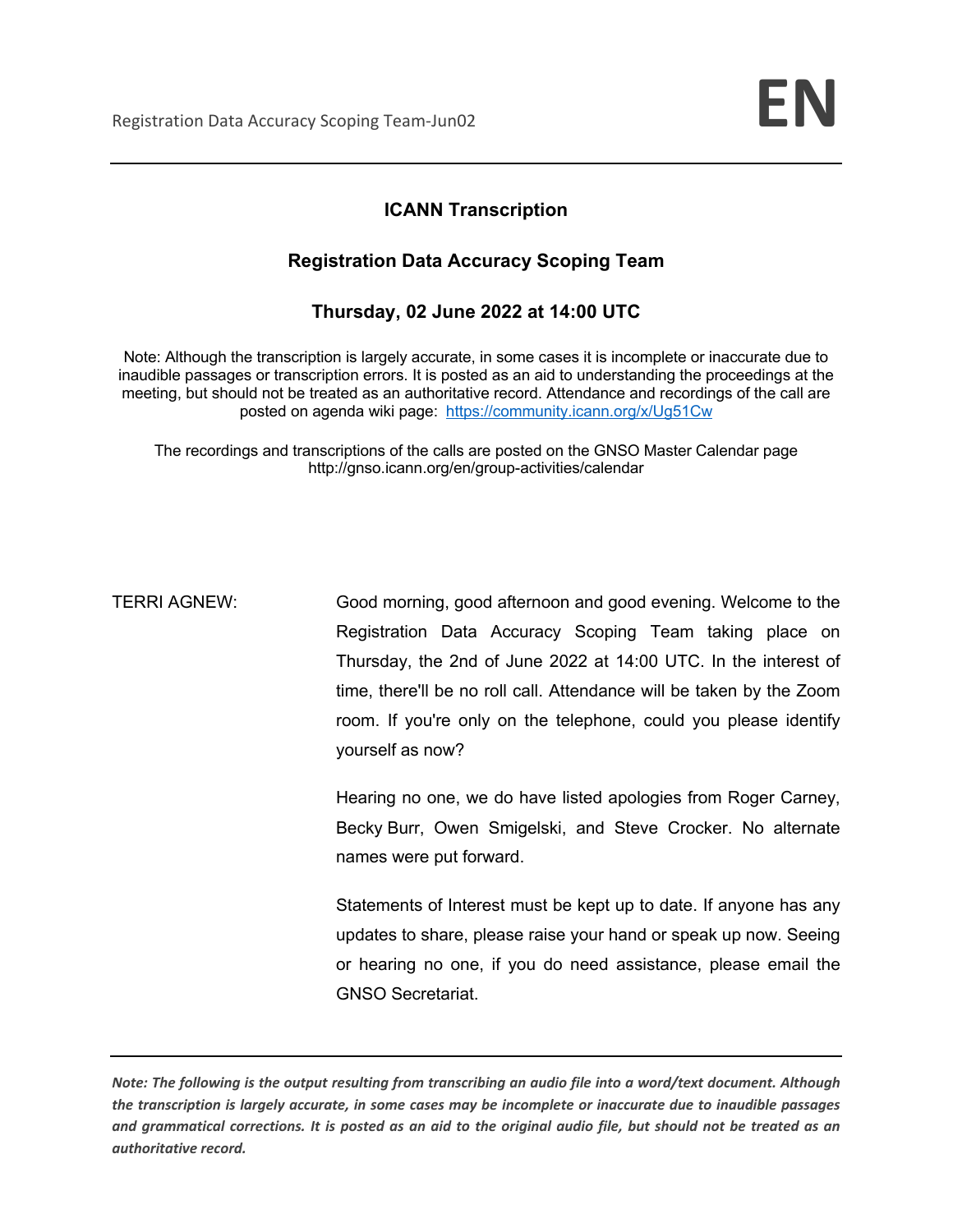All members will be promoted to panelists for today's call. As a reminder, when using the chat feature, please select everyone in order for all to see your chat. Observers will have view only to the chat access.

Alternates not replacing a member are required to rename your line by adding three Zs to the beginning of your name and at the end in parentheses, the word alternate, which means you are automatically pushed to the end of the queue. Alternate should not engage in chatter apart from private chat or use any other Zoom room functionality such as raising hands, agreeing or disagreeing.

All documentation and information can be found on the wiki space. Recordings will be posted on the public wiki space shortly after the end of the call. Please remember to state your name before speaking. As a reminder, those who take part in ICANN multistakeholder process are to comply with the expected standard to behavior. With this, I'll turn it back over to our chair, Michael Palage. Please begin.

MICHAEL PALAGE: Thank you, Terri. Good afternoon. Good evening, everyone. As far as a quick administrative update, not much to really do. Obviously, we are going to have a meeting next week, and then we will be meeting in person. Well, some of us will be meeting in person at The Hague. As a result of that meeting in The Hague, we will be cancelling the regularly scheduled Thursday call. So I think that is it as far as an administrative update. Just a little heads up. Alan, I noticed that you're going to be leaving. I also similarly will be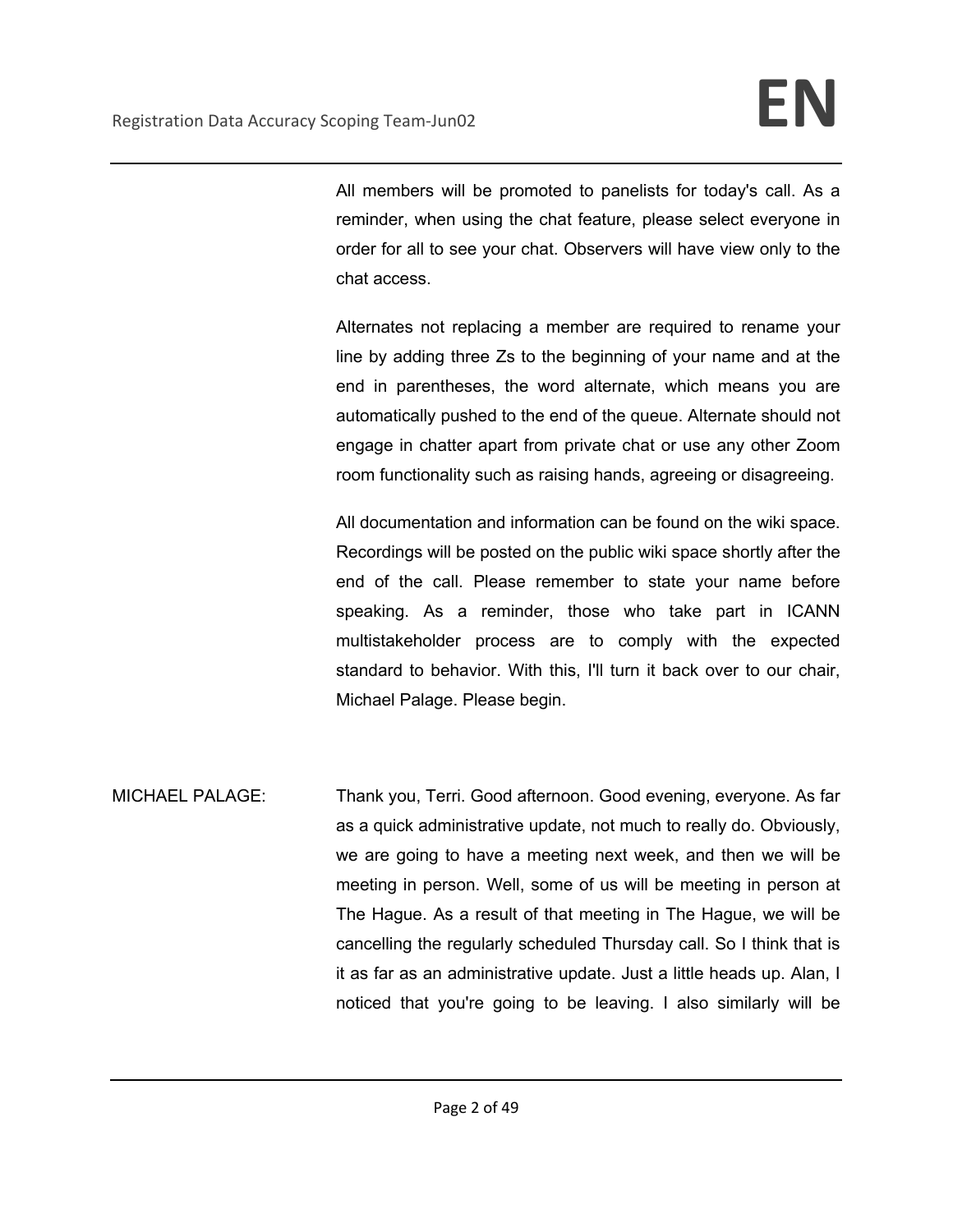dropping off about halfway through the call. And Olga will finish chairing the rest of the meeting.

So with that, let's dive in and really get to item number two, which is the scenarios for the European Data Protection Board. So Marika, would it be possible to pull that up? And could you perhaps identify quickly if there has been any new comments or suggestions raised?

- MARIKA KONINGS: Thanks, Michael. Just to note that Brian has his hand up. I don't know if he wants to talk about something else first.
- MICHAEL PALAGE: I did not see that. Thank you for that. Brian, you have the floor.
- BRIAN GUTTERMAN: Hey Michael and everybody. Good morning from LA. Just a couple things. Apologies, I wasn't on the call last week, I caught up on the recording, and just wanted to say thanks to everybody for providing comments, both to the draft report and to this scenario work.

Just want to emphasize—I know everybody knows this already, but my colleagues at ICANN org have access to this Google Doc where you some of you have provided comments. And we've also been listening obviously on the calls to what you have been saying about this scenario work, the engagement work that that org is undertaking. So we appreciate it. And we're listening.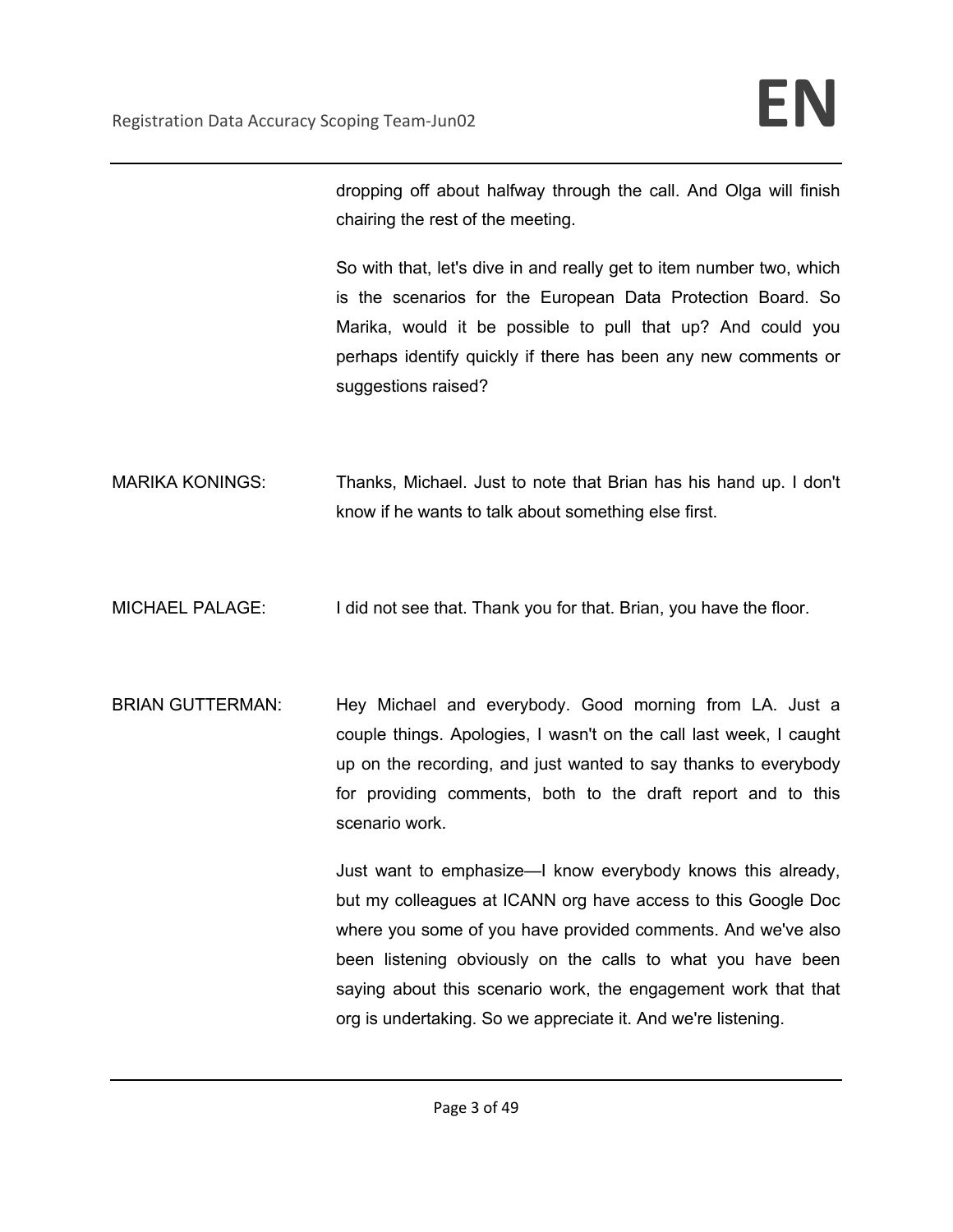And on that, this morning, I've invited Elena Plexida from our government and IGO engagement team, she is one of the sort of leaders of this engagement work and has been working behind the scene with others to think about this as we've been talking about it since ICANN 73 because it's of strategic importance to the org for many reasons.

So I think she is with us here and if she can be promoted to panelist, we wanted to hit invite her on just to say a few words. We can address some of the comments in the document that had been put in in the last couple of days. Again, thanks for those. But I think just with a little more clarification from our side. I think we're pretty close to sort of finding some common ground on understanding what's going on and how this work that we're doing is meant to help our scoping team. So, Elena, if you want to say a few words, and then we can try and answer some questions, because I know some people have to drop early today.

ELENA PLEXIDA: Thank you, Brian. Hello, everyone. And thank you for having me today. I don't have that much to say I think in addition to what my colleagues have said already, but I'm very happy to take more questions.

> On my side, as you know, I'm part of the government engagement team of ICANN Org. Therefore, lots of engagement, including engagement with data protection authorities is kind of in my turf.

> What I wanted to share with you is that we will be sending out a high-level letter to the European Commission. We are aiming to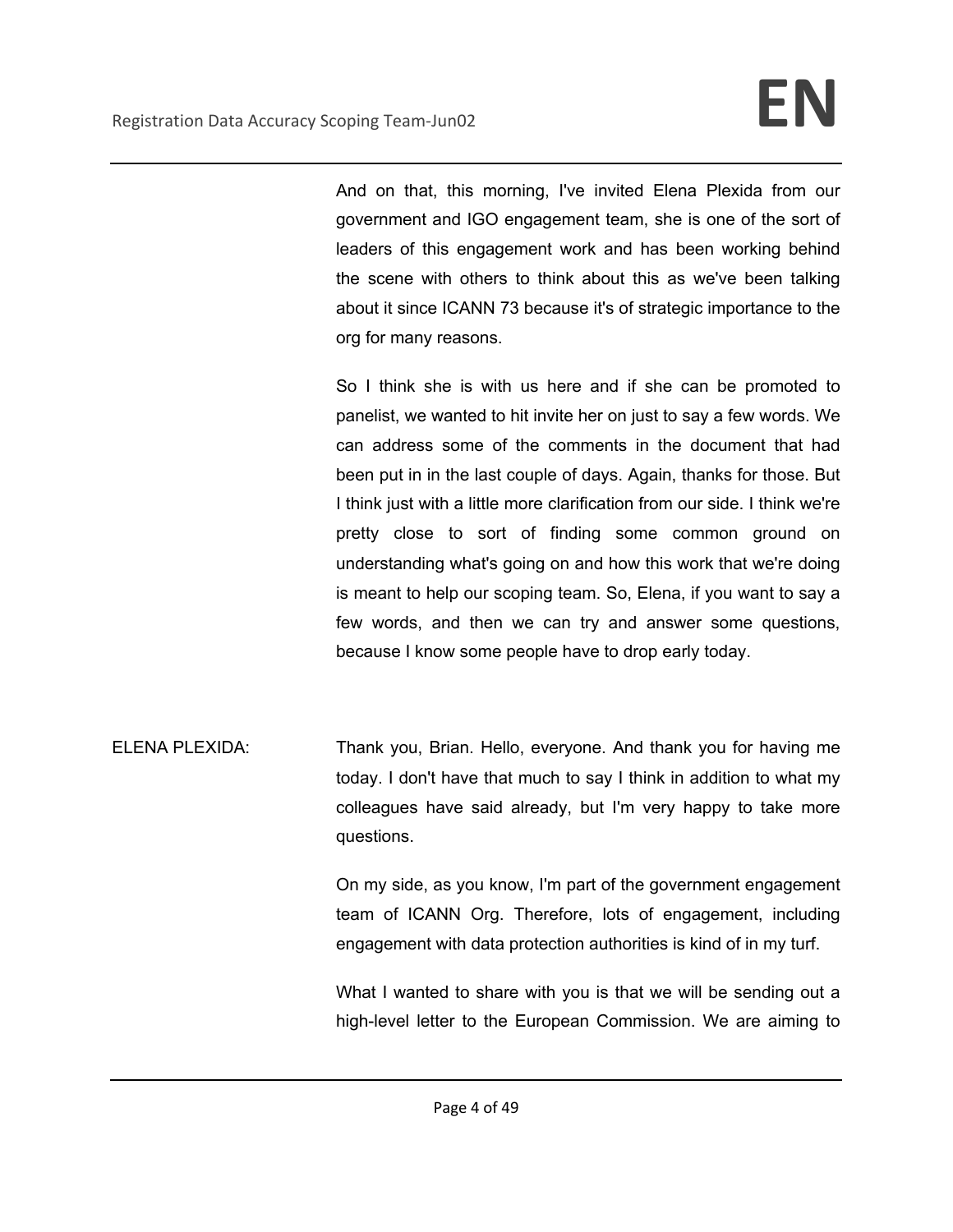have it sent within the week. The idea—and I'm sure my colleagues have talked to you about that before, is to ask whether the European Commission would be willing to help introduce this particular issue that we're talking about at the level of European Data Protection Board.

And we're not talking about the facilitation to have a dialogue, we're talking about a formal process that is foreseen under GDPR whereby the European Commission can, if there is an issue of global obligation, an obligation to all EU member states, apparently, the DNS is such an issue, can introduce an issue for opinion at the level of European Data Protection Board.

Just to reiterate that this would be very helpful, because in this case, if you are under this specific article of GDPR and having the Commission ask for an opinion, it is much more imperative on the European Data Protection Board to look at other questions and an opinion from the European Data Protection Board will help go a long way on this. That's really it from me. And I'm very open for any questions or your comments. Thank you so much.

MICHAEL PALAGE: Thank you, Elena. So I have a couple of questions there. What you just told us, I think, has a tremendous amount of significance that was just brought to our attention. So let me just kind of run off the top my head my initial thoughts and then obviously, other team members could raise their hands.

> So to me as an attorney, one of the things I was always taught was you never ask a question at trial that you do not already know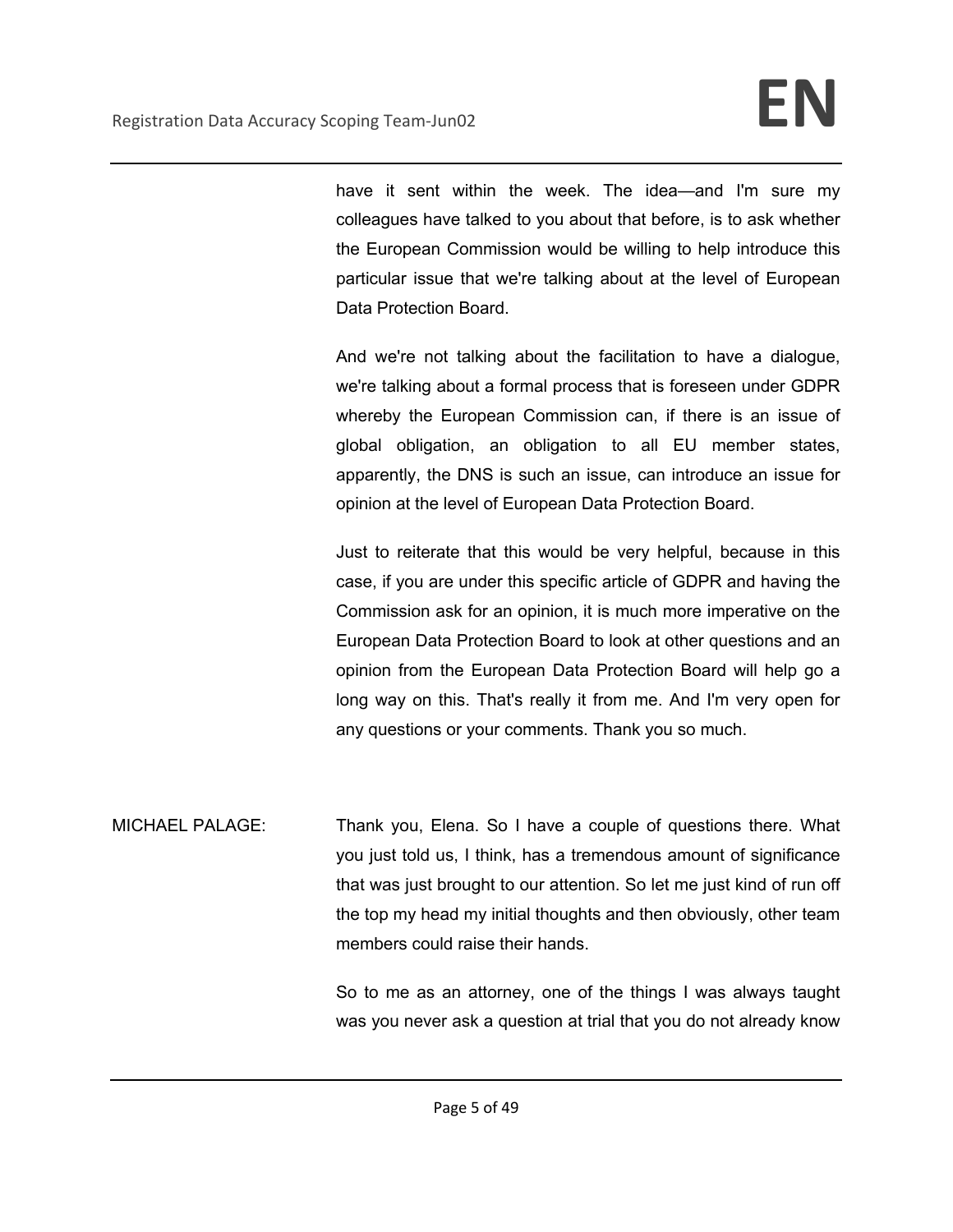the answer to. So I guess my question is, ICANN Org is looking to send this formal request to the Commission, I would assume that this formal request is going to have a certain time element. So before ICANN just communicate with the European Data Protection Board, I would assume that going and requesting this to the Commission is probably going to—I guess my first question is it seems like that would take more time., part one. Part two, has ICANN Org discussed this with the Commission? And do they think that this is the best thing? Because if they don't think it's the best thing, then that would ... So those are my I guess first two questions. Has ICANN Org discussed this, and has the Commission said, yes, this is what we want you to do?

ELENA PLEXIDA: Thank you. Excellent questions. So this particular avenue that I refer to, it has been a longstanding avenue that could be explored. And there has been exchanges with the Commission on that one, but not really something concrete as such. So just to give you a little bit of history on that part.

> The last formal exchange we have with data protection authorities was in 2020, just before the lockdown, actually, which of course stopped a lot of activities. At that time, at the urge of the European Commission, we engaged with the Belgian Data Protection Authority, because the European Commission was insisting that it's better to discuss with just one authority and the one that is leading [for EU—leading in many square brackets] because we have an engagement office in Brussels, but then again, this engagement office has nothing to do with the processing of data. So anyways.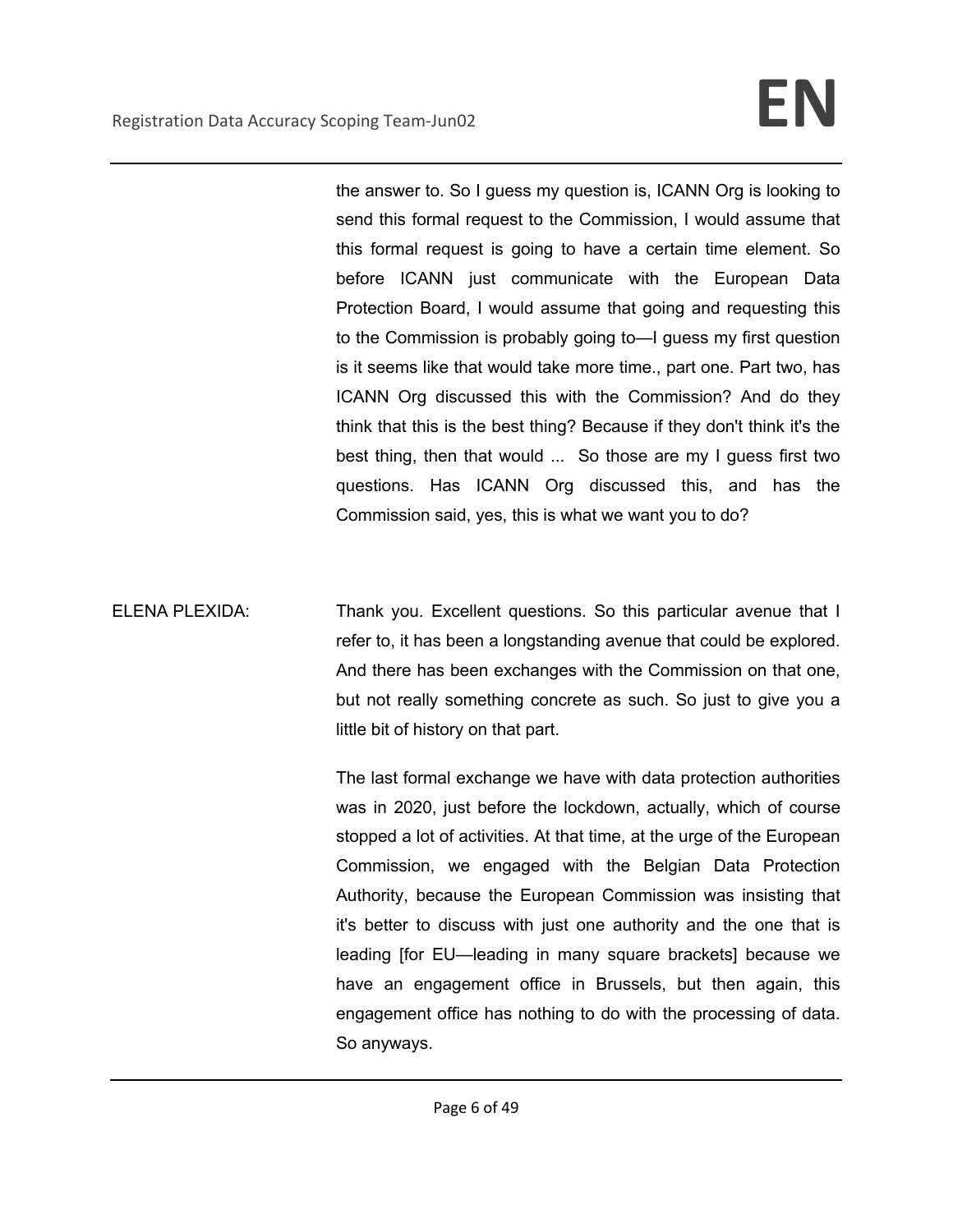So when we had this exchange with the Belgian Data Protection Authority, it was a very fruitful one. It was the Belgian authority that actually said to us that these questions that you have for us are global, and we alone as one Data Protection Authority, we cannot answer them. So your extension level [inaudible] the level of the European Data Protection Board.

So this is not an avenue that we thought of ourselves. It is something that was proposed by the Belgian authority itself and European Commission representatives were present at that meeting. So since then, it has been up in the air, if I can put it that way, whether we can actually take this avenue, and how to.

So what we will do now is ask the Commission if they are willing to take this avenue. If yes, that would be great. If no, if they think they cannot do it, or they don't want to do it, or they think it's not— Again, GDPR gives them that right. We will still continue with this engagement, way we have done it before. Like we ourselves are going to reach out to the European Data Protection Board and ask our questions.

So timewise, I'm not sure how to answer whether it will affect the expected time or not. Because in the meantime, we are doing the background work as to preparing more concretely for the scenarios. Because of course, the scenarios, the way that you see them right now in the Google doc are just high-level ideas. That's not what you go to the European Data Protection Board with apparently. Thanks.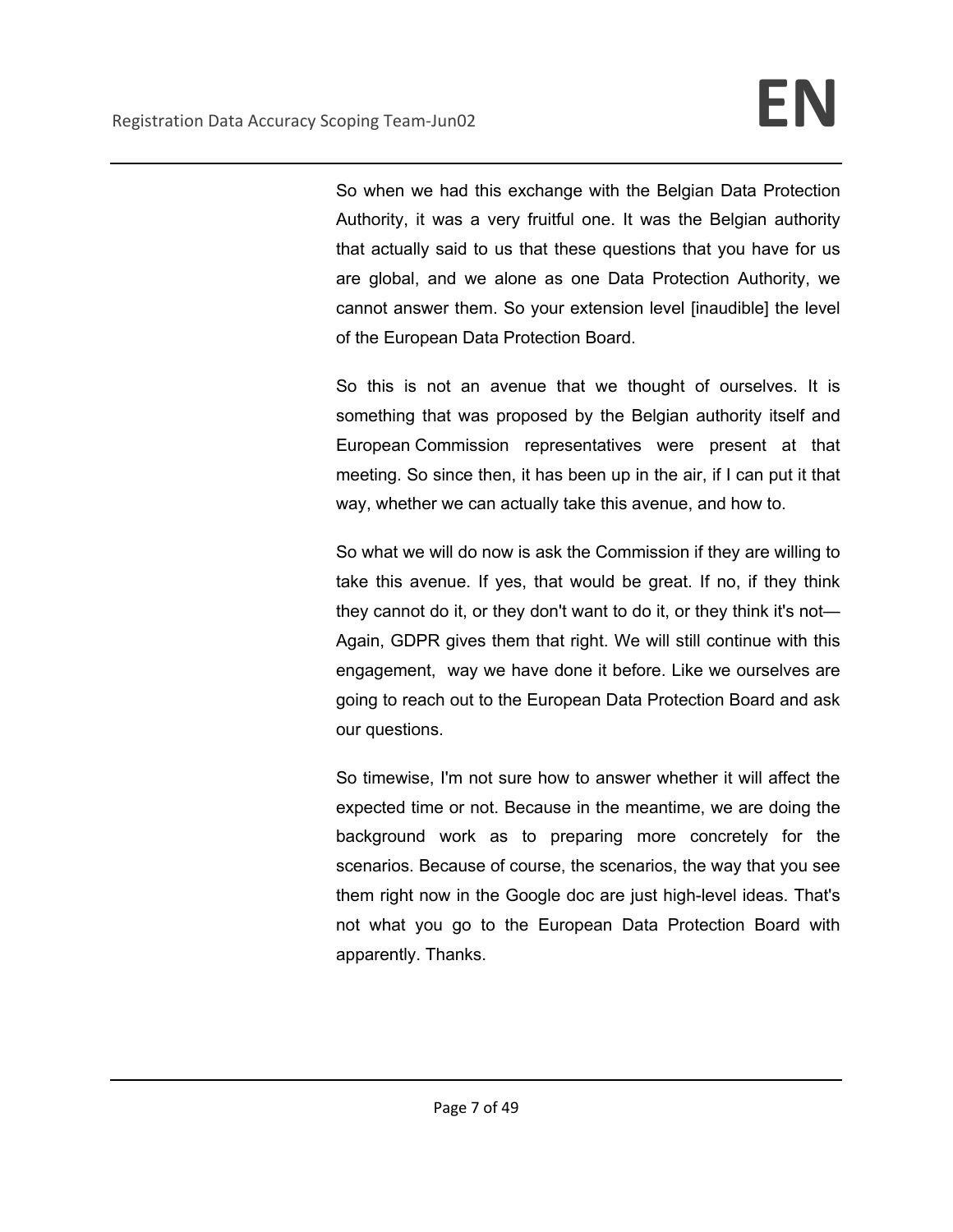- MICHAEL PALAGE: Okay. Thank you. So I guess I do want to come back to your original comments. You said you were going to submit a formal request to the European Data Protection Board. Did I get that right, that you're going to do a formal request?
- ELENA PLEXIDA: No, I confused you. I'm sorry. We're going to send within the week, a letter to the European Commission, asking whether the European Commission is willing to go under the avenue of GDPR and them submitting them issue at the European Data Protection Board. If they say no to that, then yes, we will do it ourselves.
- MICHAEL PALAGE: So I guess my question is, isn't that something that you would normally just ask them? It seems like by sending a formal letter, or by sending any communication that has significance in it, as opposed to, hey, they should be able to answer that verbally. That's what I'm just a little confused with. And let me just stop because I see Lori. Lori, perhaps yourself as someone who has extensive experience in regulatory and matters, particularly in the EU, maybe you could shed some light. Maybe I'm just confused.
- LORI SCHULMAN: Yeah, I wanted to chime in and support what Elena has been saying. In other words, my understanding is that the Commission itself has standing to contact the board. So we're asking the Commission formally to use its standing in order to strengthen the request. That's how I see this.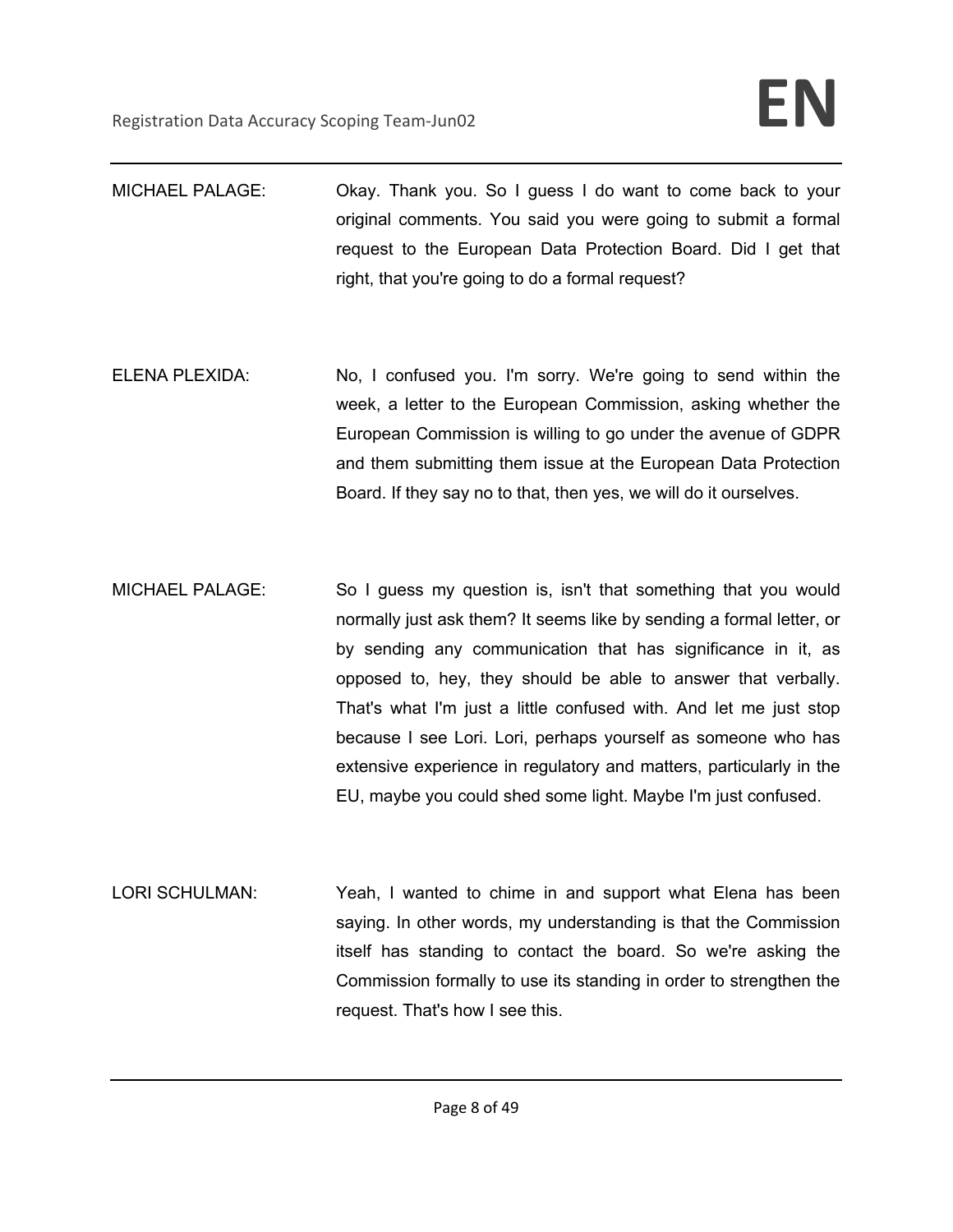If the Commission says no, there's nothing to prevent ICANN from independently requesting an opinion. But having the European Commission as a political ally in the request, I think strengthens the request. That's what I hear Elena saying, number one.

And number two, I also think I heard an agreement with a concern that I've had generally about the wording of these scenarios. In reading the other correspondence that we've received from data protection authorities, there have been times when ICANN, in my view, has very in good faith entered high level examples, but those examples were so high level, they didn't meet a degree of specificity required in order for either the data protection board at the national level or at the supranational level to evaluate how the data would actually be processed. And that's key to any determination about the validity of a plan. And I do believe that that has been a bit of a shortsightedness on our side in terms of we're trying to anticipate In answer without building a program. And this is the frustration that I heard from in the letters anyway that I read into some of the responses to ICANN in the past, and I would just want to make sure that whether we approach through the Commission, or we were approached independently through ICANN Org, that there's enough degree of specificity to elicit an answer that we can rely upon.

MICHAEL PALAGE: Okay, so that helps. But I guess what I guess my question back to Elena is. And I agree with what you just said, Lori, generally what happens is we did not have a lot of specificity in previous communications. But don't we have to have—so what I heard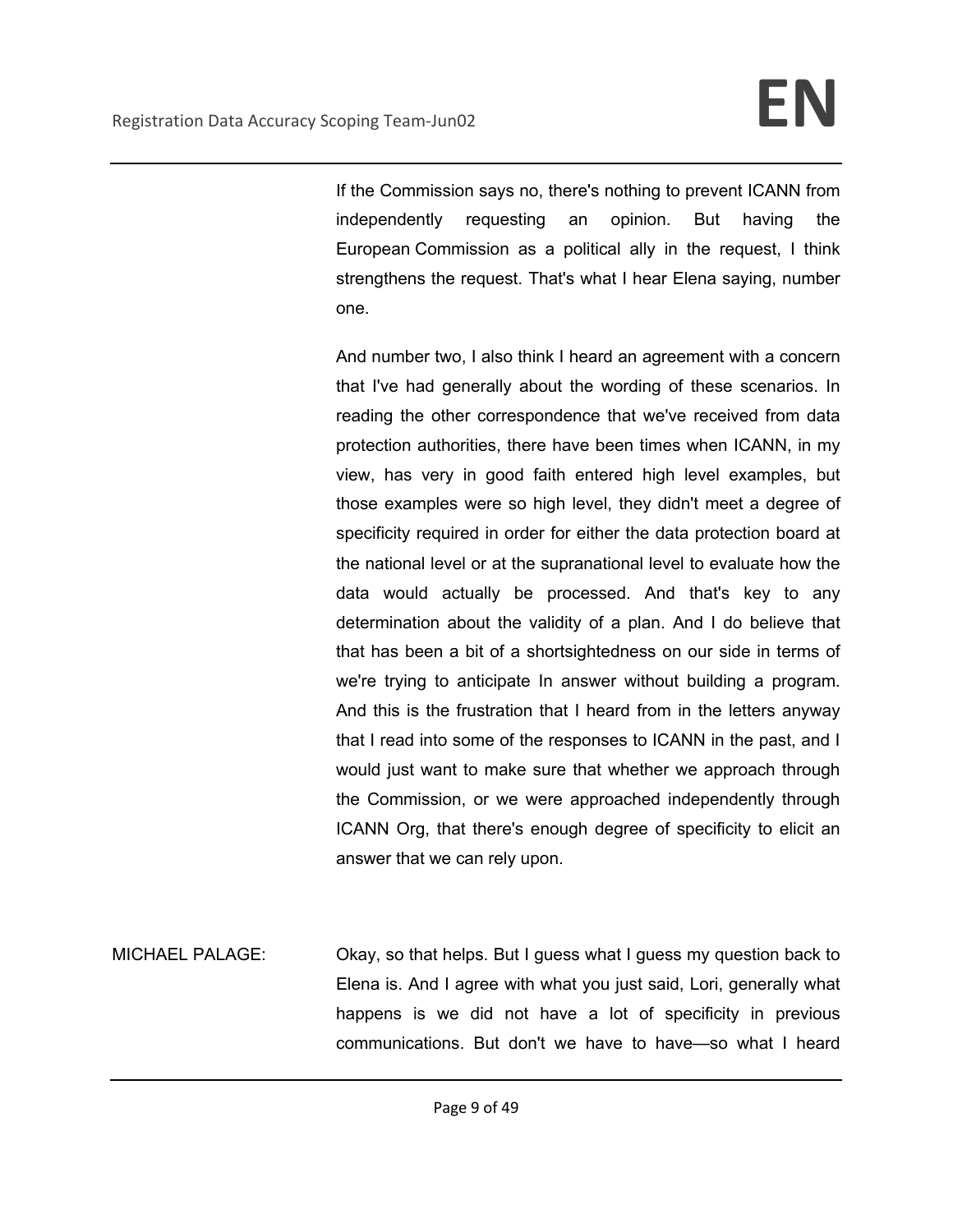Elena say is they're going to ask for engagement, they're going to ask the Commission to engage the European Data Protection Board directly.

But I would think—and maybe this is a question for Melina before the Commission would be able to determine whether they want to do that engagement, don't they need the level of specificity regarding what that communication is going to be? Because I would not see the Commission say, "Yeah, we're going to send something" without them knowing what is going to be sent. So this to me is a chicken and an egg. We need to have the specificity on the scenarios. We need to have the DPIA, data processing agreements, we need that level of—if I was going to a DPA, I would have that level of specificity. So if we are going to position ICANN to best succeed, that level of specificity should be in the scenarios and communicated to the Commission to say, this is what we're going to propose. To go to them and say, "Hey, we want you to ask some questions," I don't know, that just seemsand I see Melina's hand up. So thank you, Melina, I'll let you—I'm just a little confused.

MELINA STROUNGI: Yes. Hi, everyone. I see Alan's hand also raised. I don't know, I think before me, I don't want to steal his turn.

MICHAEL PALAGE: I see that. I'm sorry. And yes, he's going to be leaving early. So I want to be mindful of that. ALAN, you have the floor.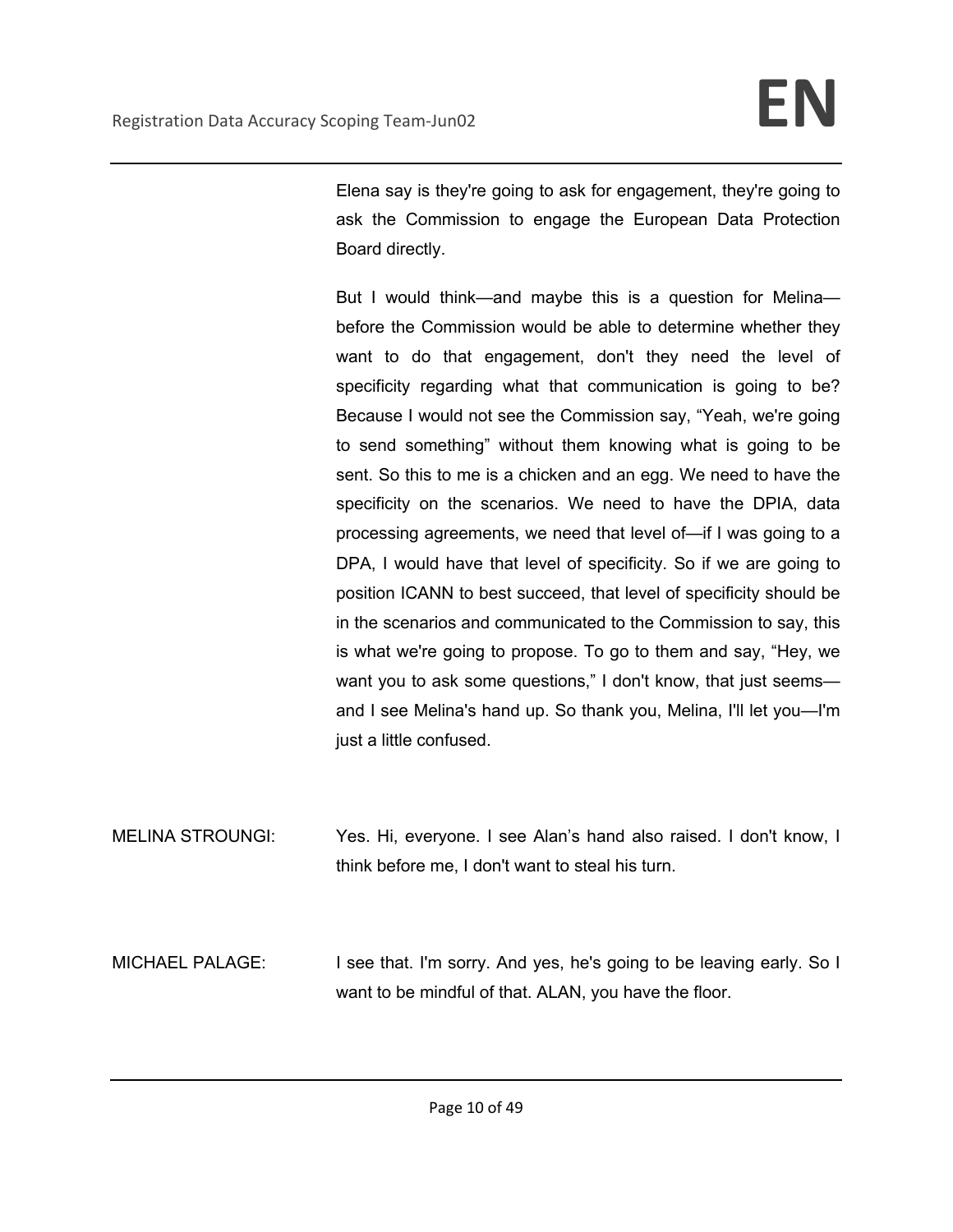- ALAN GREENBERG: Thank you. I'll be very brief. And Lori said some of what I want to say. My understanding from what Elena said is we're not going to go to the Commission and say, "Hey, go ask some questions for us" and that's it. We obviously have interactions with the European Commission, Melina's here. So we clearly have not been told, informally, "No, this is something that we're going to reject out of hand." But this is a formal request to say, are you willing to work with us? And we will ultimately formulate questions which you can then present to the European Commission, to the Data Protection Board. This is not a request that they immediately run off and ask a random question to the Data Protection Board. This is simply asking for confirmation that they're willing to work with us and then approach the Data Protection Board with respect to whatever it is we come up with. That's how I understood it anyway. Thank you.
- MICHAEL PALAGE: So Melina, perhaps if you could shed some light and clarity on this, then that would be incredibly helpful.
- MELINA STROUNGI: Yes, hi, everyone. Of course, I'm going to just voice my voice. I don't want to just speak on behalf of the entire Commission. We do have two elements to add. The one is it has to do also with what Volker wrote in the chat, because actually, it's a very fair question, how is this discussion relevant for our work? And to that, I just have to add a general remark that we also made as a comment in the Google Doc that we don't think that asking receiving the answers to these scenarios should pause what we do in the accuracy scoping group, we don't see why the work has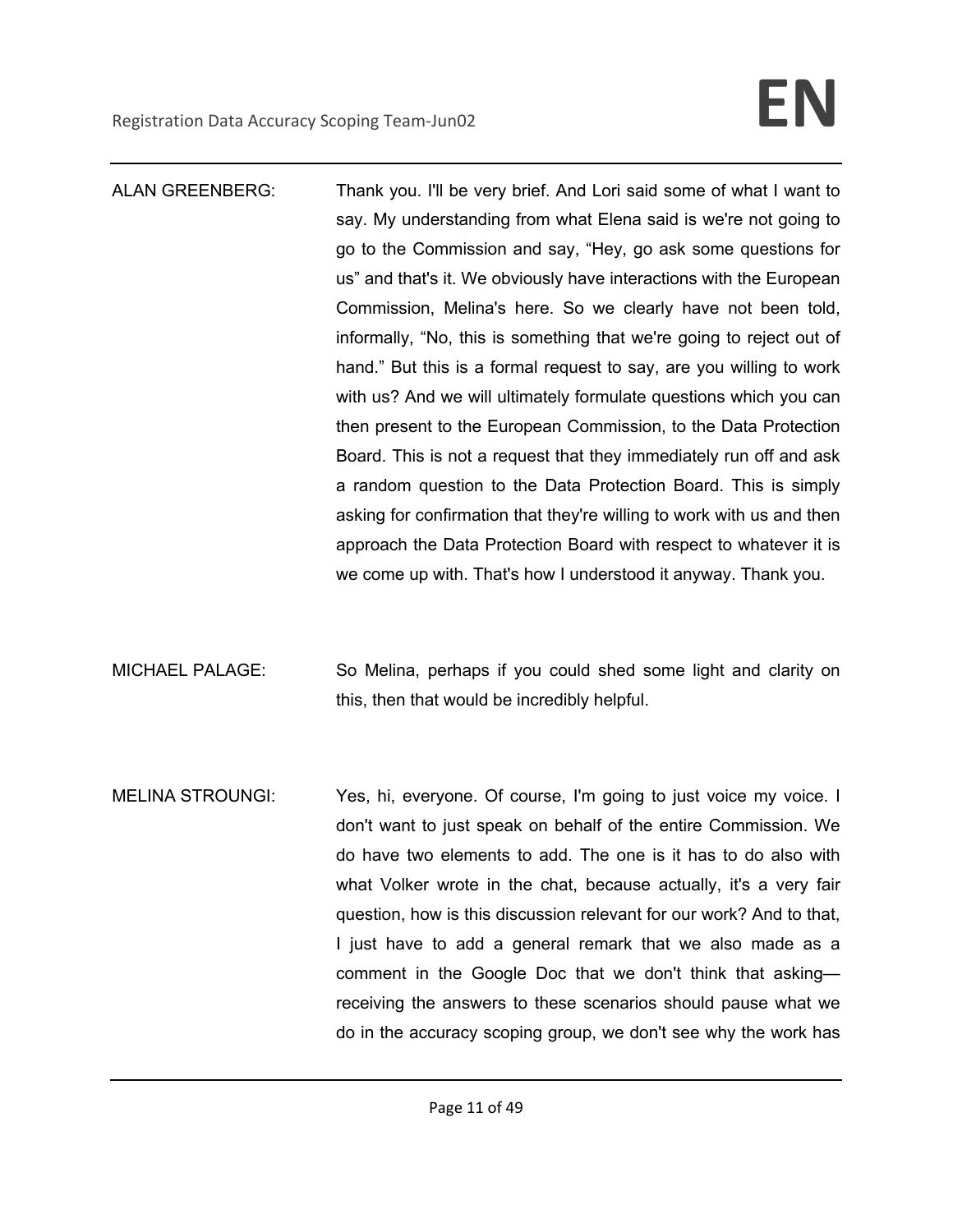to be paused until when and if such feedback is received. We don't see the direct relevance.

Of course, it has some merit to know the answers to these questions. But in the end of the day, assignment three is about assessing the effectiveness of the accuracy requirements as stipulated in the contracts. And I believe that we can continue doing so while at the same time waiting for some feedback. So indeed, these are a bit of course relevant questions, but this shouldn't be dependent, our work, on the outcome of these questions, I would say.

Just to now come to the scenarios specifically. I mean, the Commission in general has been trying to assist as much as possible. With Elena, we have very good communication. We have discussed about it on a few occasions, of course, she knows. And we're doing our best to try to facilitate any communication between ICANN and the data protection authorities.

As many of you may know, there was a ping pong game between—the Data Protection Board referred for a lot of questions to the leading Data Protection Authority, the Belgian Data Protection Authority, we tried, again, to facilitate a communication with the Belgian Data Protection Authority. But you know, Commission is an independent institution. We're trying to initiate communication, but we don't have any control of what other institutions do. And we can't force them to reply, or we can't really do much more. We of course, will keep trying and facilitating any dialogue to the extent possible, but we can't be the penholder of these specific scenarios. This should come from ICANN, and the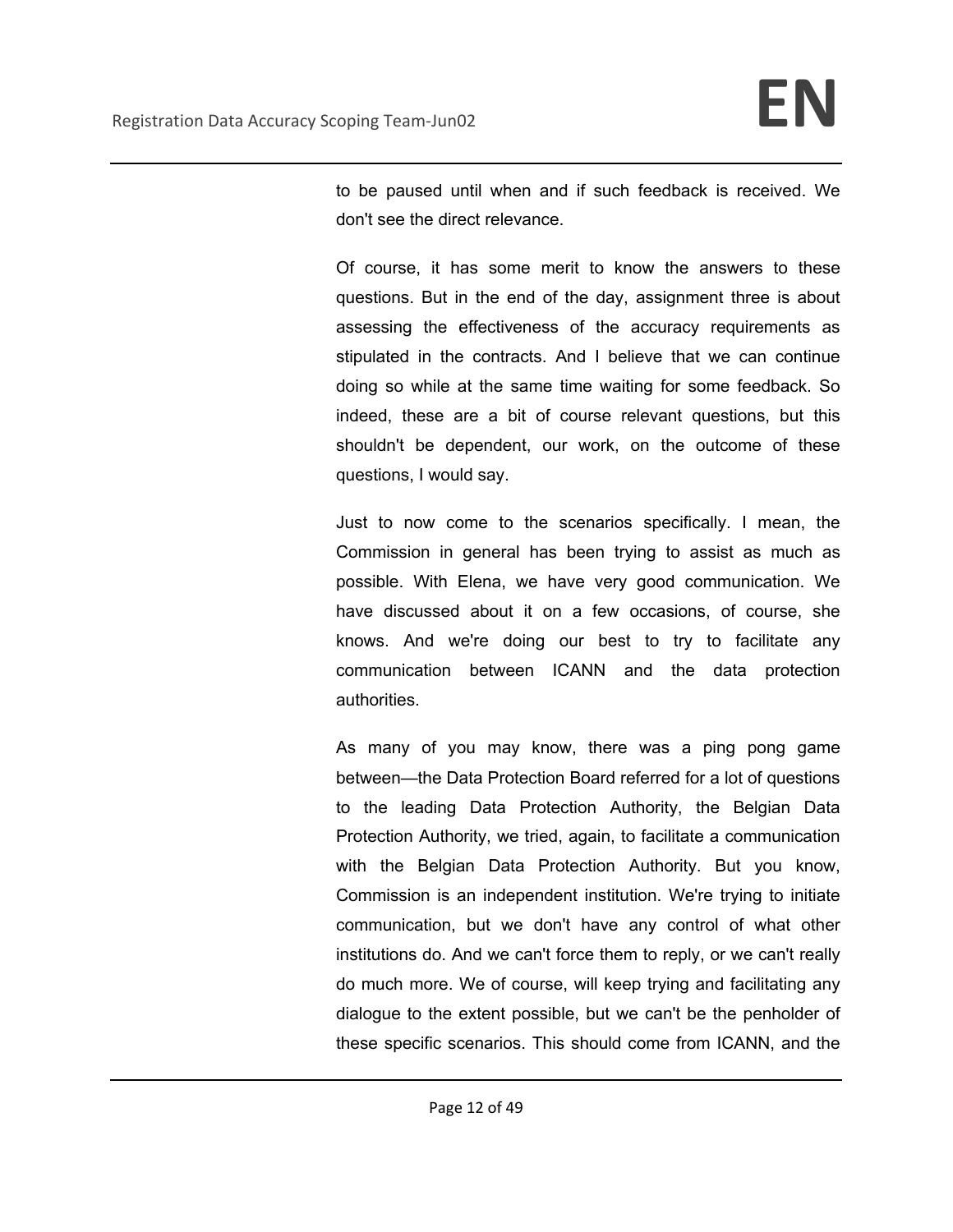best will be for time efficiency purposes for ICANN to submit the questions directly to the board. Of course, I'm more than happy again to share some views on the scenarios. I have already provided comments on the doc on the scenarios to help formulate these questions to a more targeted way possible. But I think this is the most efficient way forward for now. Thanks.

- MICHAEL PALAGE: Thank you. Let me just go next in the queue. I see Elena, you have your hand up. Is there anything that Melina just said—did you agree with everything? Or is there a perhaps a divergence of opinion?
- ELENA PLEXIDA: Thank you, Michael. Just to let you know, I always agree with Milena, [and she's a gem.] I raised my hand a while ago, based on your questions and what other colleagues said. Lori put it much better than me. It's what Lori said and what Alan said.

So this request that we're talking about, for right now is just a procedural one. We're asking the European Commission if they are willing and able to help, and I put the article in the chat. Under Article [60.4.2,] We're not sending the scenarios. Right now. We're not at that position. We're just asking this very simple question.

To Thomas, yes, the request, the request that I'm talking about now, which is a procedural one, we really have nothing very particular to say. The request is as follows. Dear colleagues in the European Commission, according to Article 64, para two of GDPR, you have the right to request an opinion from the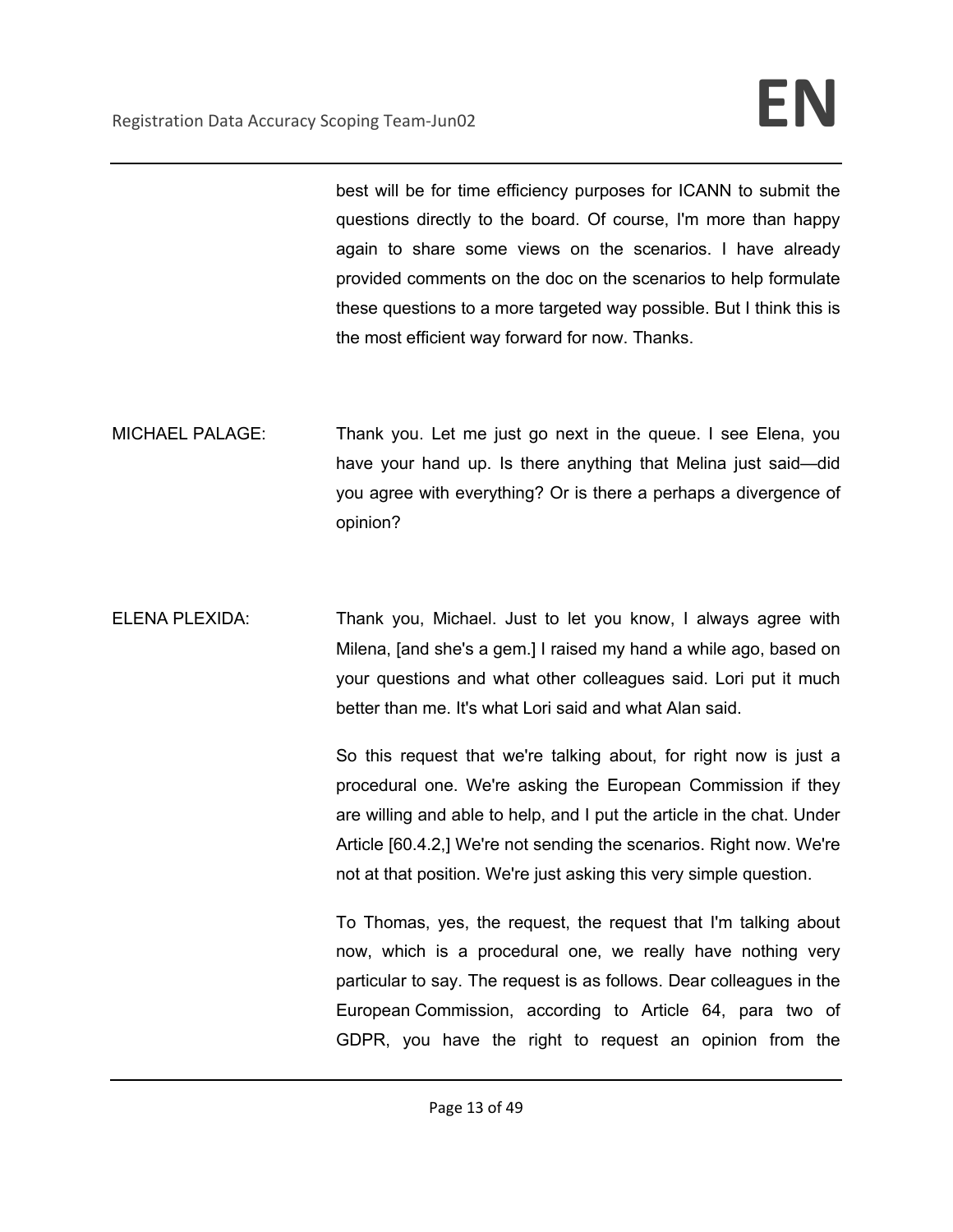European Data Protection Board if this is a matter of general application.

Can you do that? That's the request. And then there is a yes or no. The yes or no has to do with us knowing how to proceed. But that does not mean that in the meantime, the work on the scenarios and the questions is not ongoing. And I guess it is the questions in the scenarios that you care about really, not the procedural stuff, of whether it will be the Commission to put in a request to the European Data Protection Board, or ICANN to put questions to the European Data Protection Board.

Now, if we could use article 64 2 of the GDPR, that would be amazing if I can say so, because in that case, the European Data Protection Board has to give an opinion. Whereas when ICANN Org is asking for something, there's not that they have to give an opinion. And as Melina said, in the end, we worked a lot in the background on that. There's been lots of back and forth and frustration has been both on the part that at some points, we didn't have, according to the DPAs, very specific questions as Lori said before. And the other part of the frustration that was we were being ping ponged between the European Data Protection Board and the Belgian Data Protection Authority and vice versa. Thank you.

MICHAEL PALAGE: So Thomas, I see your hand raised and I will get to that. Beth has kept her hand up. And there you go, Beth, you have the floor.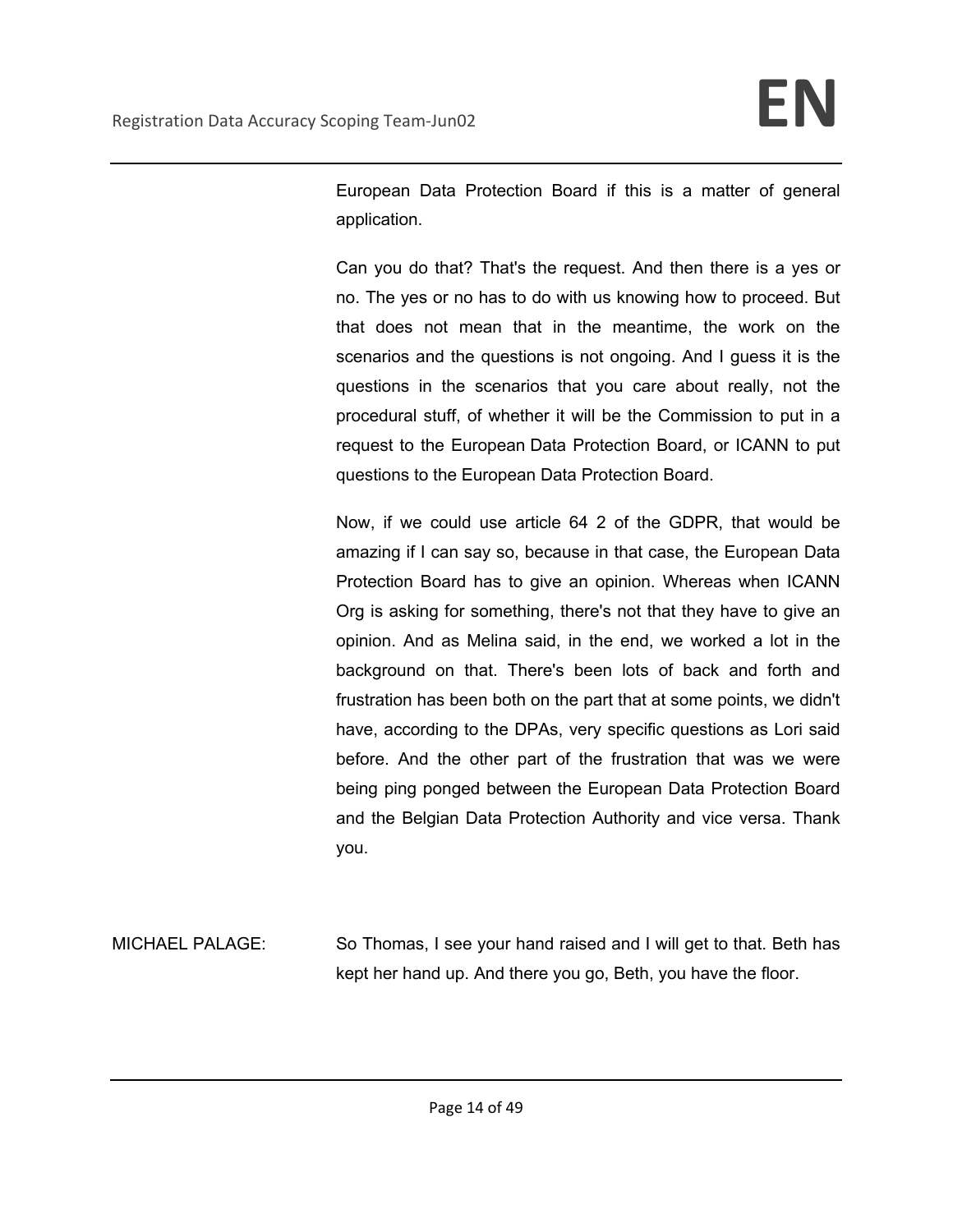| <b>BETH BACON:</b>     | Thanks. Hi. And I just want to say a huge thank you to Elena for<br>making the time and coming and talking us through this. I think it's<br>very interesting concept. I agree with Melina that this is—and I<br>think I've said this in previous calls, that this is for sure ICANN's<br>work to do. And I think we're supportive of that and appreciate you<br>guys taking the time and effort. And this is a different route, it's a<br>little bit different than the engagements we've tried in the past or<br>ICANN has tried in the past with the European Commission. So<br>maybe this will bear a bit more fruit. But just appreciate that you're<br>kind of taking another tact and appreciate ICANN spending time<br>on this. |
|------------------------|----------------------------------------------------------------------------------------------------------------------------------------------------------------------------------------------------------------------------------------------------------------------------------------------------------------------------------------------------------------------------------------------------------------------------------------------------------------------------------------------------------------------------------------------------------------------------------------------------------------------------------------------------------------------------------------------------------------------------------------|
|                        | I do agree with I believe what Melina was saying, is that this is<br>ICANN's work to do and you guys have to craft this internally to<br>kind of get the request to where you want it so that we could then<br>follow up with questions or more detail. But I do appreciate you<br>coordinating with this group and just letting us know that this is the<br>path you're on. Thanks.                                                                                                                                                                                                                                                                                                                                                   |
| <b>MICHAEL PALAGE:</b> | Thomas, you have the floor.                                                                                                                                                                                                                                                                                                                                                                                                                                                                                                                                                                                                                                                                                                            |
| <b>THOMAS RICKERT:</b> | Thanks very much, Michael. And hi, everybody. So thanks. I<br>would like to echo what Beth has said. Thanks so much for<br>engaging with us, explaining all this to us and looking for<br>constructive solutions in order to plow forward.<br>And let me just explain what I wrote in the chat and what I've<br>mentioned during previous meetings, is not because I want to be                                                                                                                                                                                                                                                                                                                                                        |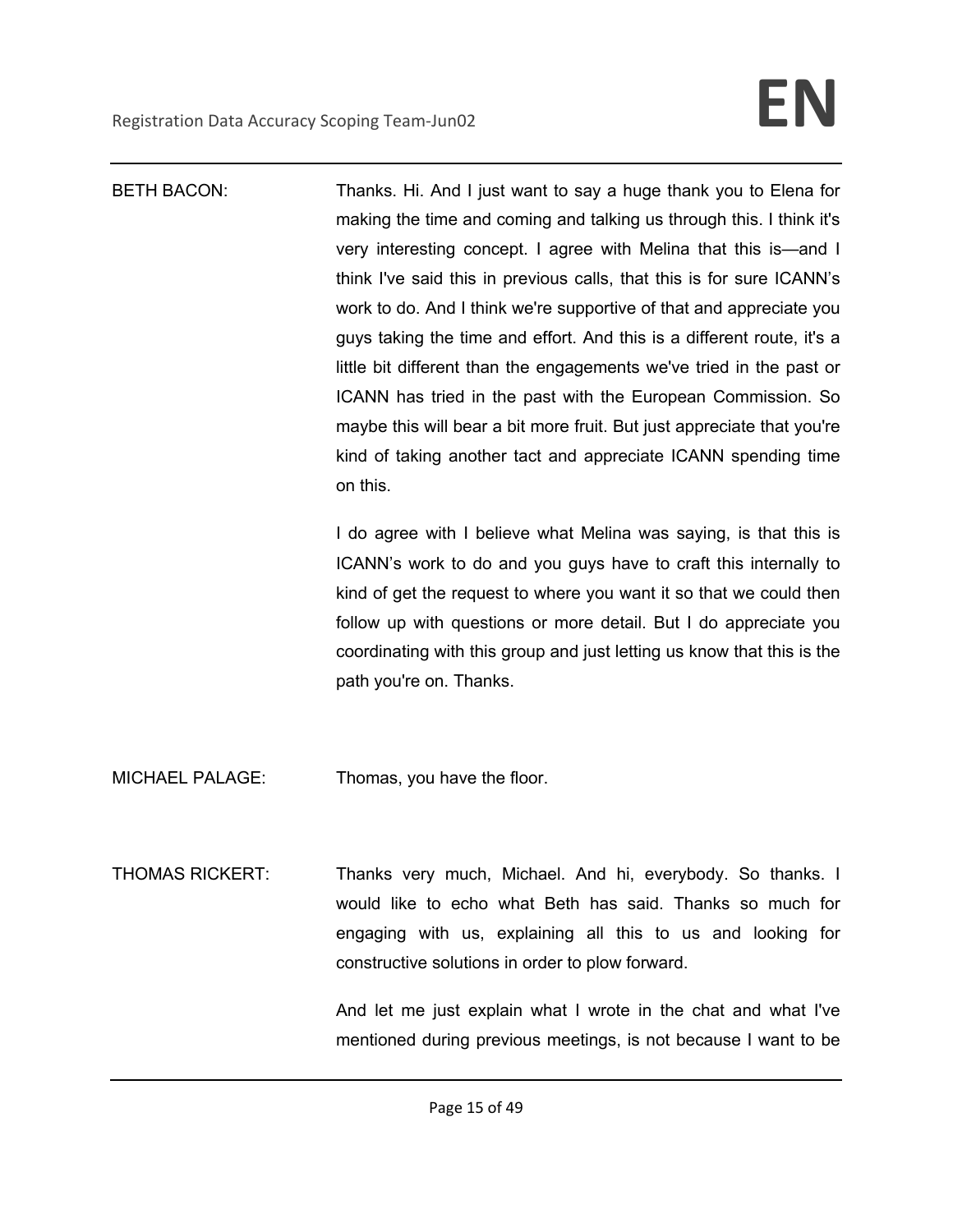particularly difficult. I think that we are just in a situation where we are trying to get the attention of the European Commission to be helpful, or for that matter, the attention of the European Data Protection Board to be helpful.

And therefore I think it's important that we really make a solid case, that we explain the complexity of what this exercise entails. We are potentially—depending on the scenario that we're envisaging—we are looking at providing access to or transferring personal data from registrars that might be sitting in all countries of the world to the US. So that has an awful lot of international data transfer aspects to it.

And whilst we've taken great care, and I want to make sure that we limit transfers to the best possible we can, I think it's important that we explain all the niceties of how this would actually work or how it is planned to work from ICANN's point of view and why this is relevant to the European Commission or why it should interest the European Data Protection Board to help with this.

And this is why I think that we increase our chances for this dialogue to, number one, be fruitful in the first place so that they say, well, this is really something that we should put our energy into, but also that we help them understand all the factual parts of the scenarios, and also the legal implications and the procedural implications, so that they have something that they can actually mull over, discuss and give a response to.

And I think that, as Michael said at the outset, as a lawyer, we tend to try to work out the answers before we ask the questions. And although we are at this early procedural stage with the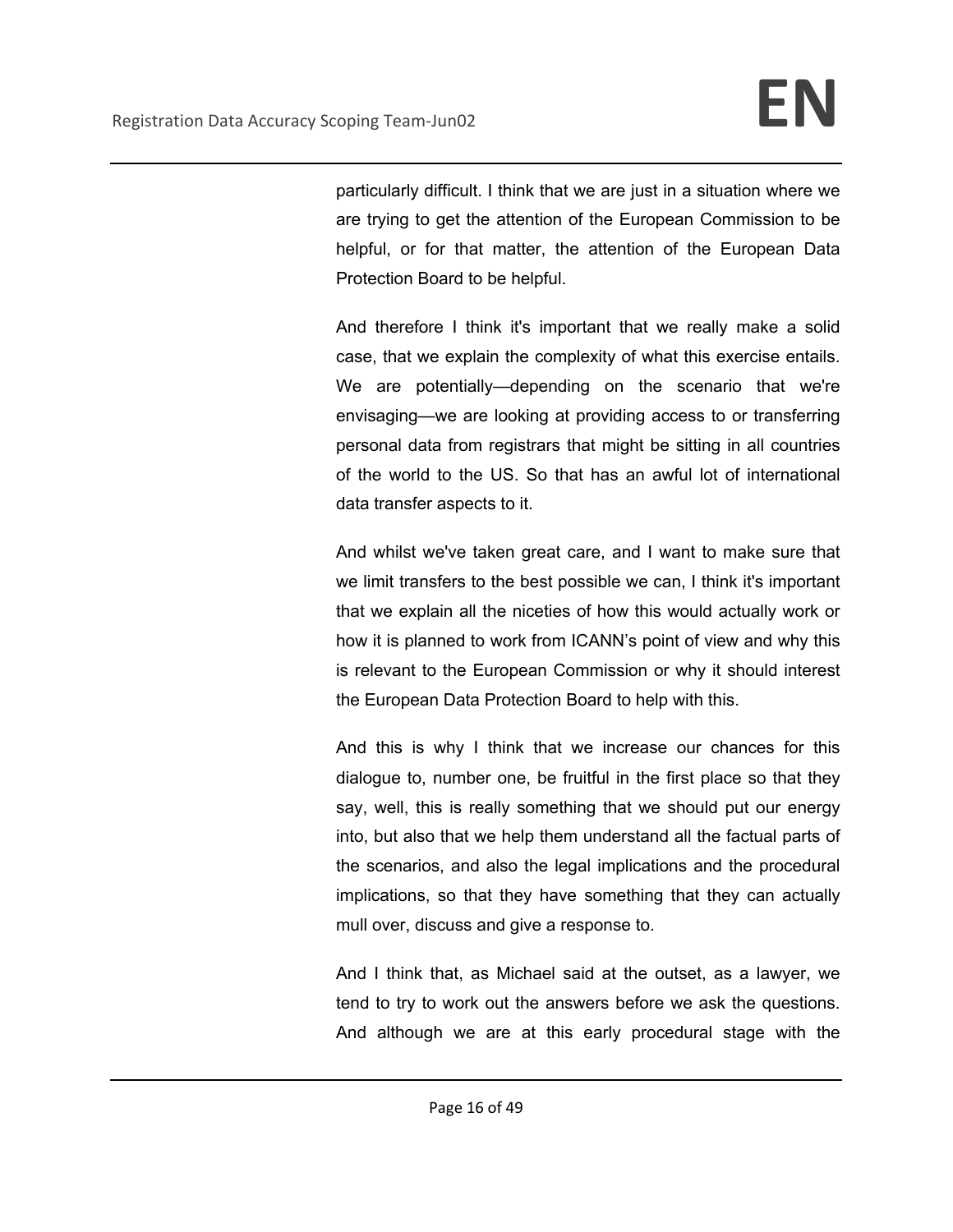European Commission, I think it makes sense to write it up in a solid fashion so that they are sufficiently interested in order to help. Thank you.

MICHAEL PALAGE: Thank you, Thomas. Always good when lawyers agree with each other. So I guess if I could ask a larger question to Elena, Brian and Amy as well. So obviously, what we've just heard is that I assume next week, ICANN will be sending this communication, which will obviously become a major focal talking point of ICANN 74. I don't think anyone here wants to impede on ICANN moving forward with that clarity.

> I guess the concern I would have here is everyone has talked about specificity, and I don't think we really, as a group, have done enough on our end regarding those four scenarios to put ICANN in the position to succeed with the level of specificity that I think should be there.

> So I guess my question back to Elena, Brian and Amy is, can we sit there and maintain an open dialogue? Can we keep this dialog open, or after we're done here, this is it, ICANN has consulted with the community, and then they're off? Or will the community as a whole be able to see those scenarios before they're submitted? That's my question. Beth, I think you're up. Go.

BETH BACON: Thanks very much. So again, I think that this we're speaking at this moment about a very technical, would you be willing to do these things under this particular citation in GDPR? So I don't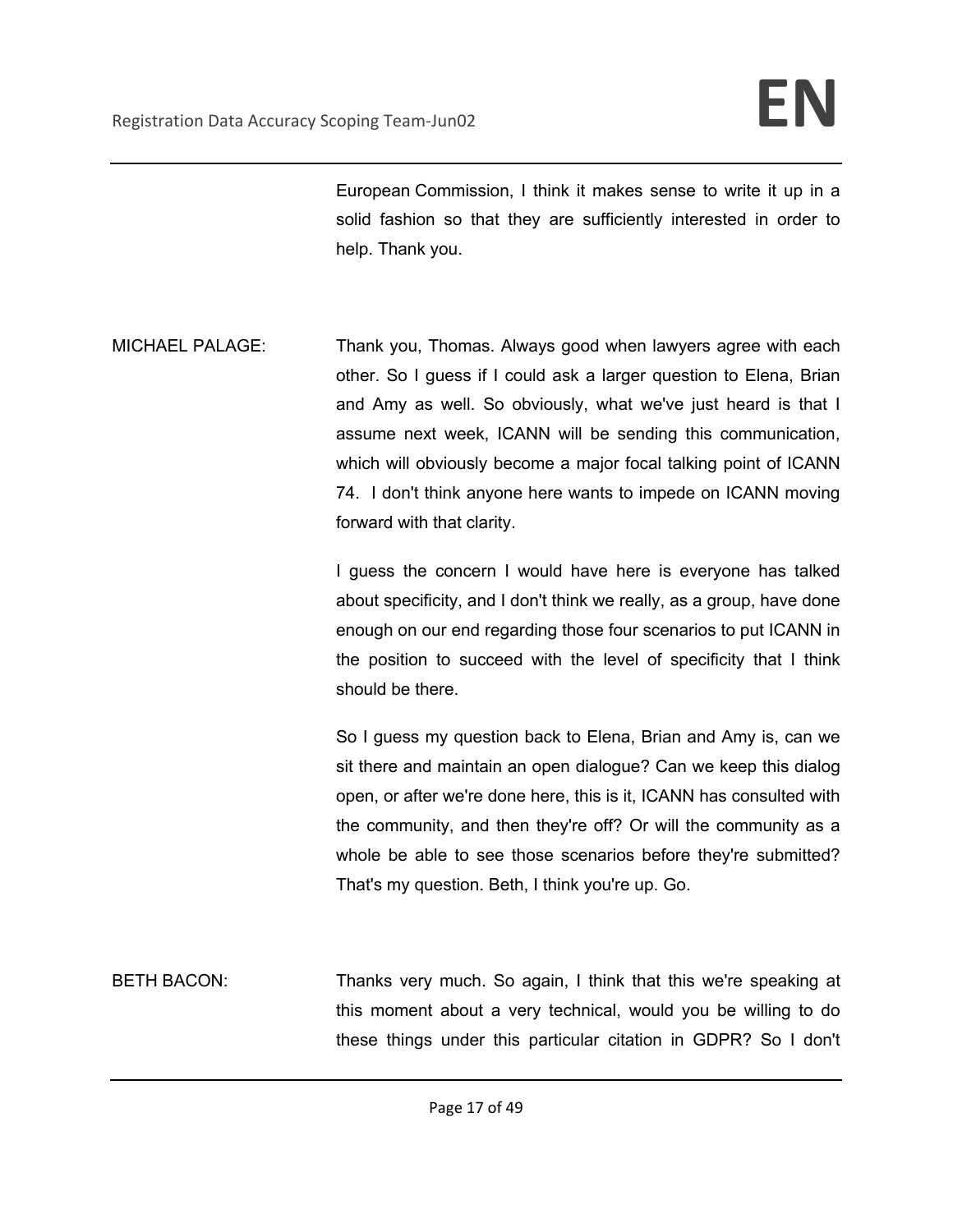know that we need more. I don't know what ICANN would need from that. And again, I do want to stress—I know that I've said this before. I think this is ICANN's work to do. I think that if we have these scenarios, we've given feedback that we think it seems likely that I think it was three and maybe four were the ones that would involve or possibly involve personal data, and those are the ones that ICANN should explore and flesh out.

But again, ICANN, they are making the request, they are making the risk assessment, this is an action from ICANN. The community is not making a risk assessment for them. So when we get to the specificity of the questions, I think we have given some feedback. But for this particular action, from what I'm hearing from Elena and Brian and others is that this is going to be a pretty procedural, is this a possibility? So I don't know how much more we would need to give them now. But again, thanks again, I think it's an interesting avenue to pursue. Thanks.

MICHAEL PALAGE: So I'm agreeing with you, Beth. And what I heard from Elena, when she read, she read, I think it was one or two paragraphs of what that communication is going to be. There will be a separate—so depending—that communication will be sent and there will be two potential outcomes from that communication from the Commission. Yes, we will use the formal channels to submit this, or no, we choose not to.

> Now, depending upon either of those outcomes, ICANN will then submit something to the European Data Protection Board, in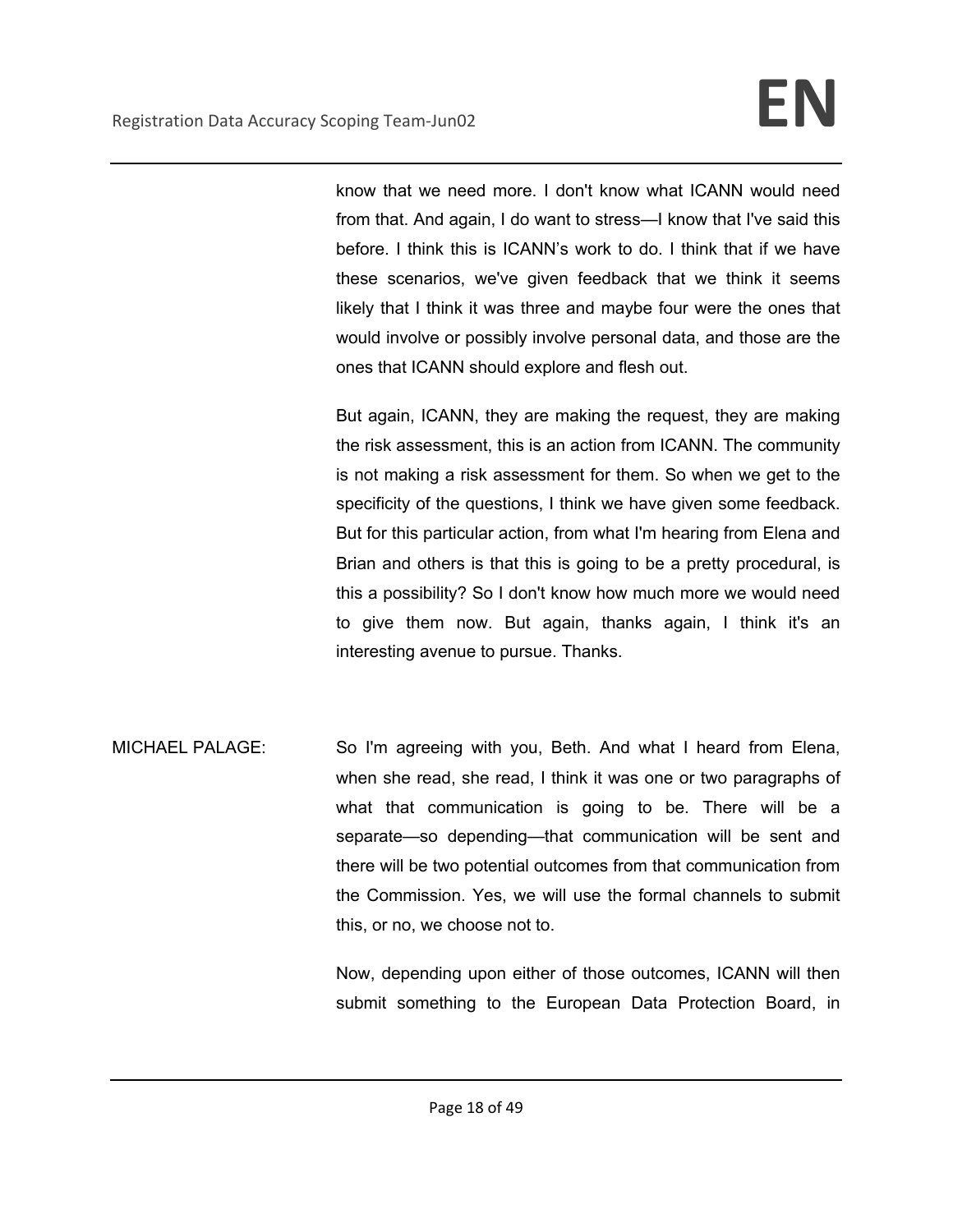conjunction with the Commission through the formal mechanism, or by itself. Those are one of those two outcomes it's going to do.

But regardless of what that outcome is, they still need to submit the detailed scenarios. The other thing, just following up on that was May last week specifically talked about how there would be a data privacy impact assessment, most likely in connection with scenario two. So given that Stephanie Perrin has been asking for a data privacy impact assessment for about the last eight years, I think having that, having the community be able to look at that. And that's where I'm going to push back on there. I don't think this is just up to ICANN, I do think the community should be able to weigh in on this. Again, that's just my personal two cents on that. Who's next? Brian, I see your hand up, you have the floor.

BRIIAN GUTTERMAN: Yeah, sure. I'll be quick. And maybe Elena or Amy can jump in after me. But I just wanted to affirm, I think, what the initial question was about continuing to engage on this beyond this sort of formal communication that's going to be sent to the EC. Like other correspondence that will be posted to the correspondence page for purposes of transparency, and it's kind of a simple ask to sort of re get the ball rolling, so to speak.

> But in terms of the specificity of the of the scenarios, we appreciate the feedback we've gotten thus far. But I think we're sort of—not talking past each other. But the Org is going to hold the pen on that and we're doing a lot of work behind the scenes to flesh out the scenarios, taking into account this input. But this ask,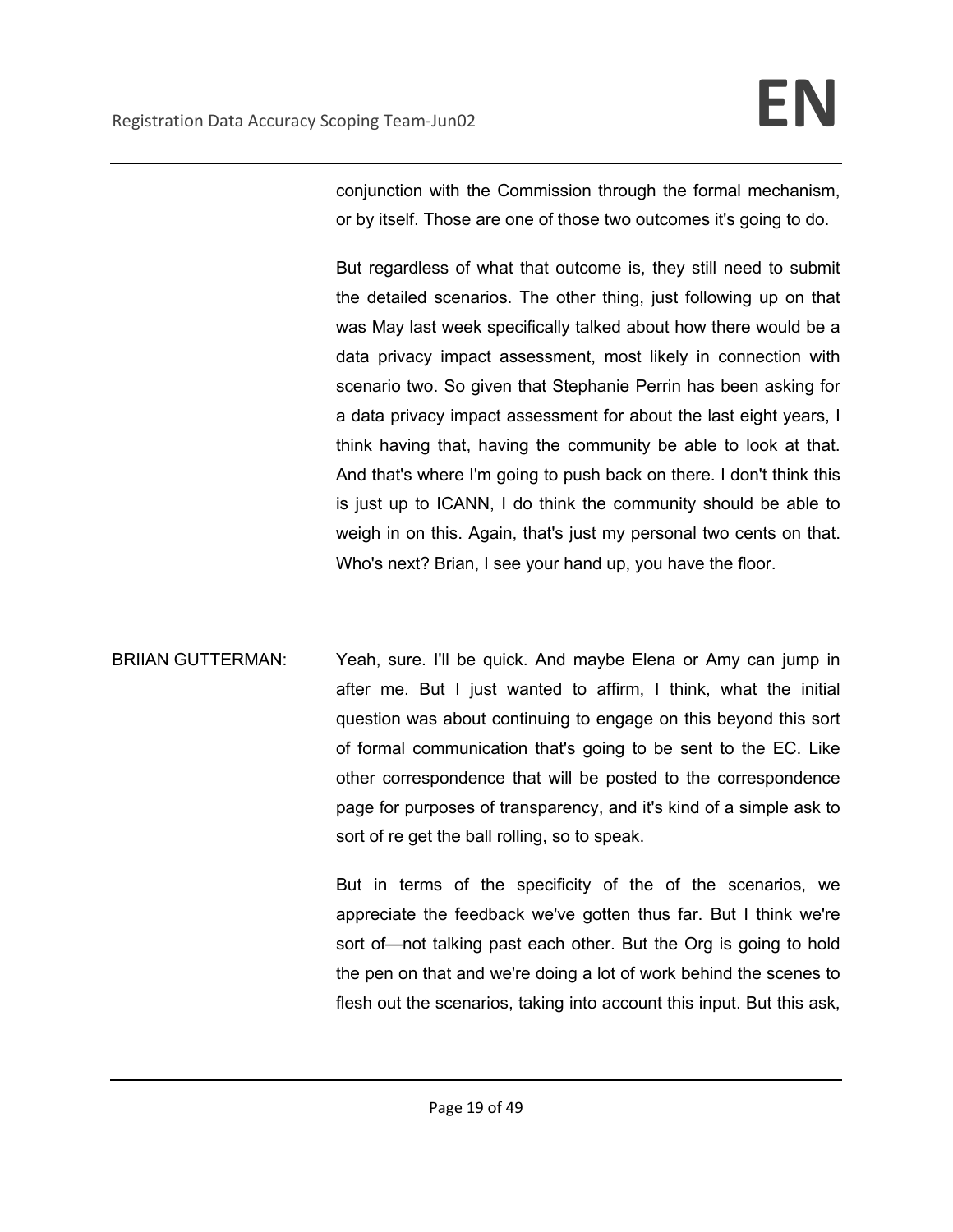obviously, we hope this will support the scoping team's work. But we're asking for feedback for a multitude of reasons.

So, I hope that helps, but obviously, we're going to keep working iteratively and in good faith with this group, getting additional feedback on the scenarios to what you've already provided, respectively would be great, and we'll take that into account. But yeah, ultimately, I think we can agree that it's work for the Org to carry out. So I hope that's helpful, but I don't know if Elena or Amy want to jump in and add anything additionally, but I think we're close and all the feedback we've gotten so far has been great. So I, again, thank everybody for that.

MICHAEL PALAGE: So let me ask you this question, Brian. And again, this is a much broader—I mean, the impact of what ICANN is doing here, literally, again to Volker's question seems to be almost above our pay grade in the accuracy scoping group, because if ICANN is going to be asking the right questions, it's much more than just accuracy. It's about access, it's about all—it literally goes to the broader EPDP Phase 1, the purpose of WHOIS, of the registration data.

> So if in fact ICANN is going to be asking those questions, what I think is important from an ICANN bylaw standpoint is, is ICANN going to share these documents, the data privacy impact assessment, the proposed draft scenarios, with the broader community to get feedback? Because if ICANN is only going to use this group to say hey, we consulted, and then use that to rubber stamp it, I think there really needs to be a broader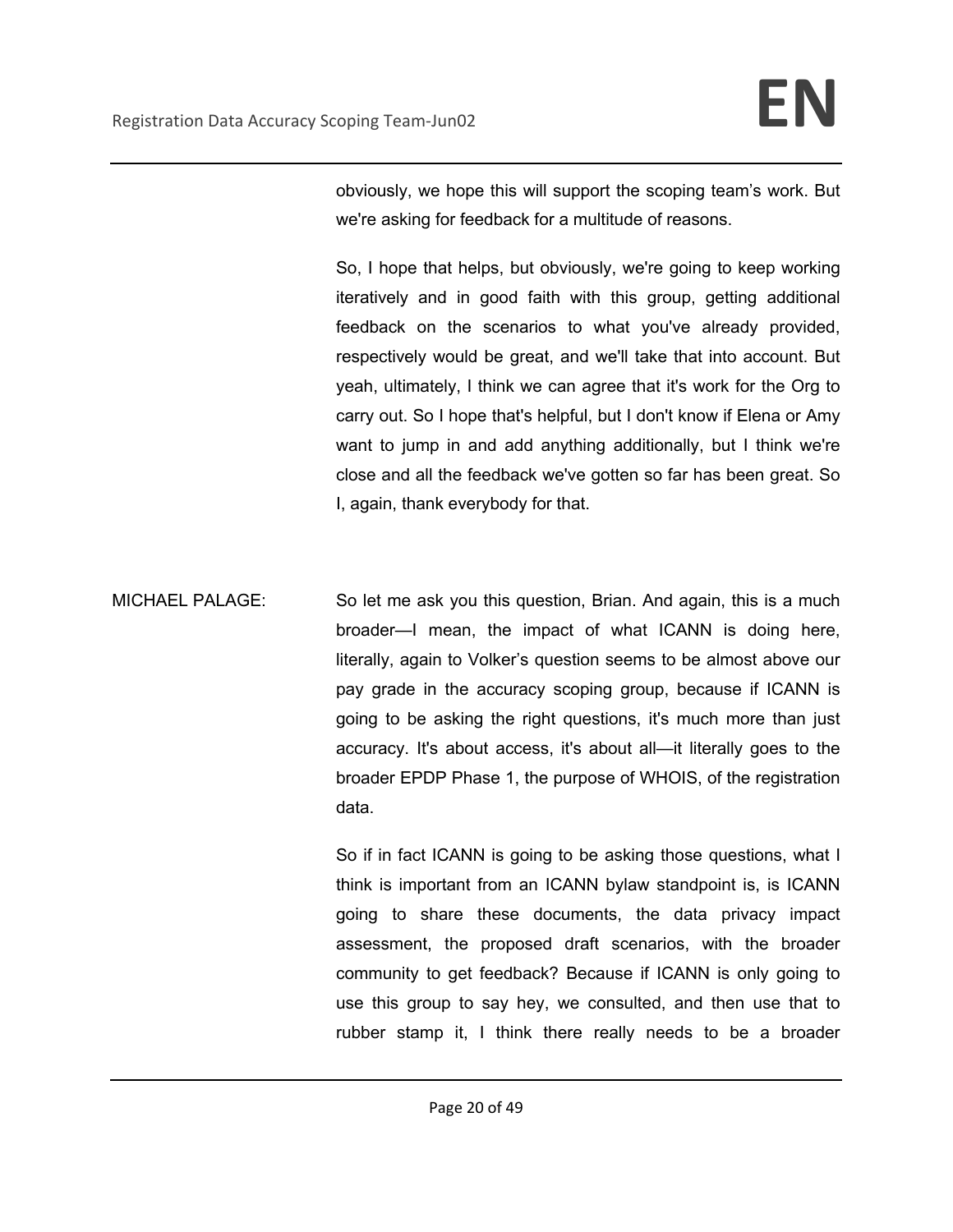engagement with the ICANN community before data privacy impact assessment and the scenarios are submitted. That's my concern just from an ICANN transparency provision under the bylaws.

I guess my question to you is, can you come back and say, yes, ICANN will reach out and will hold a public comment or a full public comment period in connection with the bylaws before this is submitted, or is this good enough and we'll just wait to see after the fact? That's my concern.

- BRIAN GUTTERMAN: Fair points, Michael. I think May is happy to jump in and maybe say a little bit in response to what you've asked.
- AMY BIVINS: I've been sitting on the call and listening to the discussion today. And obviously, ICANN org understands that the community is very interested in the work that we are planning to do and are doing already concerning assessing data protection impacts around steps that can be taken related to registration data accuracy.

We're in kind of a tricky space, where some of the assessment or all of the assessment that we'll be doing is related specifically to ICANN's processing of personal data. So the assessment will have a lot of privileged and confidential information in it. We haven't discussed specifically what could be shared with the community in the assessment, but we want to maintain an open dialogue and specifically around the scenarios, but we haven't discussed in detail what can be shared at this point.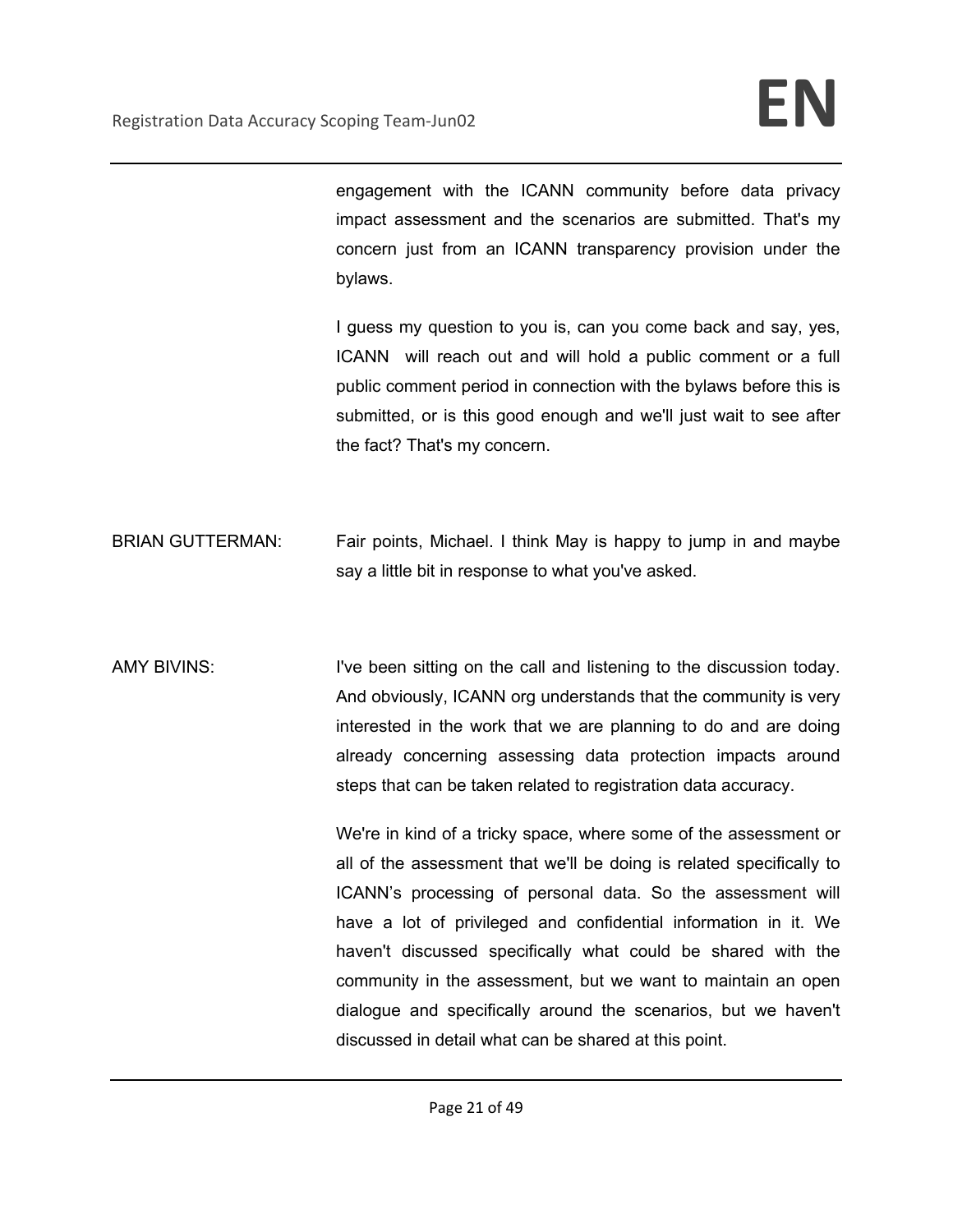MICHAEL PALAGE: I guess my question as a domain name registrant who you have access to my data, as someone who is an ICANN participant, and you have access to my data as part of ICANN systems, at what point in time do individual ICANN participants and domain name holders have the right to know how ICANN is processing their data?

AMY BIVINS: From a GDPR perspective, data subjects have the right to ask ICANN for that information anytime. ICANN has a data subject request process that can be followed if any particular data subject has questions about how their data is being processed by ICANN.

MICHAEL PALAGE: So you're not claiming confidentiality over that?

AMY BIVINS: There are requirements under the GDPR for parties to respond and consider requests from data subjects.

MICHAEL PALAGE: All right, tell Dan I'm filing a [DPIA.] So just give him a heads up on that.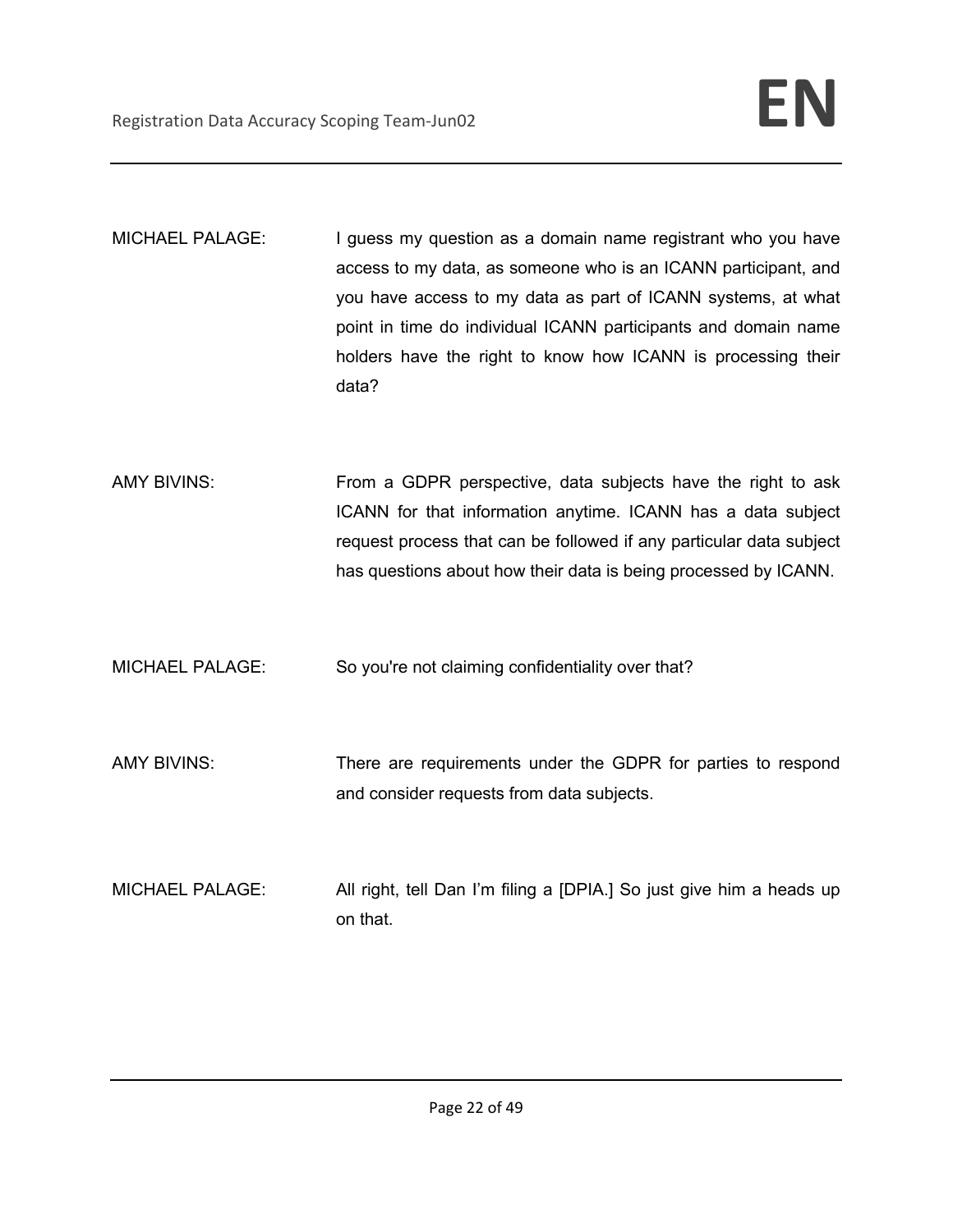- AMY BIVINS:  $\overline{\phantom{a}}$  Just to be clear, though, I do want to clarify that the proper process for requesting that information wouldn't be under the document disclosure or whatever the acronym is for, but a DIDP. It would be under the data subject rights request process which the requests would go to privacy@icann.org
- MICHAEL PALAGE: And I'll still do a [DPIA,] but I will use both channels. Thank you, Amy. Marika, do you want to go through some of the additional comments? I think we've addressed all the high level, I think the key now is just to drill down through the specific scenarios to see if there are any other feedbacks or comments from participants. And I'm probably going to be transitioning over to Olga. So if you want to start driving on that, Marika.
- MARIKA KONINGS: Thanks, Michael. So I think that the questions that were put in here by Lori, I think they have been addressed by the feedback has been provided by Elena and Amy. if not more, please feel free to of course raise your hand.

I think there were a couple of additional comments that were provided, or suggestions for scenarios. And I don't know if it's helpful to talk to these. I know that I think both Elena and Amy have seen these. So I don't know if those that have provided that the scenarios want to introduce those or if there any further questions on those.

I think the first new one here, if I'm not mistaken, I think these we covered already in the last week, I think Susan has added her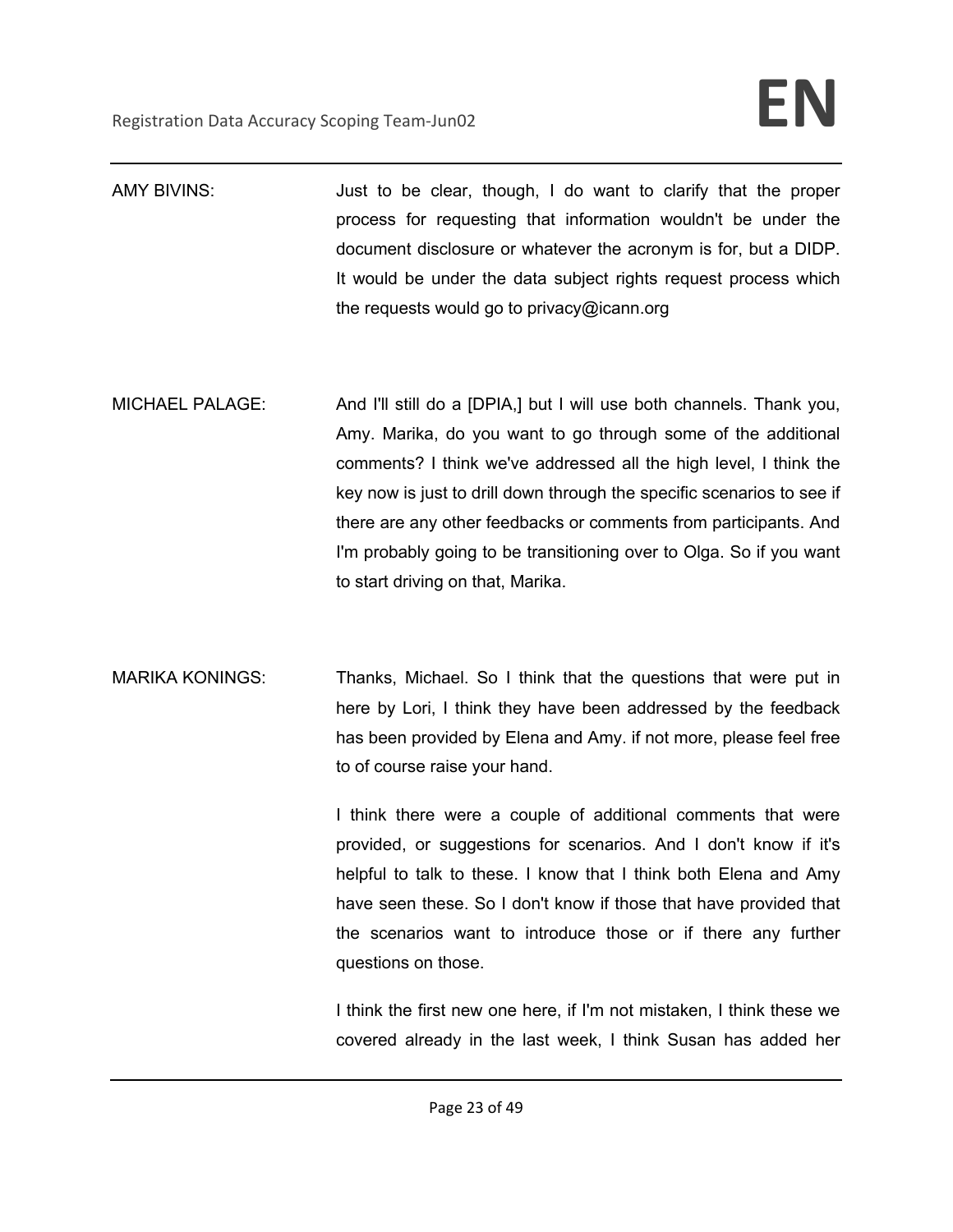input on the different scenarios. And then we have Melina who provided some input. And I actually think that Alan also provided some additional input. I think that's what's found here. So I don't know if Alan is ready. ALan is still with us. So I think you are the first one that provided us some new comments here. So I don't know if you want to speak to those or take questions.

ALAN GREENBERG: Yep. Thank you. I'm expecting someone at my door any moment. So I may have to leave quickly. I tried to expand on my original comments, and there's my call. But let me just very briefly say I tried to add some more flavor to what I was saying. Originally, I had been very specific and targeted. And I realized afterwards that there were more generalized things we could do.

> I tried to describe them in my additional notes, that basically we could be asking not only about the ARS, but by other forms of looking for accuracy, or measuring accuracy in both in both the ARS type request or the targeted registrar one. And I did that very late last night. And I'm happy to try to elaborate and give some more examples.

> The one point I'll make, though, is that if we're going to ask questions about other types of accuracy, that's the kind of thing that we should be discussing here. And I'm not sure if Steve Crocker is on this call. But it's the kind of thing that he's been mentioning a number of times of maybe we want to look past what the 2013 RAA says and look at other scenarios that we might want to be looking at. With that, I'm going to have to leave now. But I will try to flesh this out more on the Google Doc. Thank you.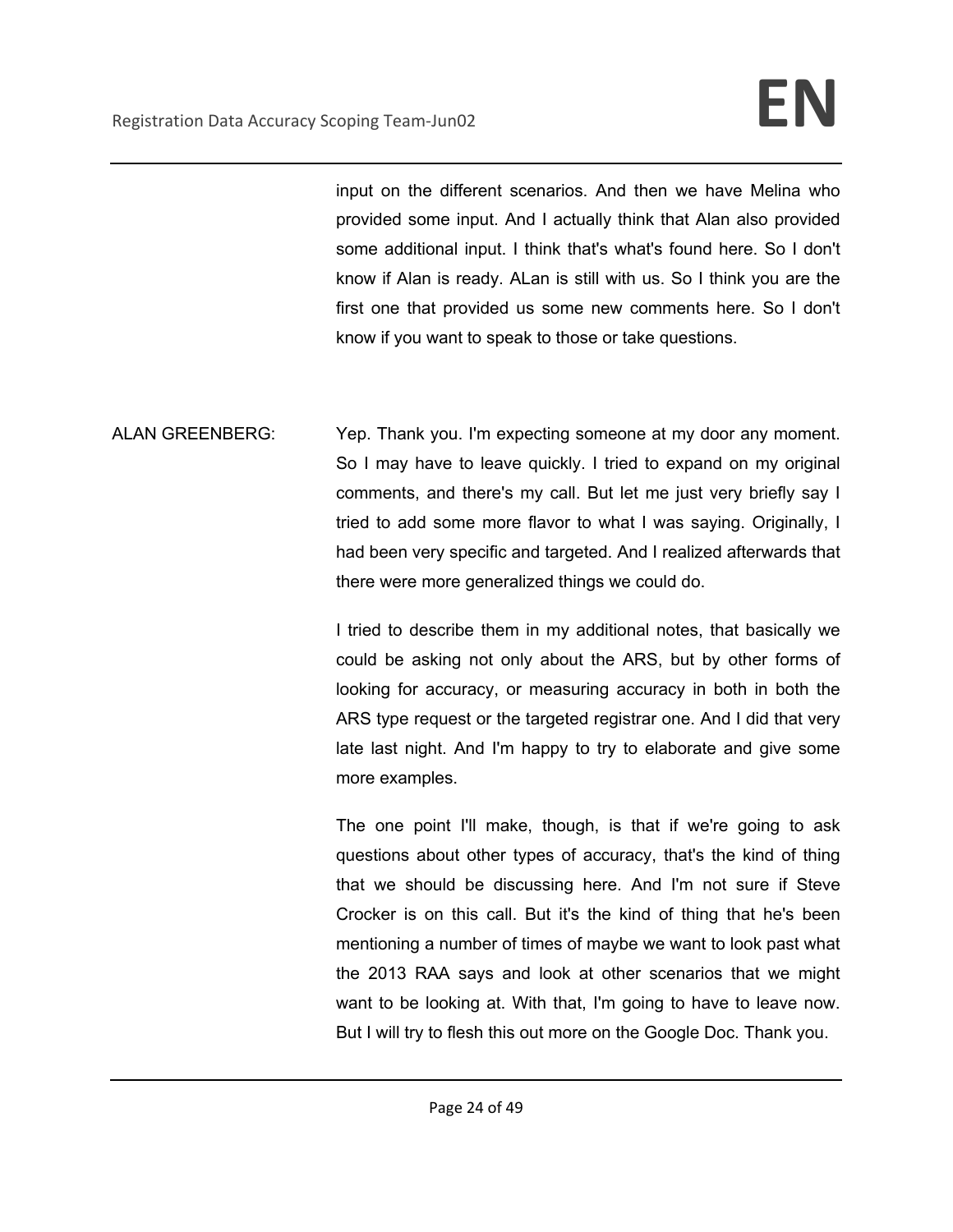- MARIKA KONINGS: Thanks, Alan. Olga, I don't know if you want to take over the queue, or would you like me to go through the next common here?
- OLGA CAVALLI: Hello, yes. Let me check the agenda. We have hands up in the queue, or no more comments requested?
- MARIKA KONINGS: No, but we still have a couple of comments that were provided here that people may want to speak to.
- OLGA CAVALLI: Go ahead, please.
- MARIKA KONINGS: Alan introduced his and I think the next one is some input that Susan provided. So Susan, I don't know if you want to speak to those.
- SUSAN KAWAGUCHI: I agree with Alan and ALAC on scenario one doesn't seem very fruitful. And I'm not sure that it would be worth the time just to look at you know, redacted who is records or registrar and data? Though that's a very interesting scenario outside of accuracy, just to see how many different ways the data is redacted, but I don't think that applies to us.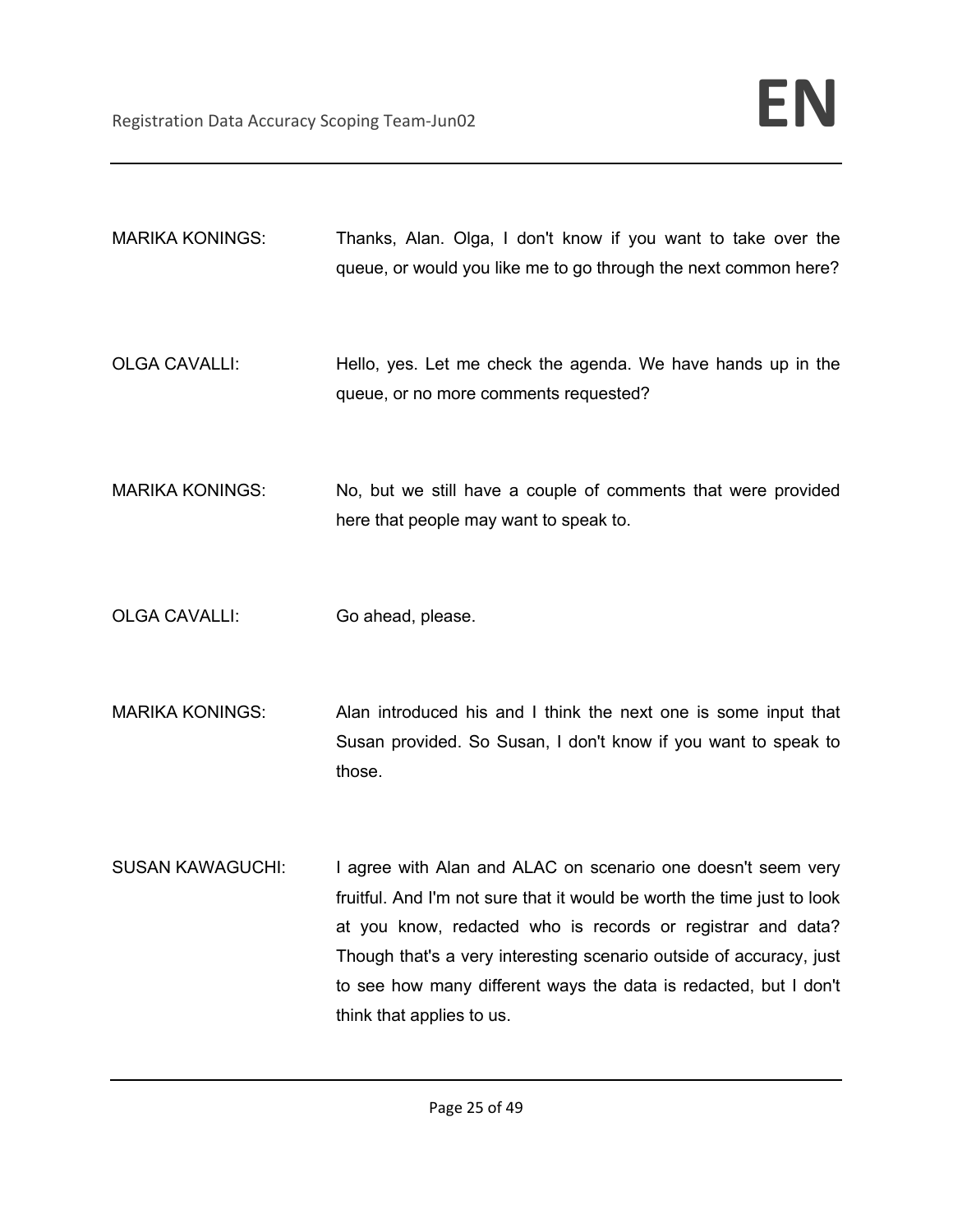Scenario two, I think would be very worthwhile, especially if we aimed at or targeted for example phishing or malware abusive domains, and we have a lot of lists in the internet world that identify those domains used for phishing and malware, and it would be interesting to target those. That would give us a little bit more of a reason to see the data, in my opinion. And so DNS abuse in general, if we targeted that, I thought that would be interesting. And maybe I'm not a lawyer, and I have not been part of this debate, really, but serve a purpose that's legitimate. We agree there's no objection to scenario three. And scenario four, we also agree with.

OLGA CAVALLI: Thanks. Do you see other comments, Marika, that we can point to?

MARIKA KONINGS: No, I don't see any hands. The next submission was from—and I think that's also the last one that we received—was from Melina.

MELINA STROUGI: Yes. Hi. The comments are really short, but I'm happy to further explain orally. As [inaudible] comment, just to try to get maximum results, we have to be—again, it's the same argument about specificity, we have to be as specific as possible, because from the side of the Data Protection Authority, they will need to know when, if, how, by whom all these kind of questions about data being processed and the specific circumstances in order to get a meaningful and targeted reply.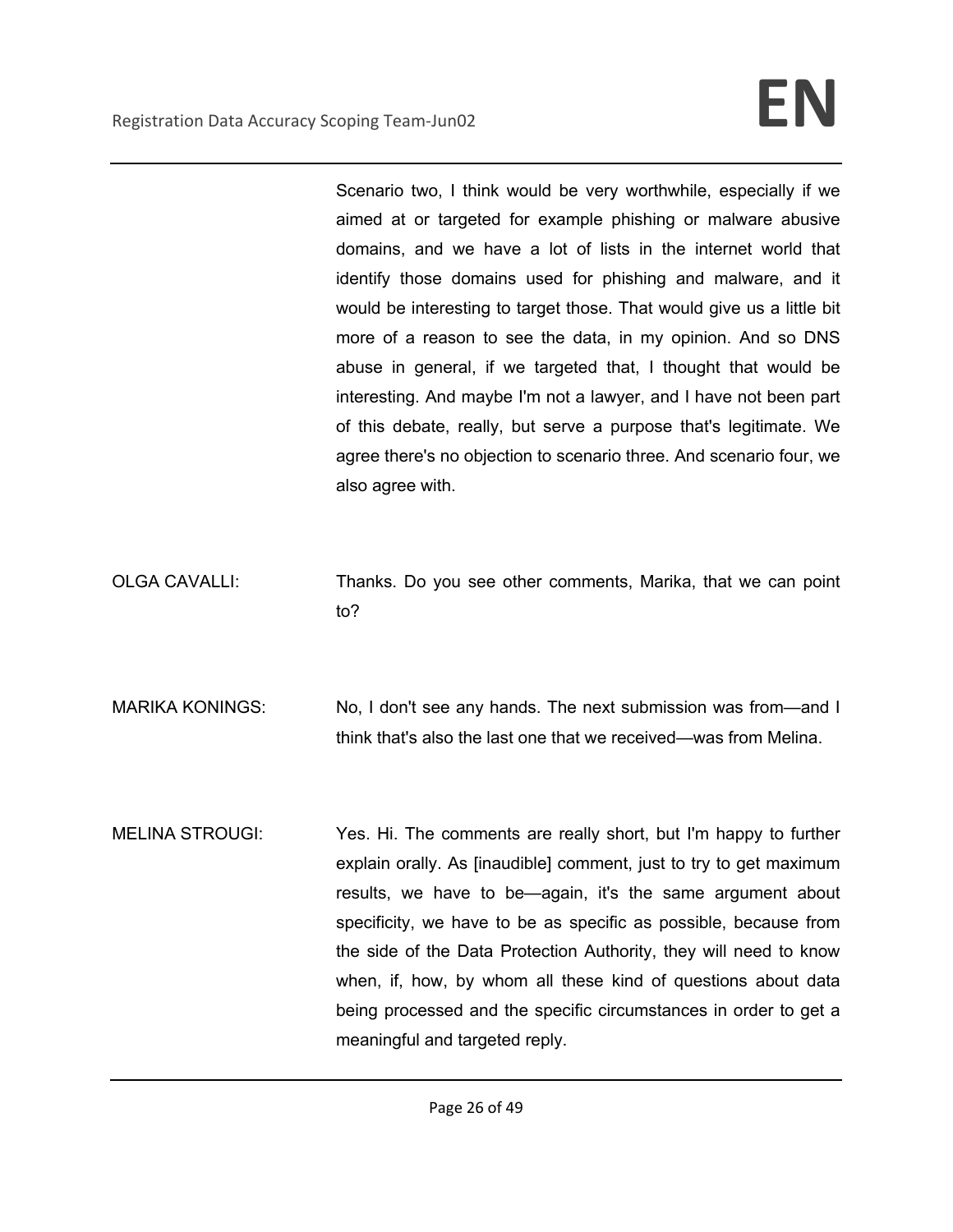So vague questions would most likely get vague answers, or not even answers at all. So to be more specific, regarding scenario one, as a lot of colleagues also said, we don't see the merit of asking the question on the publicly available data, in the sense that first, there are not any personal data publicly available. So there's no relevant with what [EDPB] does on personal data, and also, there's not a lot of data available in general. So a lot of data have been redacted. So the merit of the scenario seems really limited if nonexistent, so we would propose to strike scenario one so that we really focus the energy on question that could make a difference.

So scenario two, and scenario three, in that sense, are quite, perhaps similar the way I understand them, but they need to be phrased in a more specific way. So basically, as the current situation is that a lot of data have been redacted, the real question is if ICANN has a legitimate interest to access data that are not publicly available? That's the real question. So any scenario has to evolve around this.

And for instance, it has to be the given specifics, for example, does ICANN have a legitimate interest to access nonpublic personal data following a complaint or when there is a suspicion of abuse or during a proactive periodic audit, for example. So it needs to be really phrased in setting a specific context or even adding, like in light of ICANN's mission to do this and that, does the board believe that ICANN has a legitimate interest to do periodic audits in this data set? And then really explain in a footnote, what is the exact data set? It is explained in the background information, but it has to be clear and easy for the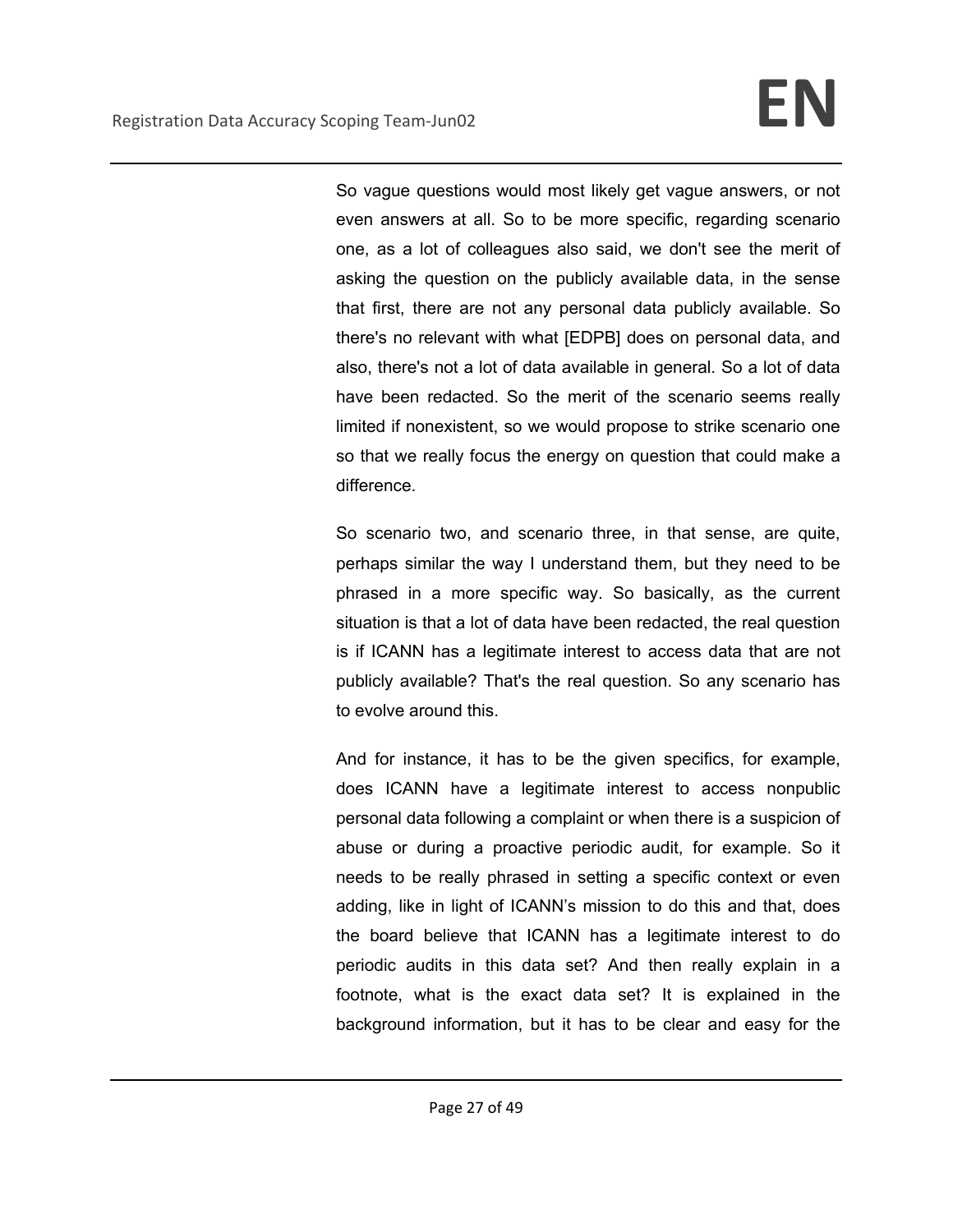board to understand the full context and conditions when replying to these questions. So really two and three, we do see some merit there, but they need to be phrased in a more, as I said, specific way.

And then scenario four, we really don't understand, again, what is the relevance of the scenario here because the survey, we understand, that aims at getting information about the verification procedures that registrars have in place, but they're not going to get any data, any personal data during the survey, so we don't see the relevance of asking the question to the board here, or the relevance of ICANN having legitimate interest. The survey does not concern any data. It's about getting information about the procedures. So again, we think this could be striked out.

But I will stop here and see if there are any questions. I'm sorry. Yes, exactly. To reply to your question, indeed, I mean, this is what I mean, like you should specify what data, because the Board maybe doesn't know all the contracts so well. And you have to specify what kind of data and what kind of personal data you're talking about to make sure that the board understands that, for example, there are no sensitive data, or there's [inaudible] consideration of the board have to take into account. So explain what is the exact data set and what data they include, what is the setting, what is ICANN's mission under which scenarios, abuse, complaint, audit, like really have everything cleared out. Thanks.

OLGA CAVALLI: Thank you very much. Brian, go ahead.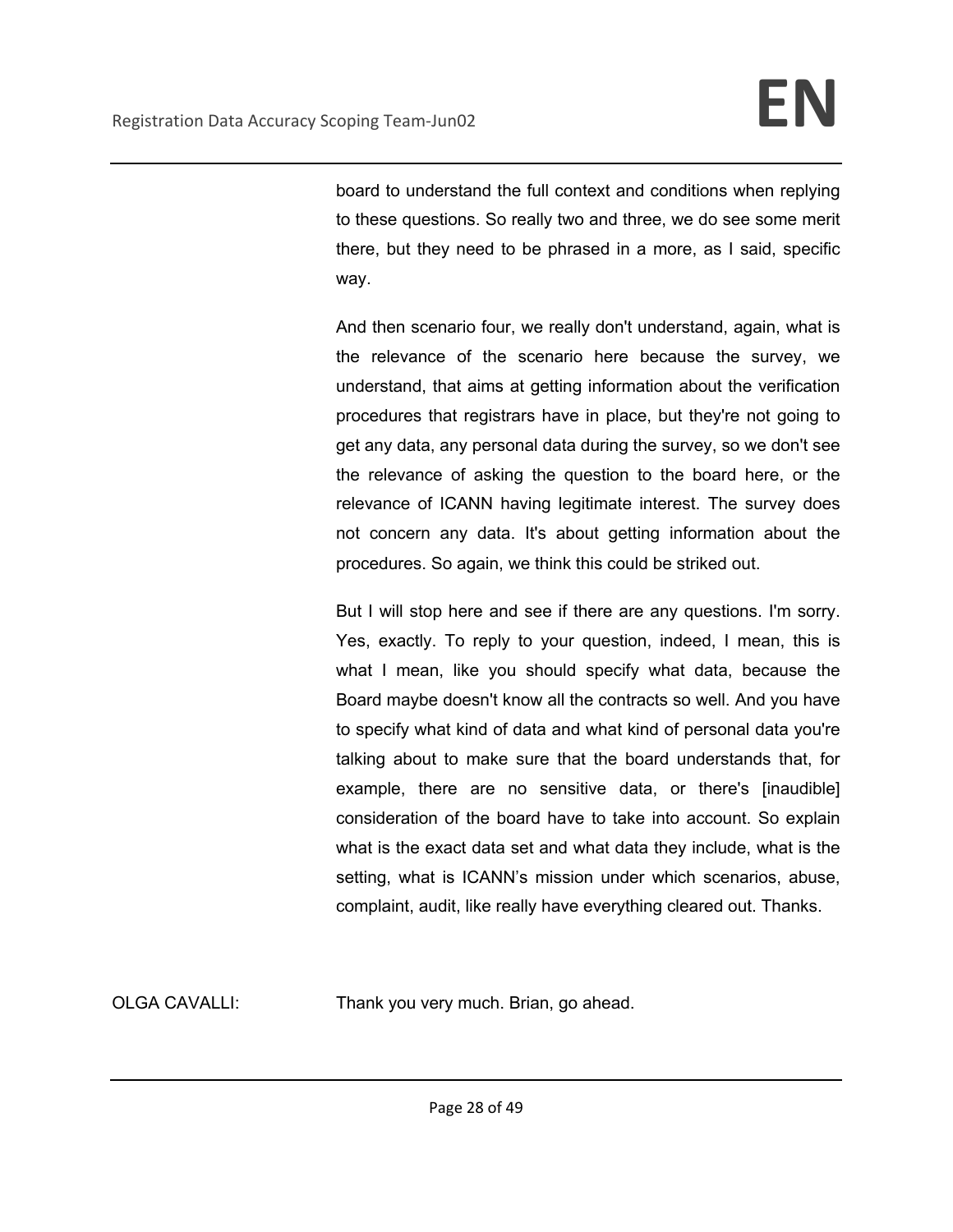BRIAN GUTTERMAN: hank you, Olga. And I'm also watching the chat, but first off, Melina, thank you so much for the comments and for taking the time just now to sort of walk through it.

> Again, I think we're on the same page. And I'll take some blame maybe for not being clear in in my initial email to this group that forms the basis of this document. What we had there, the four scenarios, basically one line each, these are just hypotheticals, and I think it was meant to sort of kickstart this discussion that we're having now.

> So I think what Elena and Amy have reiterated is that we are doing our homework, we will be specific, we are thinking through all the points that you are all making collectively here. And this will absolutely inform the scenarios that are ultimately sent along. So thank you for that. And I hope again this kind of clears the air and also touches upon some of the Lori's comments that were in the document before that were spot on about being more specific.

> And I hope we've talked a little bit today about what we hope we can share, understanding that some of the things that we are doing behind the scenes might be privileged and confidential, but we are absolutely working in good faith with this group, with the rest of the community, like Michael has rightly emphasized before, about doing our best to get this right, understanding that we don't know what we're going to get back. But we are collectively going to put our best foot forward. So I hope we can all sort of agree on that. So the granularity, the specificity, that will all be hashed out with input from this group. So maybe I can pass to Lori who might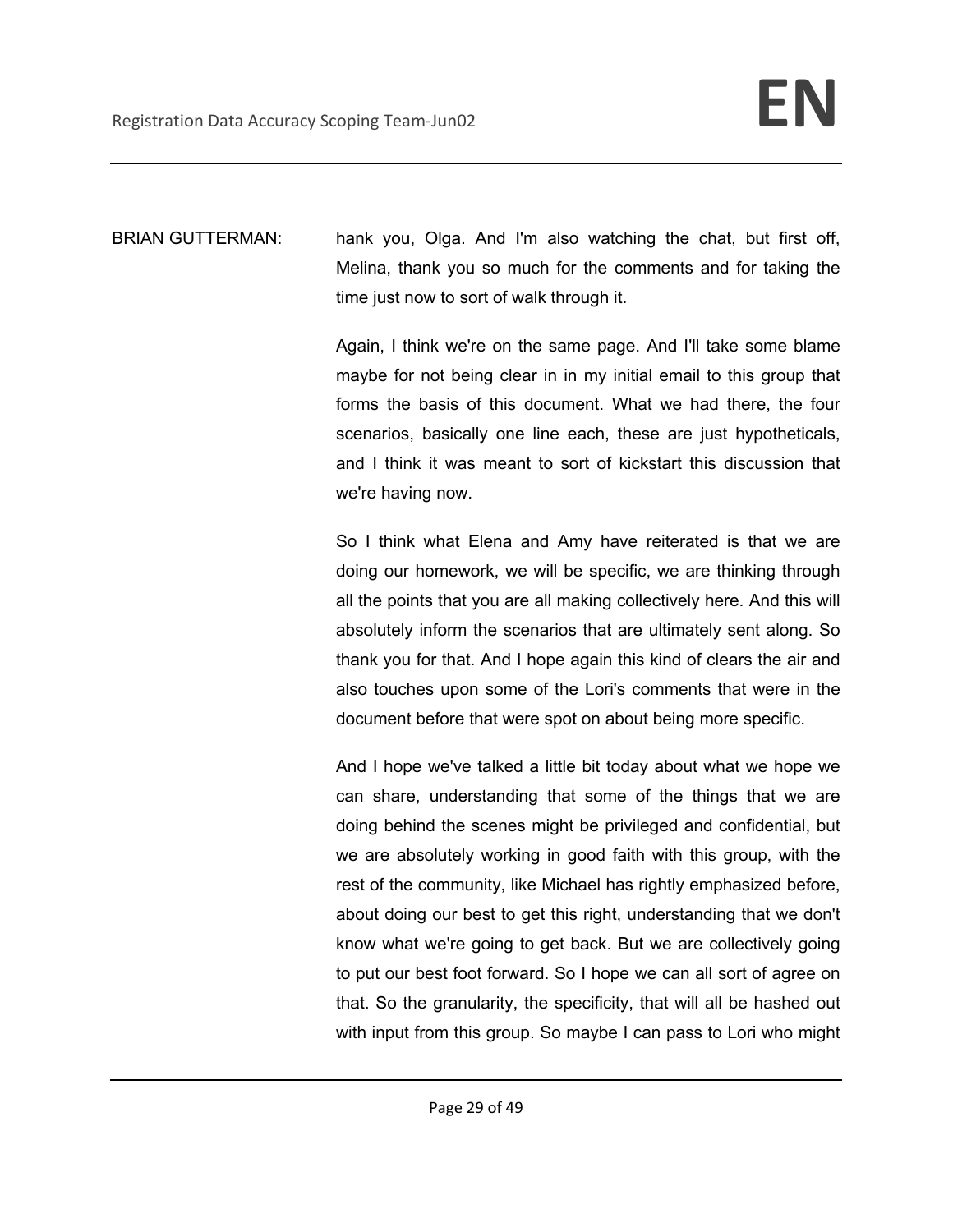have a comment on this or something else. But thank you, Melina, for all the feedback.

OLGA CAVALLI: Thank you, Brian. Lori, the floor is yours.

LORI SCHULMAN: Thank you, Brian, you have addressed some of the concerns and answered my question. But again, not to overemphasize the importance of specificity. But also, even with the scenarios themselves, when I commented for the IPC, I didn't comment, per scenario. But ICANN certainly go back into the document and do that. I wanted to make sure I made the deadline by today. And so I didn't look at each specific scenario, just the overall concept of the paper, which is the point of my high-level comment.

> But it seems like from where people are going on this, that we agree that scenario one wouldn't necessarily be helpful to any information that we might be looking at some inaccuracy perspective. If that were the case, I would propose to eliminate scenario one and keep the scenarios limited as well, so also not overwhelm the board to keep the suggestions focused, since we do expect there will be a lot of detail in the questions we ask. So if we could eliminate some of the scenarios—and I proposed one, again, just based on what we've heard today. I think that also could go a long way to help you drafting because then you don't have to worry about that one and you can focus more on some others.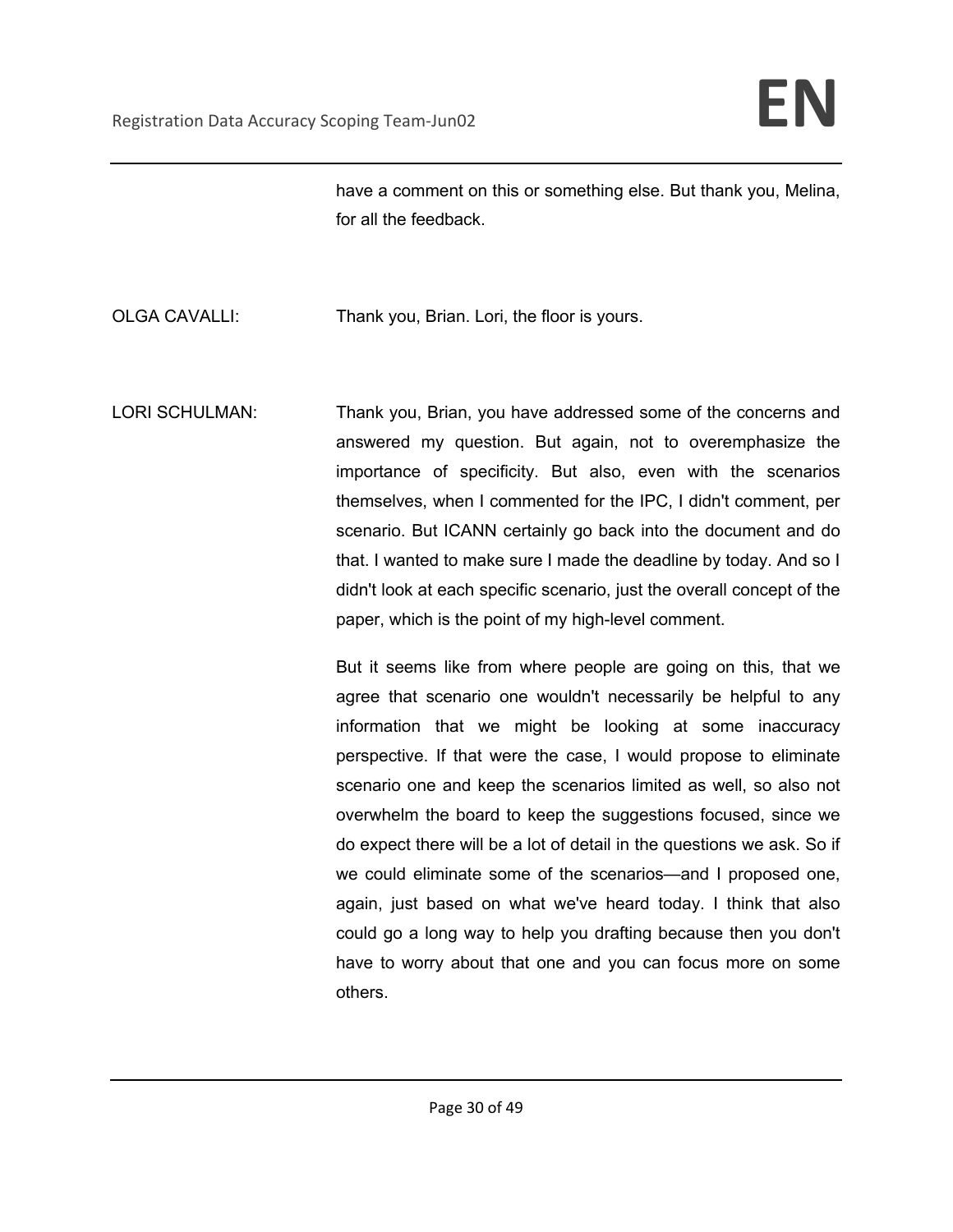- OLGA CAVALLI: Thank you very much, Lori. Any other comments we have to review, Marika, from the document?
- MARIKA KONINGS: No, I think we've covered all the input that was received. I think the remaining question is and it was something that I think Michael asked at the outset of the meeting, what, if anything, further does the group want to do? Is there a desire to try and translate this input into the form of a letter? Or having Amy and Elena on the call, both of them have reviewed this input. And of course, Brian is here as well to take anything further that may come in back to them. Is that sufficient at this point?

So I think that's the question. Is there anything more that the group thinks is necessary? I think some have indicated that they may want to provide further details. And, of course, I think, as my colleagues have indicated, there is an open dialogue here. But can we at least, from the group's perspective—is this the end of the conversation, at least for now? Or is there anything further add that needs to happen?

OLGA CAVALLI: Thank you, Marika. There is a comment from Sarah in the chat. I thought ICANN was going to turn into a letter. She thinks that we have been discussing that. Can we clarify that somehow? And we have a hand up from Beth. The floor is yours.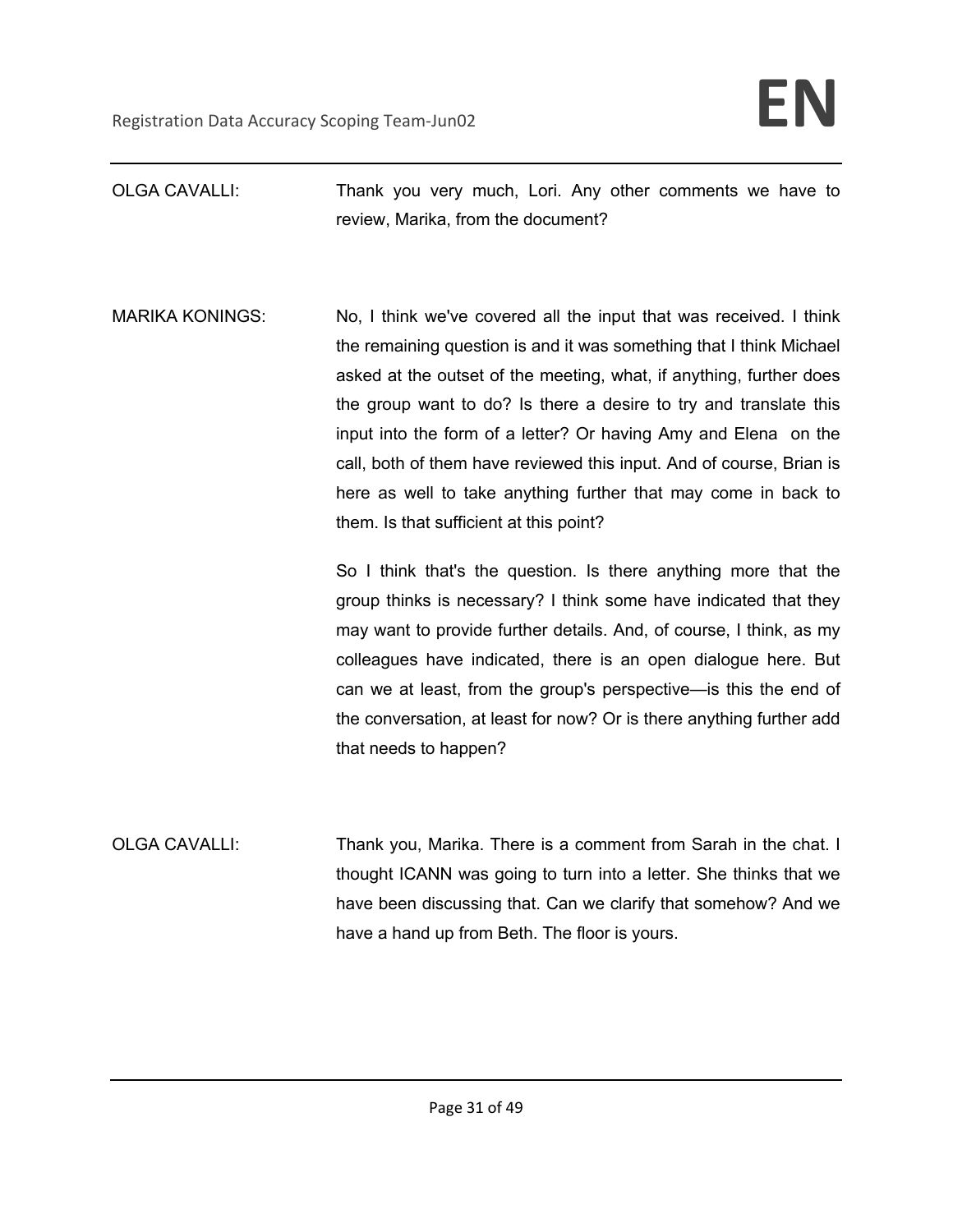- BETH BACON: Thanks, Olga. And thanks for taking over for Michael today. So I think I have maybe the same question as Sarah. I appreciate everyone's input. And I'm glad we've had this conversation and closed out the consideration of comments on this section, because everyone took a lot of precious time to put it in there. But my thought was that we're complete and that this feedback is complete and ICANN use it to inform what they're going to do on the scenarios and their letter. But I didn't think that we had any more action here. It may just be that I'm confused.
- OLGA CAVALLI: Thank you, Beth. I have a hand up from Brian. And there's a comment from Marika in the chat. Marika says to clarify, the letter that Michael referred to was to communicate the scoping team's input to ICANN Org to formalize the scoping team's input. Thank you, Marika, for the comment. And, Brian, the floor is yours.
- BRIAN GUTTERMAN: Yeah, just quickly to sort of answer Sarah's questions in the chat. Yes, you are, right. The email that I sent was a vehicle to try and encourage feedback from the group, which you've all done. So we thank you for that. But of course, yes, in terms of ultimately communicating the scenarios, the specificity of that, whatever we're going to send later on after this communication, another letter, separate communication, informing the EC that we are intending to undertake this work, and hopefully with their help. So I guess we're talking about two different letters, but then the scenario work, we will be, of course, holding the pen there and drafting that. That's what we are doing using this feedback. So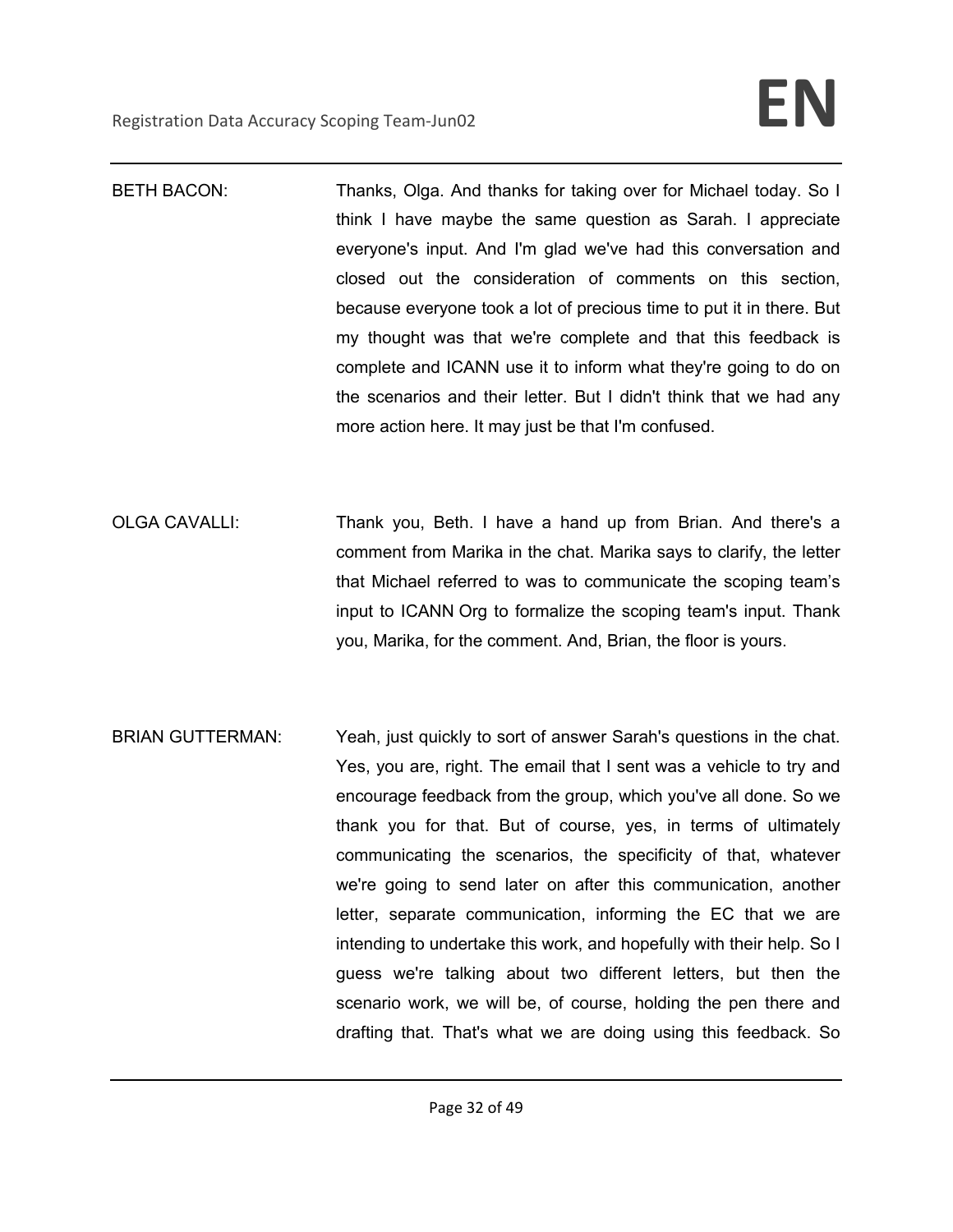hope we're good there. And then I think what Marika was talking about was sort of another question for this group, specifically about what we're seeing here. Does the group want to formalize this in any way to sort of send back to me and to Elena and to May to sort of put a bow on it? Hope that helps.

- OLGA CAVALLI: Thank you very much, Brian. I have Beth again. The floor is yours.
- BETH BACON. Thank you. So I think that we the registries and I personally have mentioned that we don't necessarily think that formal input to ICANN is necessary. This is a lot of work, ICANN has access to this, you guys have been involved as we've talked about it. And it can inform your work that you do on the scenarios. And I think that was kind of the purpose of this, is to give you all the perspectives to let you know what we think is relevant to the scope of our work.

But then I still believe that it's ICANN's work to do to develop those scenarios and that work there. So I believe this is shared and I see Lori in the comment. I like that. Let's not over process this. I think we're done. [ICANN can see it.] Please go forth and use it as you like. And I think that kind of checks two boxes for us. So my preference is to just draw a line. Thanks.

OLGA CAVALLI: Thank you, Beth. Marika, your hand is up.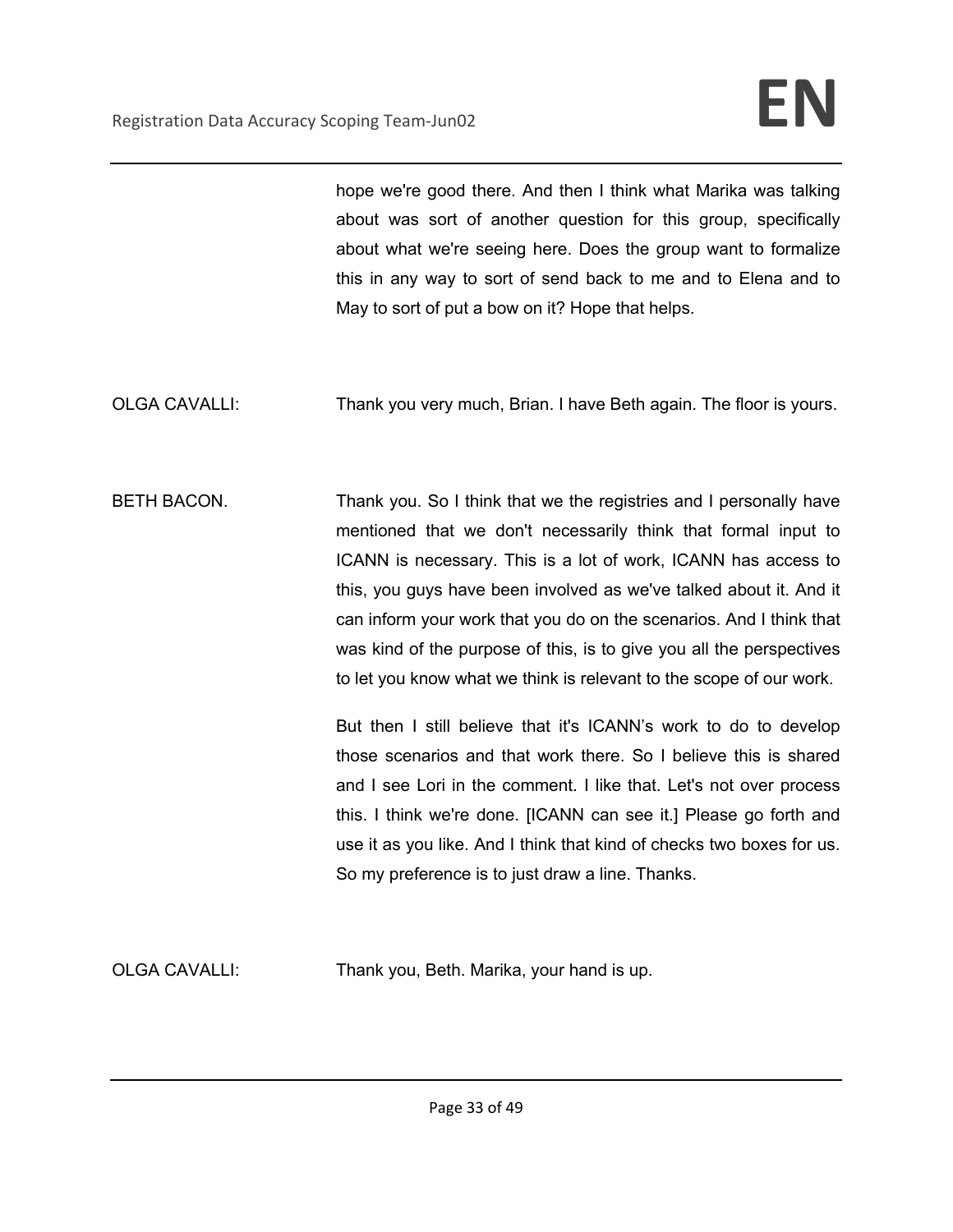| Thank you. And just to confirm, I get an alert whenever anyone        |
|-----------------------------------------------------------------------|
| adds anything to this document. So if anything further comes in, I'll |
| make sure as well that this gets flagged to Brian and Amy and         |
| Elena so they can look at that.                                       |
|                                                                       |

So in that case, it's not just because someone said something late, it doesn't get seen. So I can make that commitment as well. But of course, any input, the sooner, the better, because as you've heard, they're all working on this. So again, if there's further detail that people want to provide, please do that as soon as possible.

- OLGA CAVALLI: Thank you very much Marika. I have Lori and there are many comments in the chat. Maybe I could go to them after Lori. Lori, the floor is yours.
- LORI SCHULMAN: Thank you. And thank you, Olga, to you for taking over in the middle. That's not so easy. So much appreciated. I just wanted to go back to my point about eliminating scenario one. If there's consensus that scenario one isn't helpful to the group, I don't see why any more time should be spent on it. And if we're not sure about the others, then ICANN do its thing and move along. I just was hoping maybe we could add a little efficiency. That would be my only sort of tie up with a bow suggestion, because it seems like what we've heard across the board is scenario one is not something likely to yield a result that we would find useful.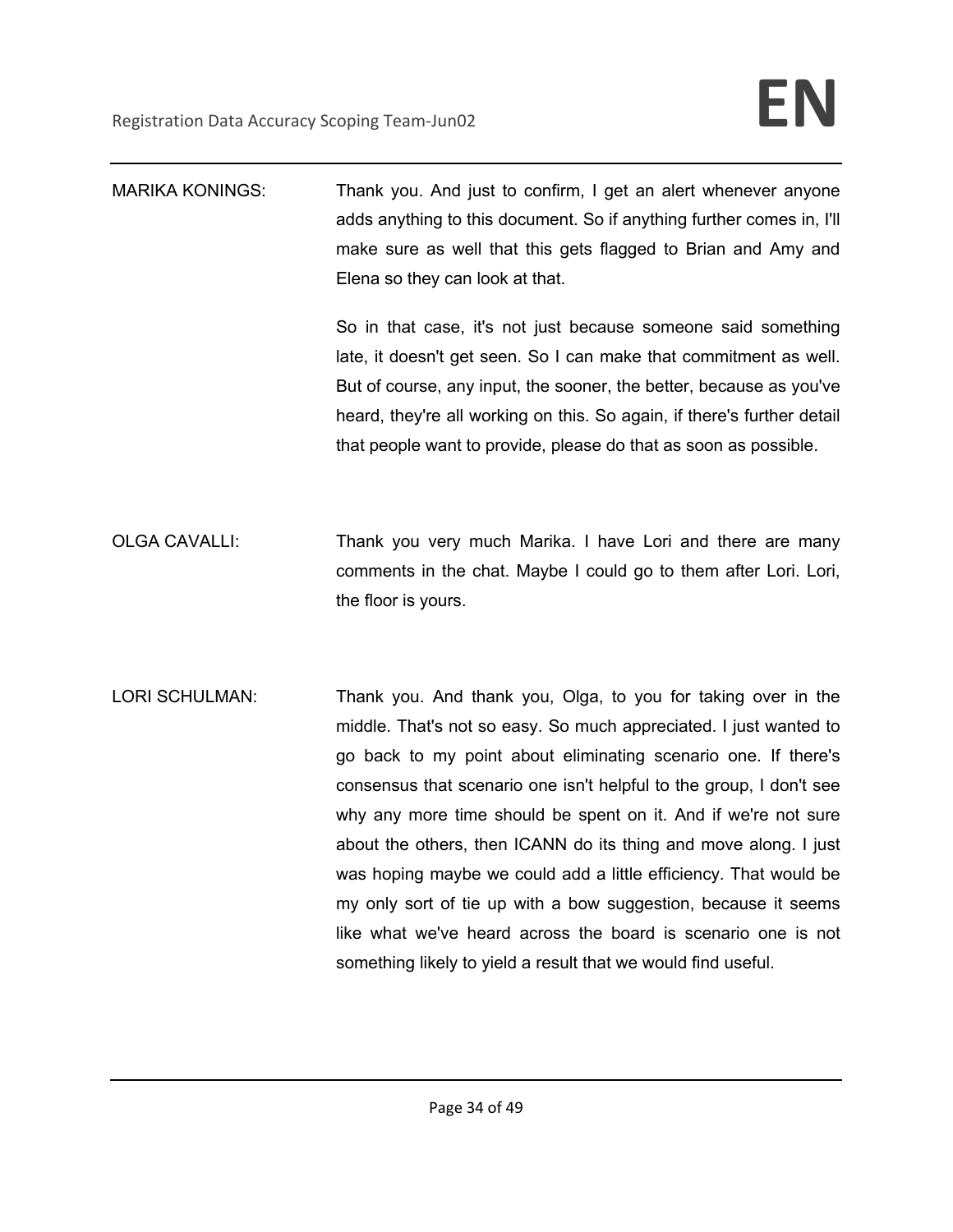OLGA CAVALLI: Thank you very much, Lori. Some comments in the chat from Scott. Maybe important to mention. [ICANN's role and concern on privacy of registrant state unique or have any other registry managers such as ccTLDs contacted the EDPB for similar guidance or opinion on collection and use of domain name registrant data in light of GDPR. Have any ccTLD requested consideration of their processing or access to registrant data for registries they manage or oversee?]

> Answering Scott, some ccTLDs have had exchanges with their lead, national DPA on issues related to registration data processing. I have not seen anything related to accuracy. Thank you for that. Scott, your hand is up. Thank you.

SCOTT AUSTIN. Thank you, Olga, and I concur with Lori. I have spoken with Lori on this. And I did not contribute much at this point, because I just feel I'm somewhat at a loss in terms of where we fit our comments into this. But especially dealing with the EDPB, I just think we have to be very careful in terms of what we say we want to encourage at the dialogue. And yet, as a rights holder representative, we still are in a very difficult situation with just an incredible rise in phishing and an incredible rise in abusive domains that was highlighted in the recent EU report, which I highly recommend. And I think there's some statistical evidence there that's very useful for this group. And frankly, probably could be used in the communications. And I'm sure it's been read by the folks there.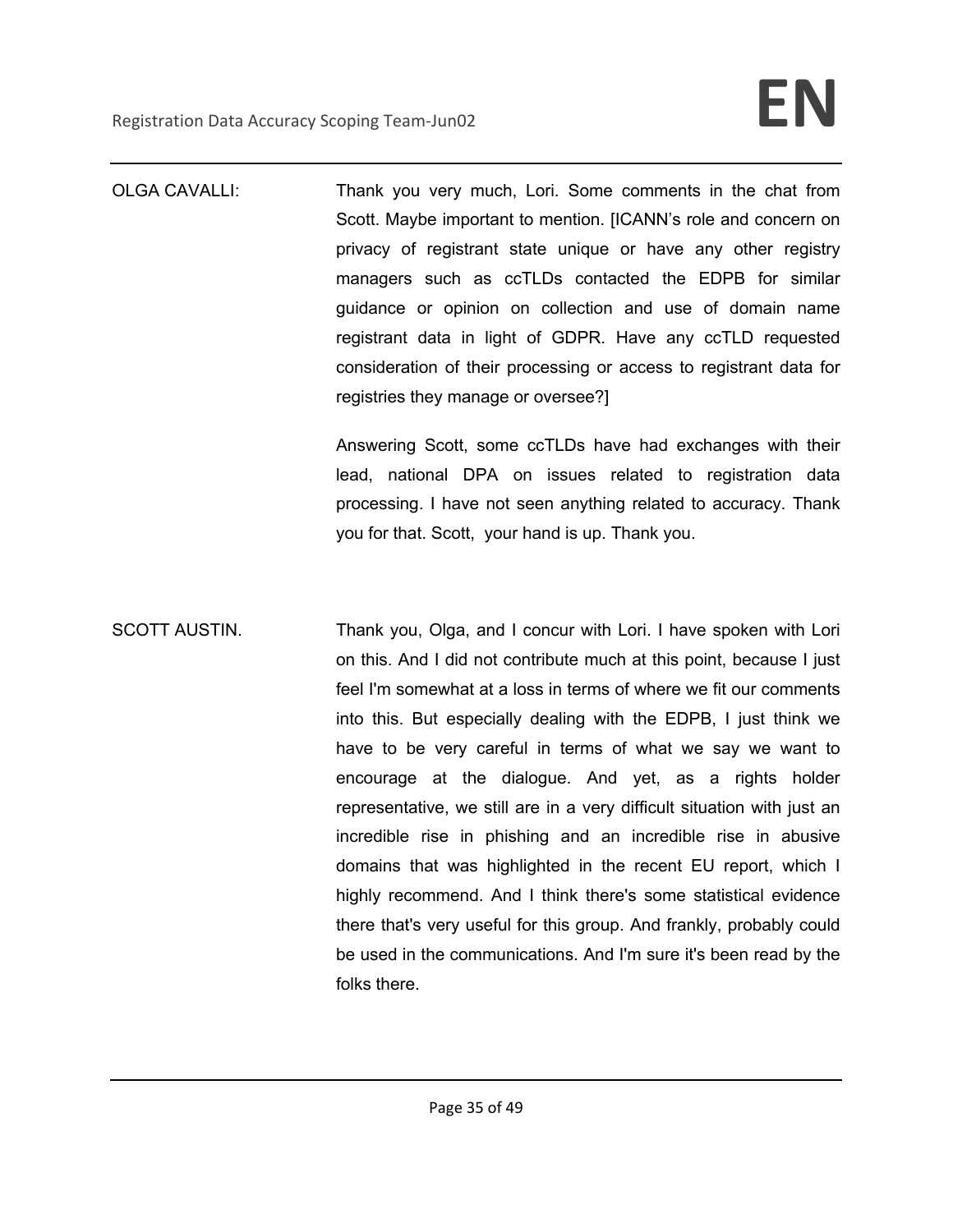But the reason I raised this question was I've seen some remarkable work done by some of the ccTLDs in terms of reducing specifically rights holder issues. And although—and I greatly appreciate Elena's response, that's the whole reason I asked the question, if there are some examples of communications and dialogue that has gone back and forth, I don't know if any of that is public. But it would be useful just to even see the types of questions being asked, the way that they're being asked, because that's why I just felt very much at a loss in how to respond or how to give a meaningful response. And I'm thankful that Lori did come up with, I think, some very good suggestions.

I also appreciate Susan's comments and Alan's comments. And I feel very similar. Obviously, I support what Lori has said with regard to the scenarios. Anyway, if there's any way that we get some hands-on communication with ccTLDs, because to me, there is a somewhat of an analogue, they're obviously not operating on a geographic basis, the way ICANN is, global. But by the same token, I think that that will be very useful. Thank you.

OLGA CAVALLI: Thank you very much, Scott. Elana, your hand is up.

ELENA PLEXIDA: Thank you, Scott, for this question. And you are very much right, they don't operate at the same global level of ccTLDs. And that makes a whole huge difference in the way they interact with data protection authorities. I know of interactions that .cat had for example with the Spanish Data Protection Authority, where they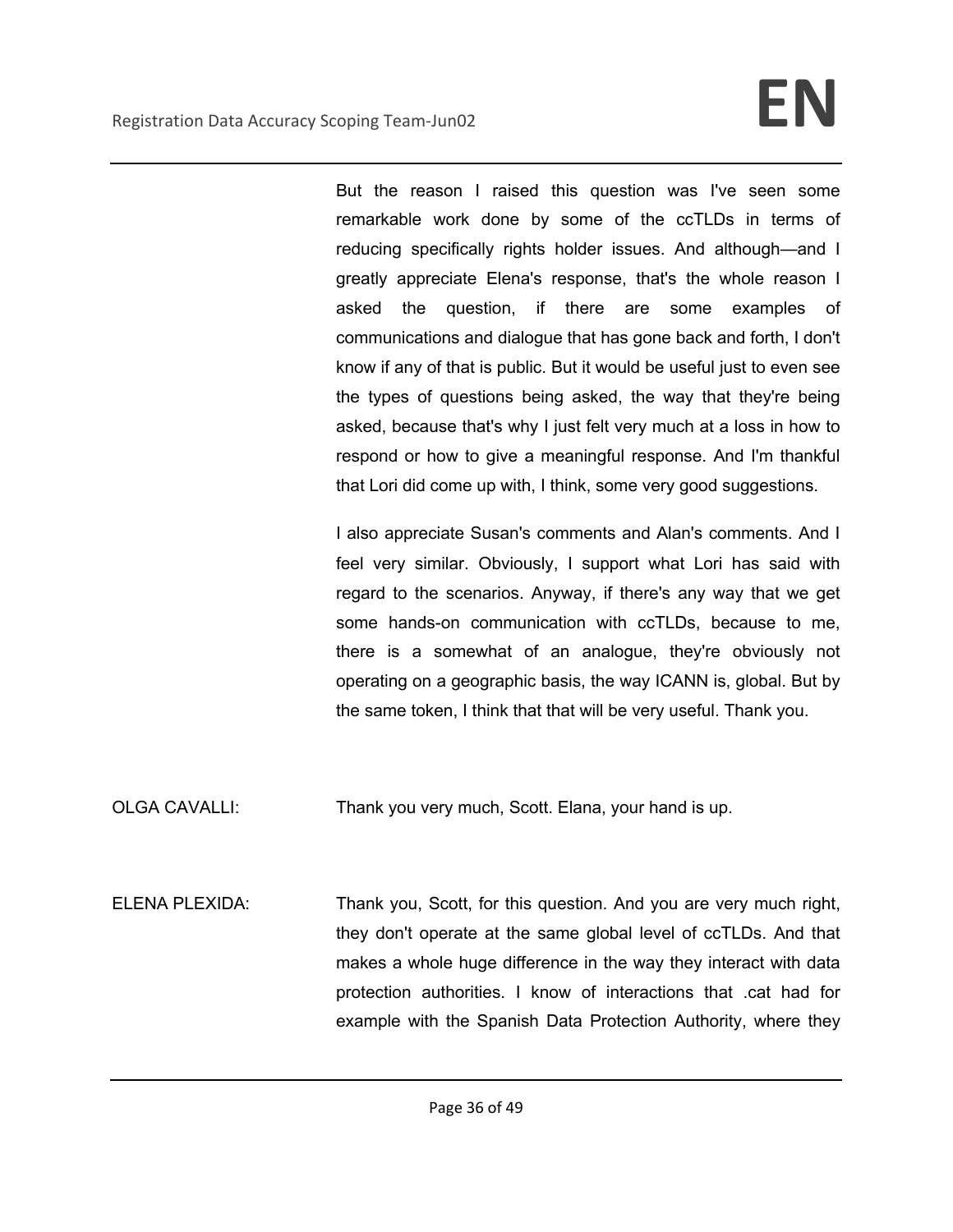were testing with the Spanish data protection authority whether they can put in place a system whereby the email of a legal person could be published with consent or not consent, okay, but that's only .cat.

Then the European Data Protection Board told us something different than what the Spanish Data Protection Authority told .cat. I've seen some other interactions between the Danish ccTLD and the authority there. Again, they're in a very special situation, because they have a law that allows them to publish all registration data.

We can dig out some of these exchanges. Actually, early on in this process, we had the same question as you just very rightfully raised now, look at European ccTLDs. European in particular, because they've been there before, and see what sort of interactions they had. They have had some, but they're very different and very specific to their situations. And they have a very easy exchange with the data protection authorities or none at all. One of the two. Thank you.

OLGA CAVALLI: Thank you very much, Elena. Any other comments, hands up? I see none. Any other general comments about the document that we can share?

MARIKA KONINGS: No, I think we're clear that there's no need to further translate this into a letter or formal input. And as said, we can keep an eye if anything further comes in and flag to our colleagues who have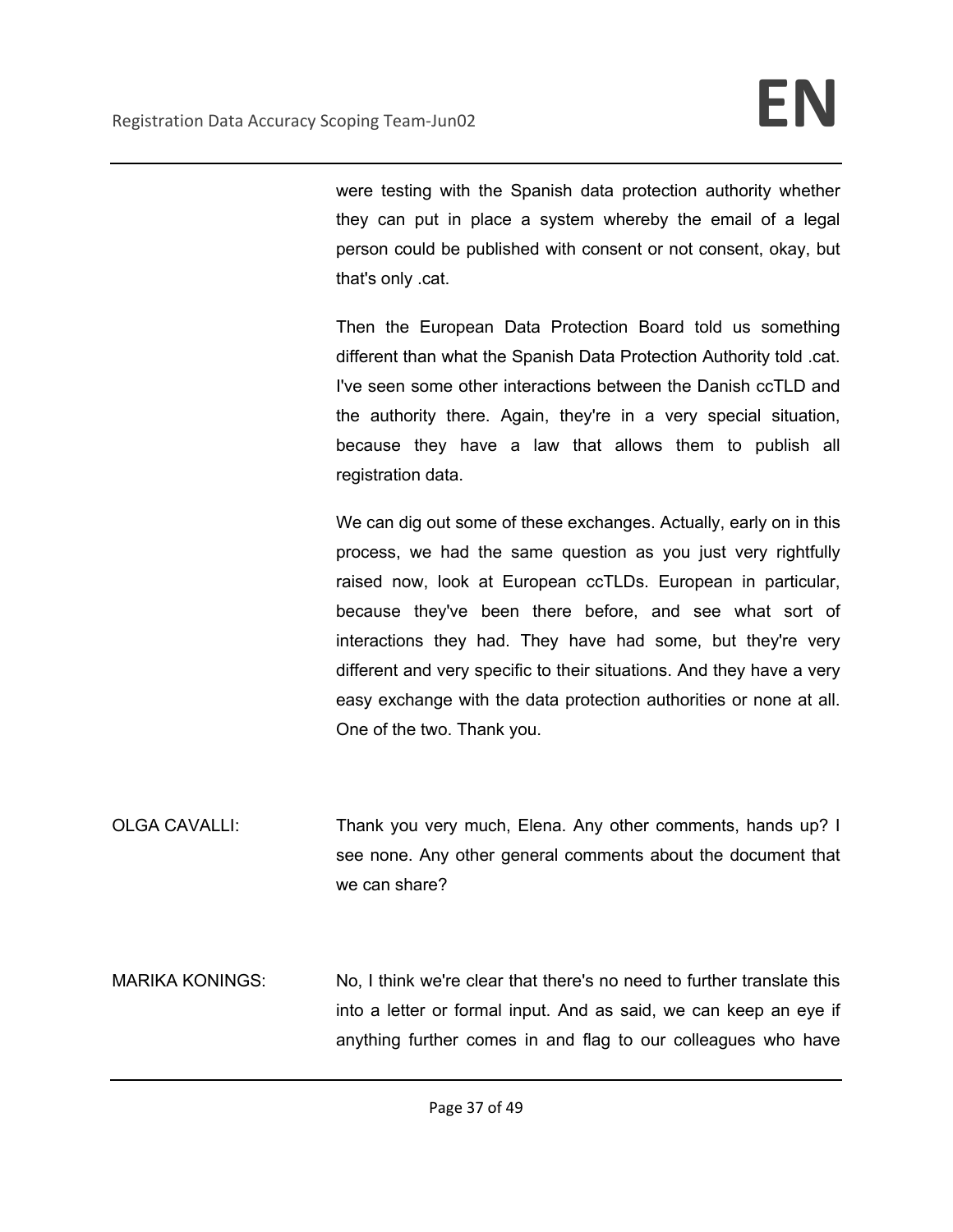committed to keeping an open dialogue on this. I'm sure we'll hear further about this in the near future.

OLGA CAVALLI: Thank you very much. Can you help me show the agenda and which is the next point, which is number three, right? writeup for Section 2.1.2, measurements of whether current goals are met. Do we have a document to review?

MARIKA KONINGS: Yes, we do. I'm putting it up on the screen. And maybe a brief introduction about this. As you may recall, we initially shared the writeup for assignments one and two, but there was a placeholder in there that dealt with the measurement of whether current goals are met, as we're still having the conversation around in what ways can accuracy be measured. And of course the conversation we just had is one part of that. But also a number of other proposals that were considered and discussed by the group. So that is what is captured in this section, which basically would get integrated into the writeup for assignments one and two.

> I think we shared this already over two weeks ago, and people have, I think, reviewed it. And there are I think some minor edits that have been made, more editorial. I think there was one specific suggestion as well, and I'll go there first, for flagging potential incentives. And I think that is a conversation that the group did have as part of its conversation on the registrar survey.

> So our suggestion here is to flag that as something to be considered as part of the survey. But I think where the group may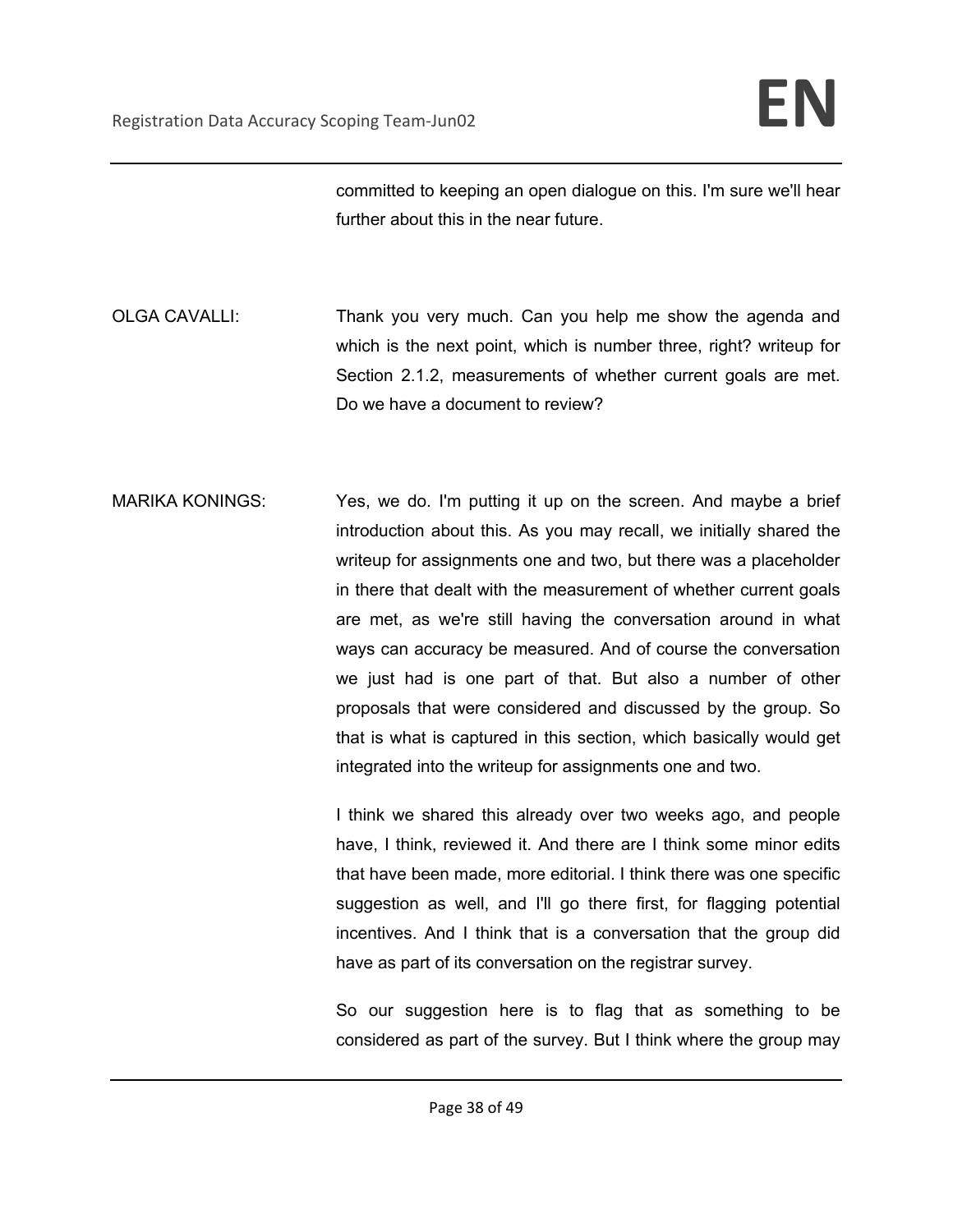want to focus on is there are two specific recommendations here in this document. As said, I think on the first one, we did not receive any comments or concerns that's about the registrar survey.

But the second one basically suggests that there might be a need to pause the work until such time it is sufficiently clear whether proposals that require access to registration data are a viable path to assess the current state of accuracy.

And I think Melina already referred to the GAC's view here that they are not supportive of pausing the work. But I think the question is, how could assignment three start without that ability to measure accuracy? So I think it would be helpful to have a conversation probably around that if the group thinks it can continue, at least from a staff perspective, we would be interested to hear how that would work. Because again, I think the way that assignments are structured is that at the end of assignment two, there would be kind of have an idea on how data can be obtained, and then how accuracy can be assessed so that then can inform assignments three and four. And as said, although we may get some data through the registrar survey, there are of course limitations to that.

So I think that is at least the main input I've seen that has come in. And of course, if we've missed anything or anything people have certain thoughts on the comment, and of course, if Melina wants to speak to the GAC comment here, that might be helpful.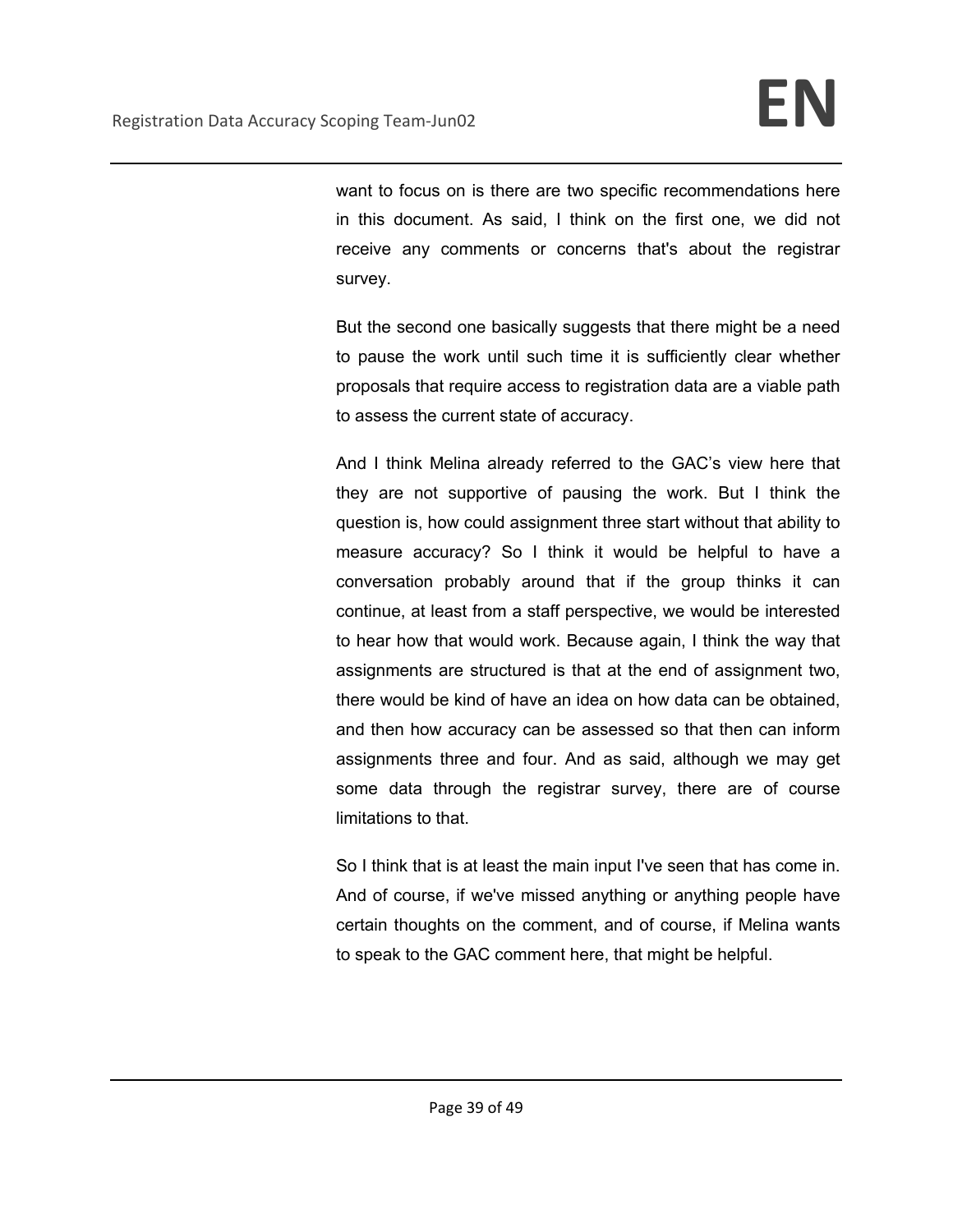OLGA CAVALLI: Thank you very much, Marika, for the introduction. I see a hand up from Beth. The floor is yours.

BETH BACON: Thank you. I just wanted to apologize. This is a big mea culpa from the contracted parties. We were working on our comments and we made a copy of this because we were just going back and forth. And we have forgotten to put them into, Marika, your beautiful document. So we do have comments and we can put them in after this call and maybe tomorrow, but I do apologize. We had some questions or comments. But we just forgot to put them in here. And I just noticed as you were scrolling, so we apologize.

OLGA CAVALLI: No problem. Thank you for mentioning that. And we have the comments from Melina from the GAC. Melina, I don't want to put you on the spot. Just to mention that we are showing that on the screen. Any other comments, questions, inputs to this document? Lori says that she agrees with Marika, not sure how we don't pause without answers about the tools we propose. Thank you for the comment, Lori. Lori, your hand is up. Go ahead.

LORI SCHULMAN: Yeah, I'm going to re ask my question to the group, maybe even to Melina herself. I know that you said that you felt value in pursuing the work. But I am a little gun shy that if we go down these roads and scope out possible tools, and they're not in compliance with GDPR per a board decision, I'm a little worried about wasting time. I don't know how else to say it. And I don't want to do that.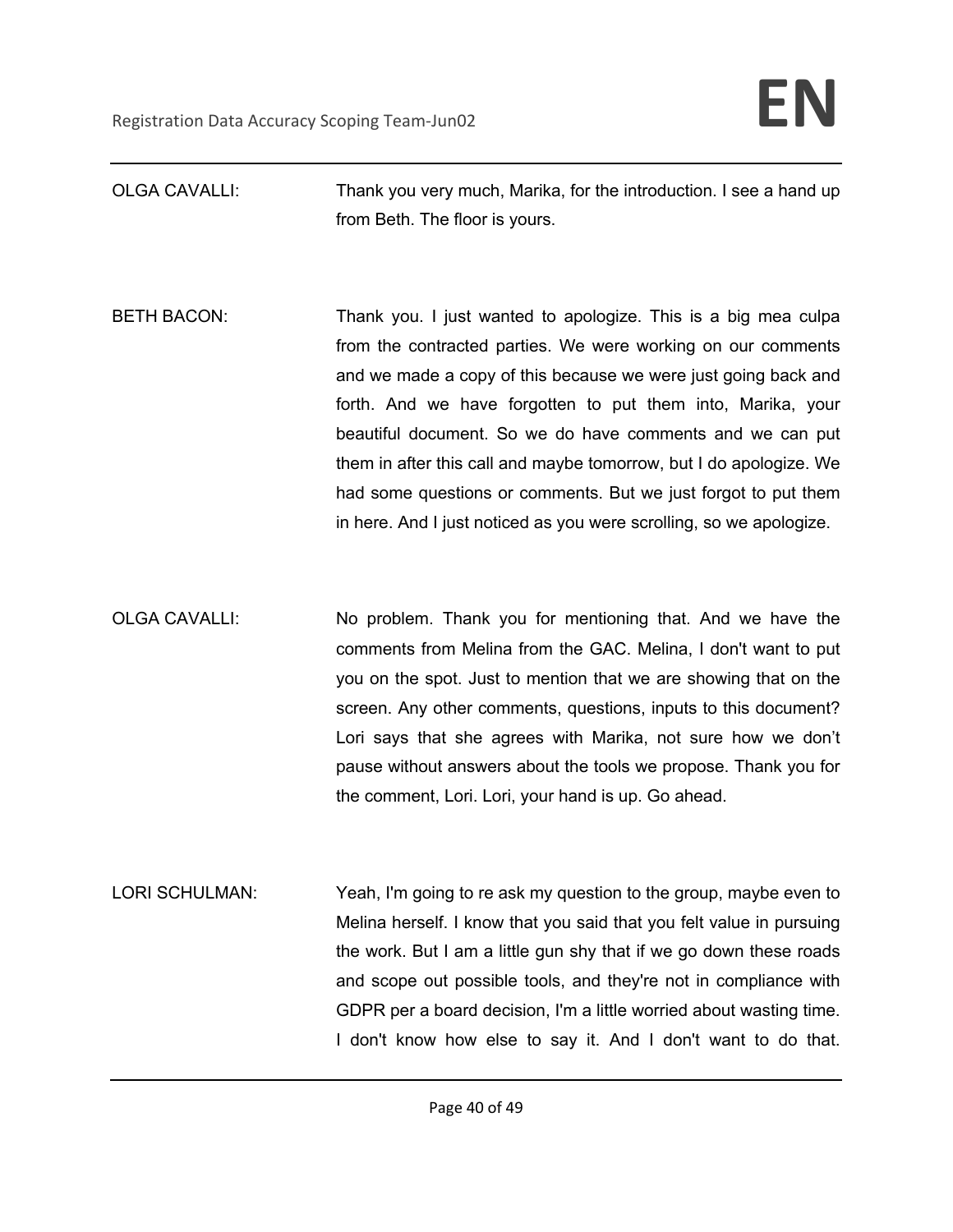Everybody's time is precious. And on pause, we could do other work.

But on the same token, I do believe if we'd go on pause—and we went on pause in the rights protection mechanism review and the pause ended up being almost two years. So I certainly don't want to risk that either. So what constructively could we do if we didn't pause? Like I'm open to not pausing. I just don't know what we would do that would be constructive.

- OLGA CAVALLI: Thank you, Lori. Any reactions, comments to Lori's comment, question? Melina, the floor is yours.
- MELINA STROUNGI: I understand Lori's point. I mean, the way I see this is a bit different. I mean, okay. Of course, the replies to these questions are relevant and may help with one of the solutions to measure accuracy. But it's not the only one. I mean they're also self-audits and the ability of registrars themselves to assess accuracy and assignment three is about evaluating the efficiency of the current requirements.

So there are also other questions to be to be answered. Not everything is linked to this particular outcome. And because precisely, we can't know how much time it will take until we get any feedback, and if this feedback will be useful, if it will be meaningful, if it will really help us, if the answers will be specific enough. We're just a bit worried that pausing it might delay things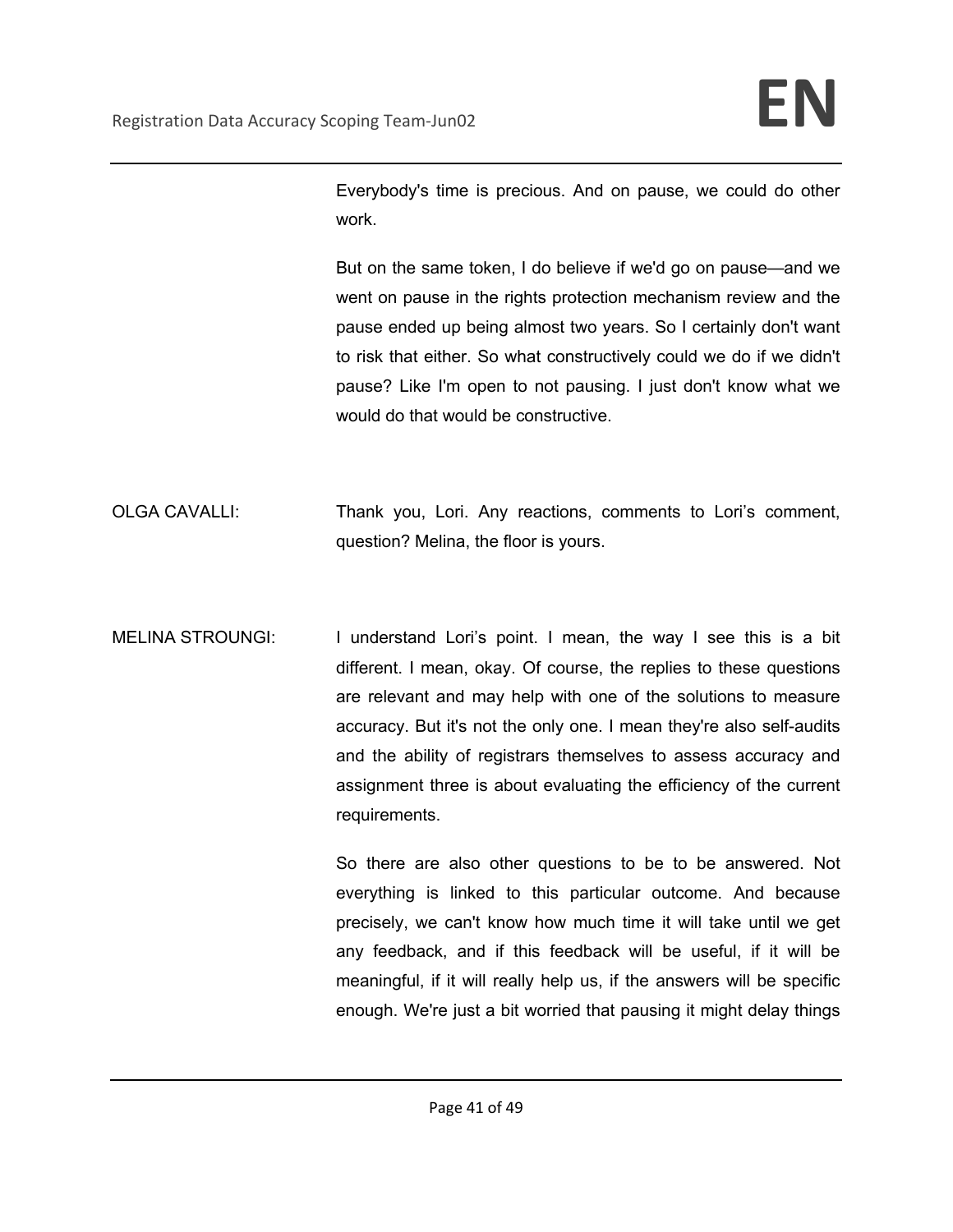even further. But that's it. I mean, if the group feels like that, we're not going to insist, but this is the general feeling. Thanks.

- OLGA CAVALLI: Lori, go ahead.
- LORI SCHULMAN: What I think I'm hearing is—because I want to understand this—is, do you think that really, it would then be incumbent upon us to talk about voluntary practices in terms of testing accuracy? Is that where you're heading, Melina? I just want to be clear, because without a contractual compliance angle to this, then we're talking about voluntary measures. And if that's what you're thinking about, I think it's certainly something to discuss. But I wanted to understand.
- MELINA STROUNGI: This is not what I suggested. Indeed, there are some issues in general with voluntary systems. For instance, in particular, for the survey, the voluntary survey, that's another point that I wanted to make before and forgot. We don't see a lot of added value in having such a survey, for example, voluntary. I think it would make sense if it was made mandatory. Because what if we put all this effort in the questions in the survey? And you get in the end only one reply or none, keeping things—I mean, of course, it's good to discuss about voluntary schemes, but they may not necessarily help. Sort of the way I understand it is—but maybe I'm wrong. And please correct me.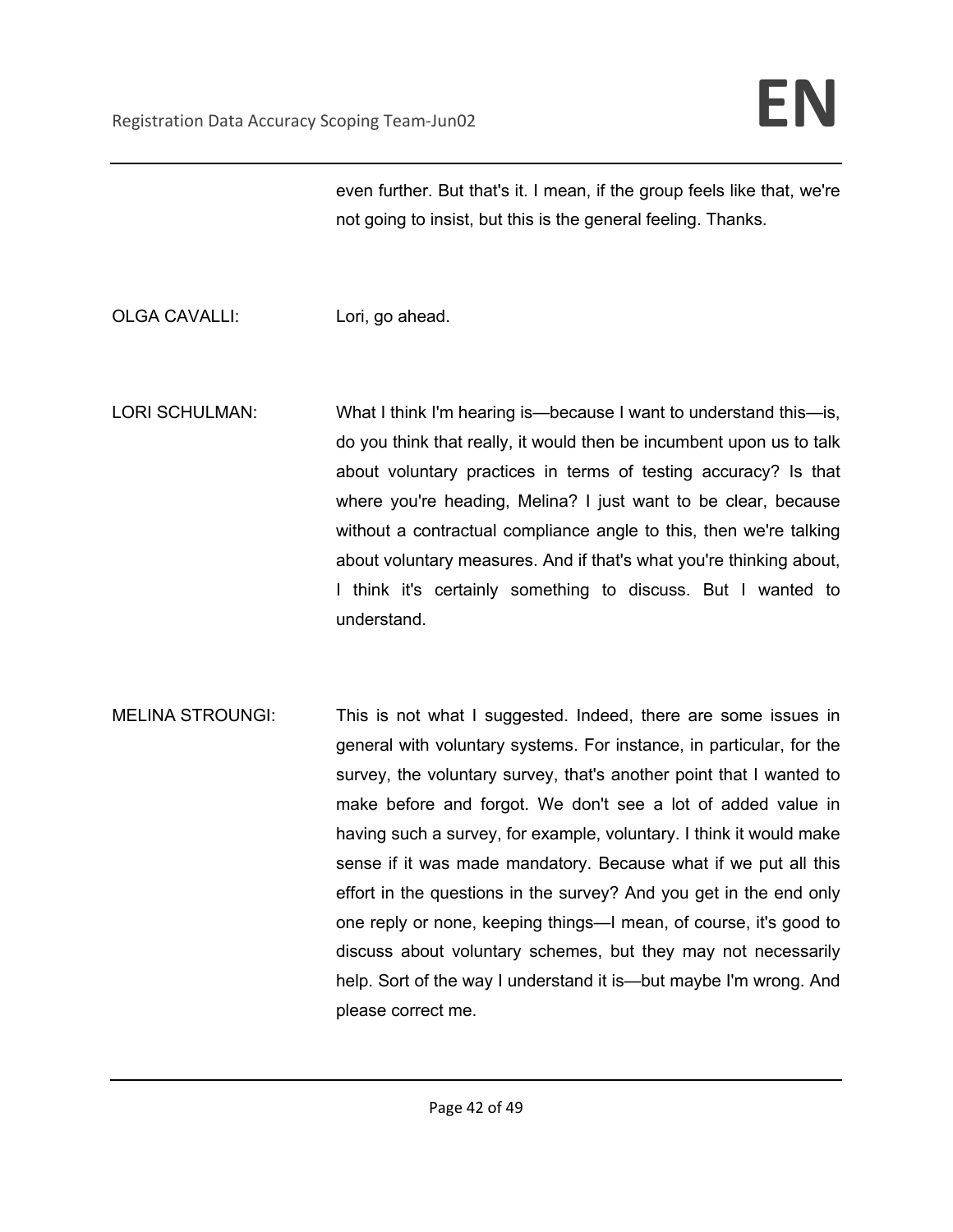I mean, for the audit, it could be more even intrusive or even—and that's the question that we are asking also to the board, for example, if ICANN would have access to the data themselves, but the survey would be about not the data but about the procedures that are currently in place. So in my view, in my head, at least, it's less intrusive, I would say, just to get to understand what procedures there exist currently, but not getting access to the data themselves. That's two different things, at least in my head. So yes, I will just stop here. Thanks.

OLGA CAVALLI: Thank you, Milena. Marika, your hand is up.

MARIKA KONINGS: Yeah, thanks, Olga. Yeah, just wanted to note that even though, of course, we talk about pausing I think overall scoping team's work, there is a recommendation here that kind of recommends moving forward with the registrar survey, as the group has discussed. So that obviously might include some work or some consultation with the group. But it would be more on an ad hoc basis, as it will be something that ICANN work will be requested to roll out based on the guidance that the group has provided.

> And there are already conversations as well, I think, about audit as a potential alternative, but based on the conversations, the group at least seems to have discarded that idea for now, or didn't really see the value in pushing on that. Of course, if that opinion has changed, it is something that the group can reconsider and I think we documented the conversation in the proposal document.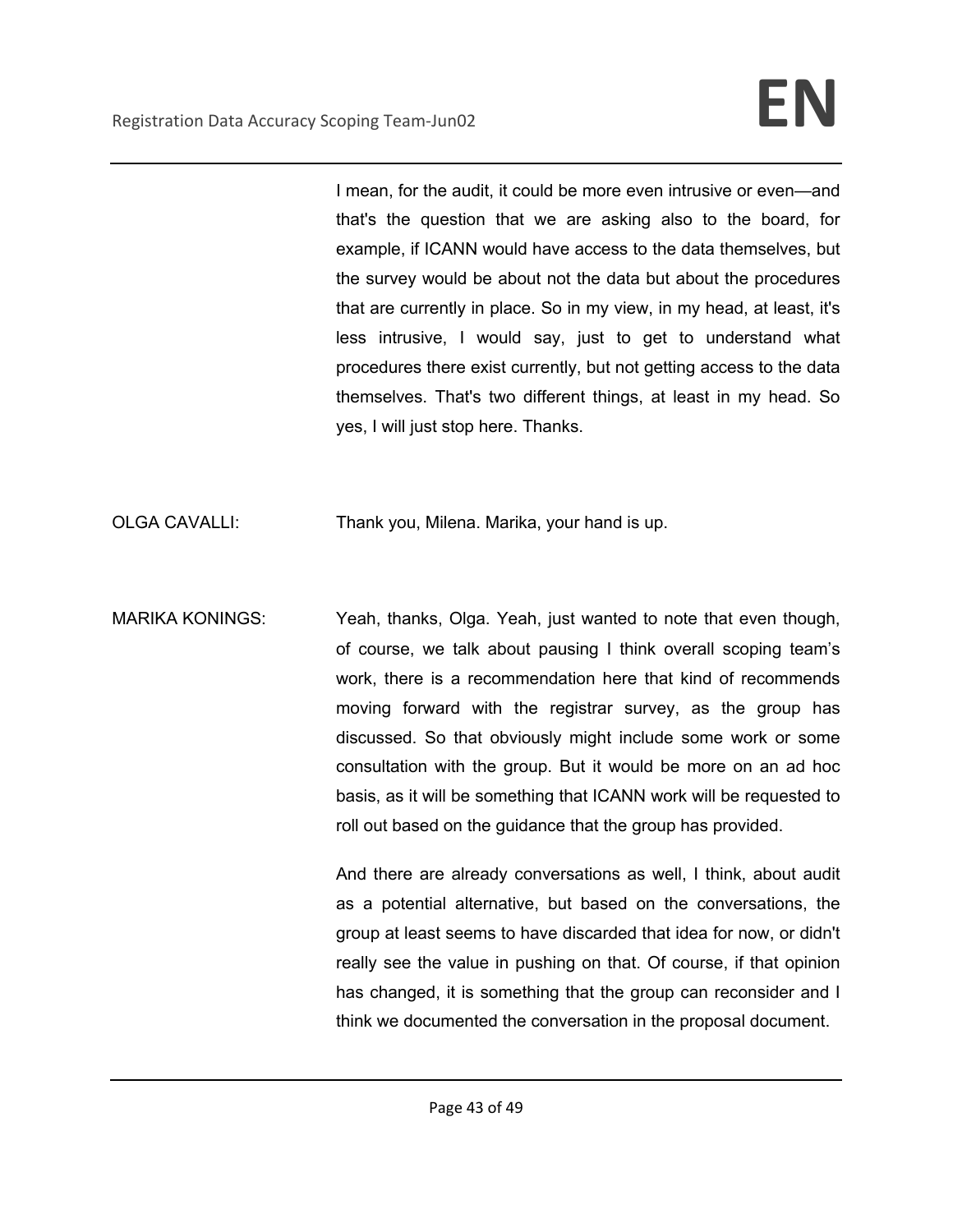And similarly, I think for the survey, there have been conversations as well around the incentives that could be pursued. I don't know or I'm not sure. And maybe the group can think about—I'm not sure how you could require something like that. I don't think there's any contractual obligations that ICANN could use to force registrars to respond.

But again, if people have specific ideas or thoughts about that, it would be helpful. Some of this was also discussed as part of the proposal conversation. So this is what the document at the moment looks like. if people have alternative suggestions or ideas, I think it'd be really helpful to put those in writing and bring those back to the group.

I think as we've indicated previously, and it's also been communicated to the Council, the idea is to finalize this document very soon, so it can be submitted to the Council shortly after ICANN 74. So again, if there are any specific recommendations that the group wants to put forward, or modifications to these and I think these will need to come in as soon as possible so that the group can review those at the latest during ICANN 74 because I think we're somewhat running out of time here.

OLGA CAVALLI: Thank you very much, Marika. Any other comments? There are some comments in the chat from Sarah and Lori. I don't know if you want to speak up about them or we move to the last point in the agenda. I see no hands. So maybe Marika, we can go to the agenda again, please. Thank you so much. So I have point four,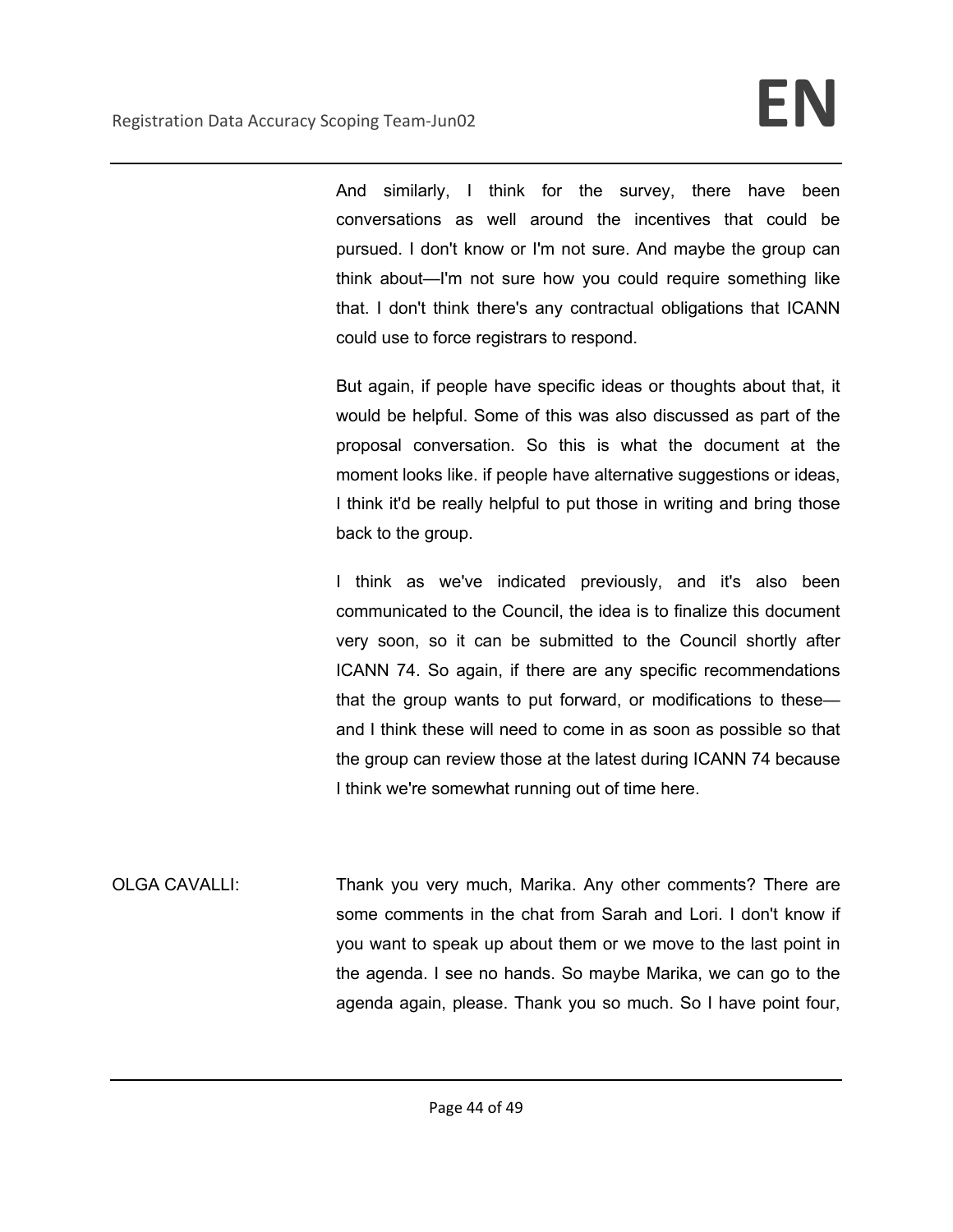for write up for assignment number one, and number two, and there is a document also to review. Marika, your hand is up.

MARIKA KONINGS: Yes, I know that we're basically getting at the end of the call. So maybe it's easier to just speak to what at least I think we've done from the staff side. And we haven't shared it with the group. We hoped to share after this call.

> So basically what we've done, we've gone through the comments that have been provided to date. There are a couple of items where we have disagreement, where some say we want to do this, and others say, no, we don't agree.

> So what we've done is gone through the documents, and basically made that support team suggestions for how to proceed, to kind of try to resolve these issues. And in certain cases, that just means leaving the status quo, the language as is. Certain cases, I think there is already kind of a compromise that has been suggested.

> But again, I think what we're trying to call out for each of the remaining items, a possible way to deal with that. And so our suggestion would be to share that document with the group after this call. We basically highlight—and I think the easiest might be either we can share it as a Word document, or we can introduce it in the current version of the writeup and basically highlight in there, basically our proposed approach.

> And I think we would like to ask the group to basically review that and see, is there anything in the approach that we're proposing that you cannot live with, because I think we are getting to the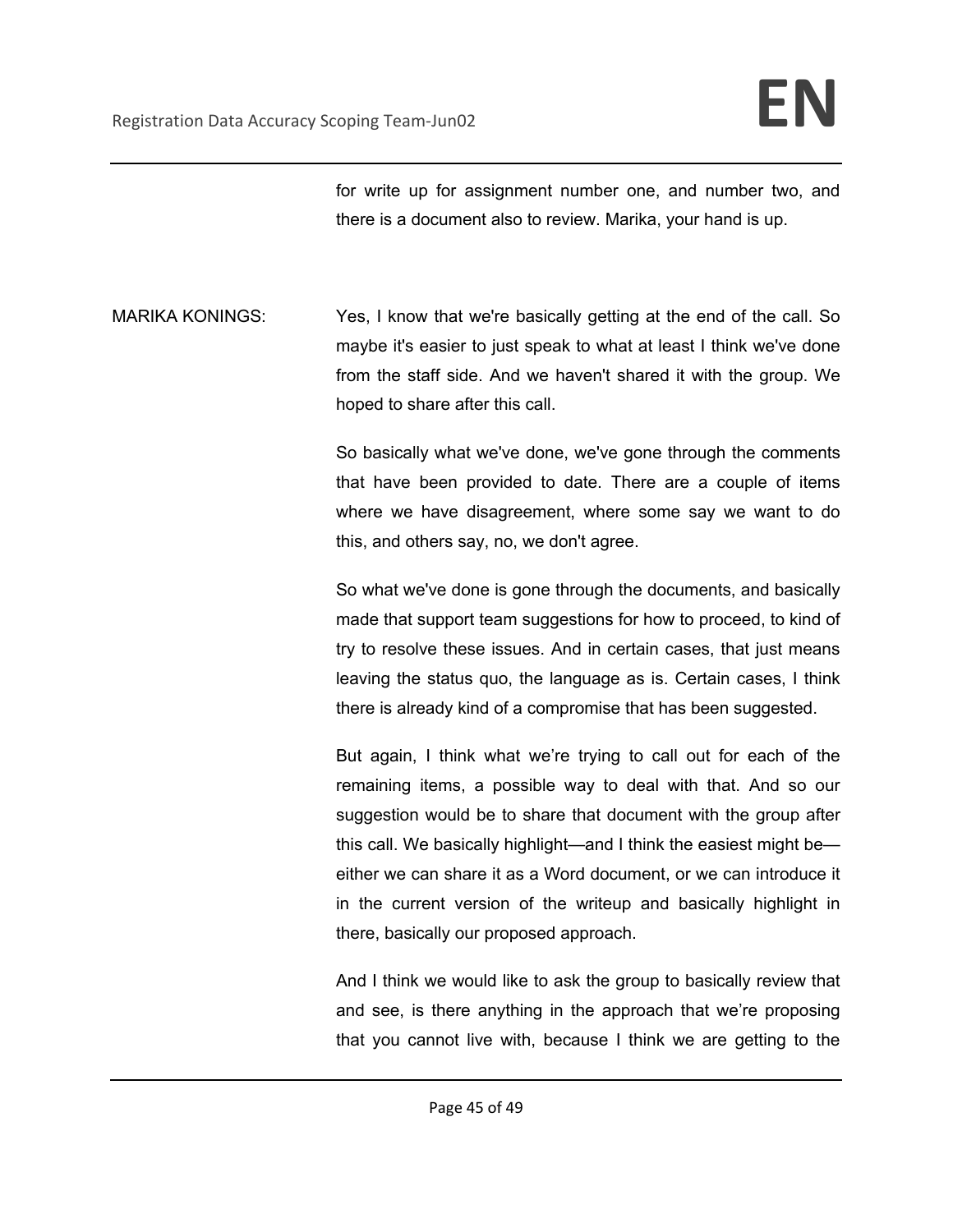stage where there are certain things that we can maybe discuss for many more meetings, but still not get to a point where we can find that middle ground or alternative approach. I think what we're trying to do is really try to wrap up some of those outstanding items with a proposed path forward.

But of course, if your group cannot live with what we're suggesting, please flag that. And then we can maybe consider if there's another way of dealing with it. And as said, it would be really helpful both on the document that we just discussed, as well as this one, to get those kind of obvious specific suggestions or kind of red flags we cannot live with in time for next week's meeting. Because as indicated, we really would like to get to a near final version of the write up so that we can use the ICANN 74 session for anything that's still outstanding and might benefit from face-to-face interaction and resolution. So that will be staff team's suggestion. Of course, if anyone has any concerns about this or other ideas on how to approach those remaining outstanding items, of course, happy to hear that.

- OLGA CAVALLI: Thank you very much. So this is work for the group to review the document. Scott, the floor is yours.
- SCOTT AUSTIN: Thank you. I was just trying to enter something in the chat and I can't seem to be able to do it. Is there any kind of [inaudible]?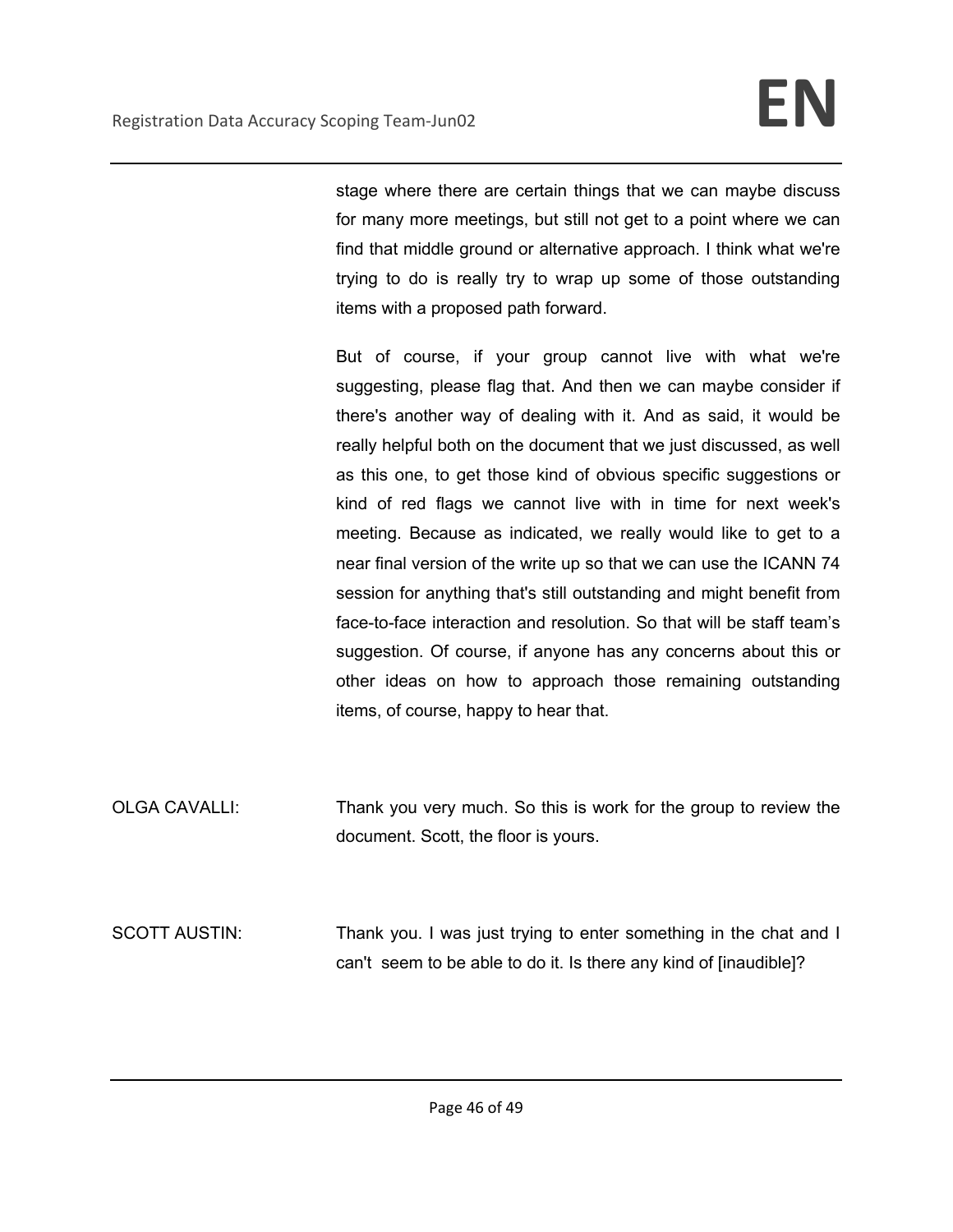| <b>OLGA CAVALLI:</b> | Sorry, I couldn't hear you very well.                                                                                                                                                                                                                                                                                                                                                                                                                                                                                                                                                                                                                                                                                     |
|----------------------|---------------------------------------------------------------------------------------------------------------------------------------------------------------------------------------------------------------------------------------------------------------------------------------------------------------------------------------------------------------------------------------------------------------------------------------------------------------------------------------------------------------------------------------------------------------------------------------------------------------------------------------------------------------------------------------------------------------------------|
| <b>SCOTT AUSTIN:</b> | I'm sorry. I was trying to enter something else in the chat and I<br>couldn't seem to do it. Is there any kind of—are we at the end of a<br>time period where we no longer can do that?                                                                                                                                                                                                                                                                                                                                                                                                                                                                                                                                   |
| <b>OLGA CAVALLI:</b> | I think the chat is working. If you want to speak up and say it in<br>loud                                                                                                                                                                                                                                                                                                                                                                                                                                                                                                                                                                                                                                                |
| <b>SCOTT AUSTIN:</b> | I was thinking Melina for her comment on the detailed analysis<br>under those several ccTLD registry communications with EDPB.<br>My point is, and I guess I said as a simple country lawyer, I'm<br>looking for some precedents on how a judge would try to<br>persuade rules, fines and things in the laws within the regulatory<br>purview. I think that would be useful. And I recognize the<br>distinctions that Melina raised with ccTLDs. But still, it's a registry<br>dealing with the processor, collector, the various GDPR issues.<br>And I think it'd be interesting to see what issues came up and if<br>any of those are translatable or transferable to the ICANN<br>scenario with WHOIS, with SSAD, etc. |
| <b>OLGA CAVALLI:</b> | Thank you very much, Scott. Reactions, comments to Scott's<br>questions? I see none. So point four—any other comments about                                                                                                                                                                                                                                                                                                                                                                                                                                                                                                                                                                                               |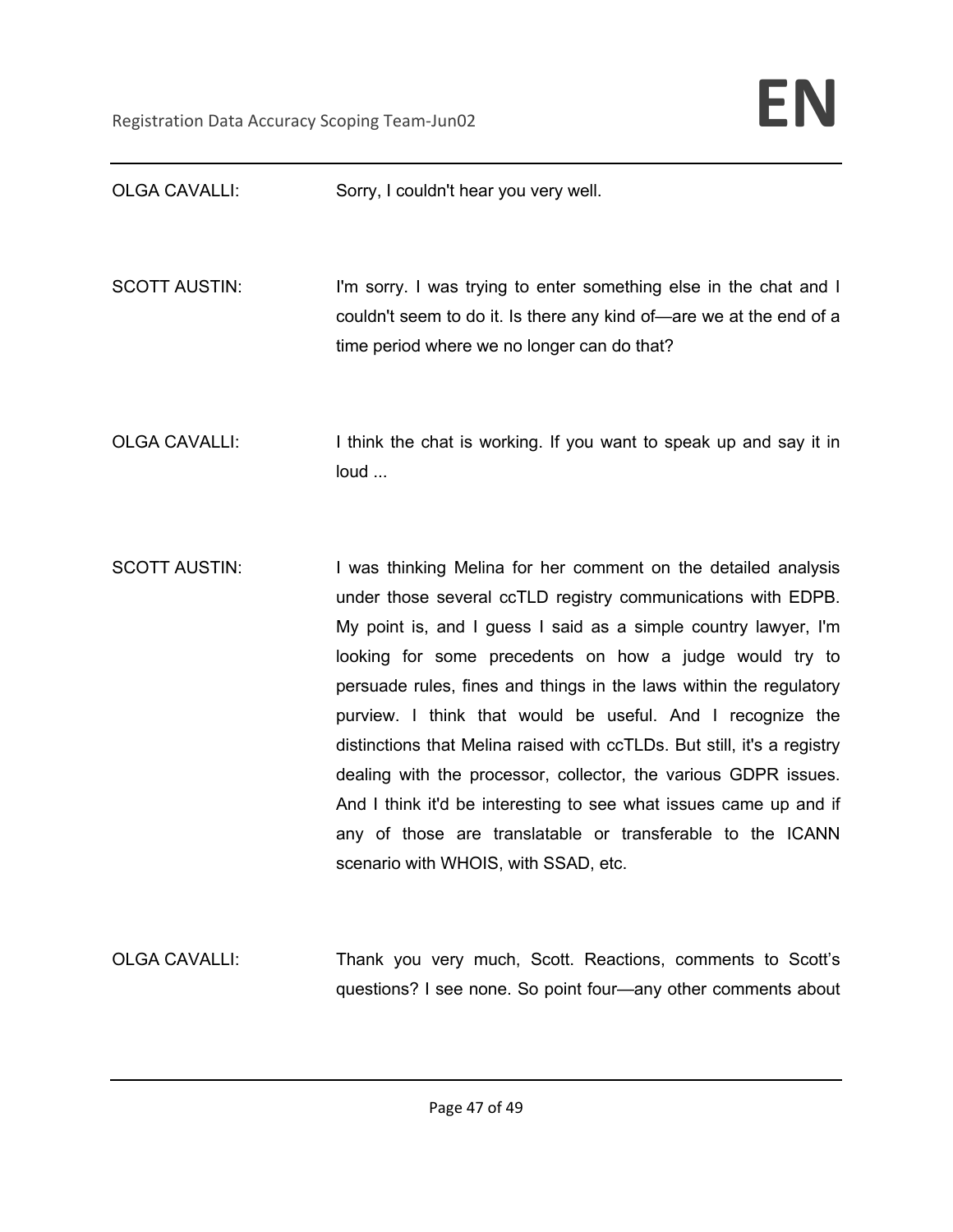point four, or reactions to Scott's comments? I see none. And so we go to the final point of the agenda, which is action items.

Our next meeting, Thursday 9th of June. Marika, any comments about next meeting and the ICANN 74 and others? Oh, finally we got your comment in the chat, Scott. I can see it now.

- MARIKA KONINGS: Thanks, Olga. And just to note, I think Scott is referring to Elena and not Melina, as I think Elena commented on [inaudible]. Yeah, so we have a meeting next week. I know maybe just before some will start their travel. We really hope to kind of get through some of the outstanding issues that are still in the write up. And I think we will also have a conversation around how to approach the meeting at ICANN 74, or a part of that will be dedicated to briefing the community on where things stand and we hope as well to be able to finalize there the report or the writeup so it can be submitted to the Council shortly after ICANN 74. That's at least the current thinking.
- OLGA CAVALLI: Thank you very much Marika. I see comments from Sarah in the chat. I don't know, Sarah, if you want to comment about that. If not, any other hands up, comments, questions? I see none. So we'll give you three minutes of the time to you. And thank you all for your participation and for having me as chair, and wish you a good rest of the day and the week. Let's keep in touch. Bye.